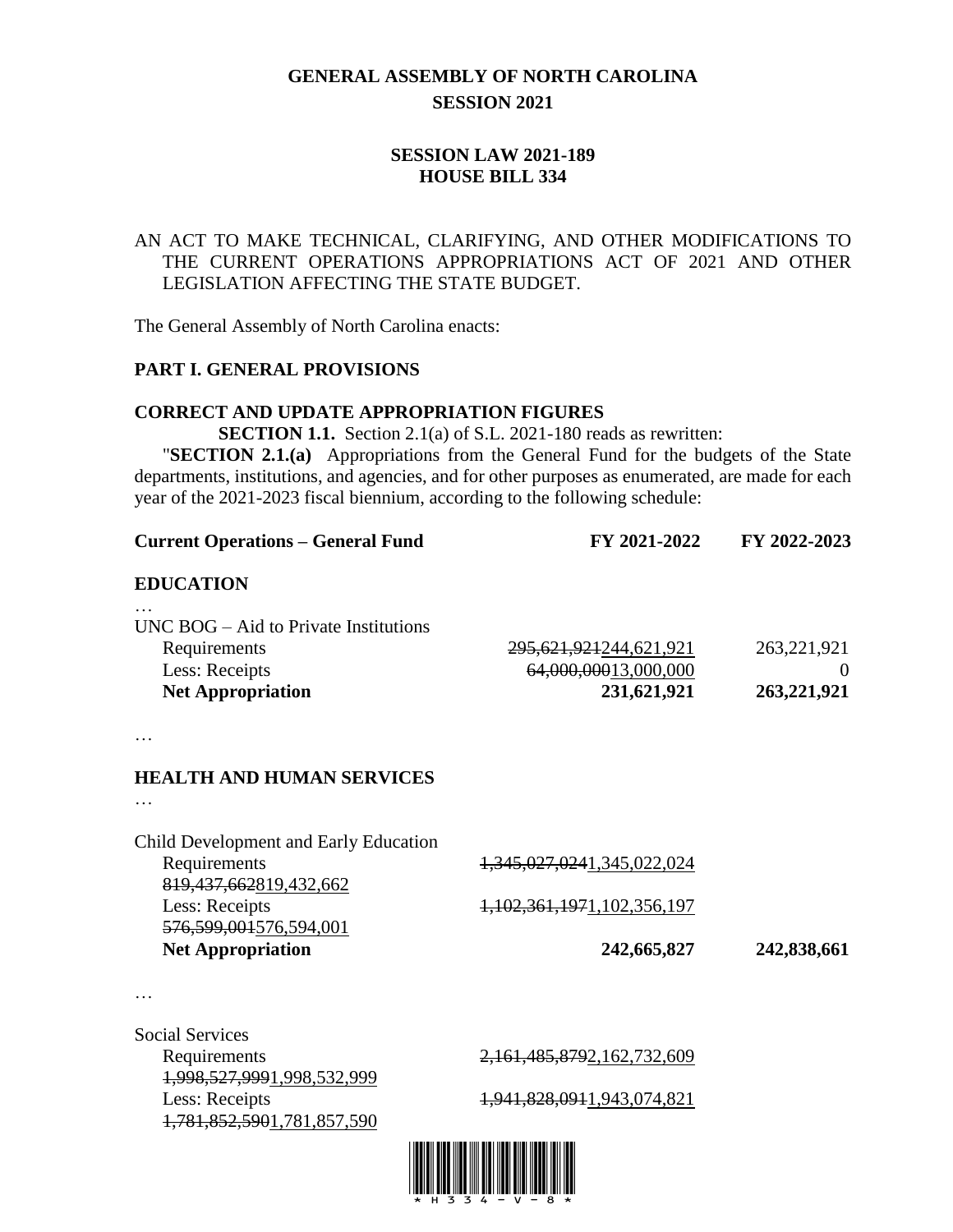…

# **AGRICULTURE, NATURAL, AND ECONOMIC RESOURCES**

…

| <b>Net Appropriation</b> | 216,660,967323,410,967             | 195,796,766 |
|--------------------------|------------------------------------|-------------|
| Less: Receipts           | 382,599,635                        | 57,089,545  |
| Requirements             | <del>599,260,602</del> 706,010,602 | 252,886,311 |
| Commerce                 |                                    |             |

…

#### **GENERAL GOVERNMENT**

…

| <b>Net Appropriation</b>     | 14,805,912             | 10,382,160 |
|------------------------------|------------------------|------------|
| Less: Receipts               | 225,092,508276,092,508 | 557,408    |
| Requirements                 | 239,898,420290,898,420 | 10,939,568 |
| <b>Budget and Management</b> |                        |            |

…

| <b>Total Requirements</b>      | 59,834,157,71559,942,149,445 | 51,980,785,489  |
|--------------------------------|------------------------------|-----------------|
| <b>Less: Total Receipts</b>    | 33,912,731,43333,913,973,163 | 25,000,110,879  |
| <b>Total Net Appropriation</b> | 25,921,426,28226,028,176,282 | 26,980,674,610" |

#### **UPDATE AVAILABILITY STATEMENT**

**SECTION 1.2.** Section 2.2(a) of S.L. 2021-180 is rewritten to read:

"**SECTION 2.2.(a)** The General Fund availability derived from State tax revenue, nontax revenue, and other adjustments used in developing the budget for each year of the 2021-2023 fiscal biennium is as follows:

|                                                      | FY 2021-2022    | FY 2022-2023   |
|------------------------------------------------------|-----------------|----------------|
| <b>Unappropriated Balance Remaining FY 2020-21</b>   | 457,272,694     | 2,380,495,252  |
| <b>Actual/Anticipated Reversions</b>                 | 523, 224, 136   | 200,000,000    |
| <b>Actual Over Collections</b>                       | 6,230,486,722   |                |
| S.L. 2021-19: UNC Building Reserves/Certain Projects | (2,359,159)     |                |
| <b>Actual Transfer to Savings Reserve</b>            | (877, 717, 564) |                |
| <b>Total, Prior Year-End Fund Balance</b>            | 6,330,906,829   | 2,580,495,252  |
| <b>Tax Revenue</b>                                   |                 |                |
| Personal Income                                      | 15,388,100,000  | 15,998,900,000 |
| Sales and Use                                        | 9,681,100,000   | 9,830,000,000  |
| Corporate Income                                     | 1,300,500,000   | 1,343,600,000  |
| Franchise                                            | 840,000,000     | 861,300,000    |
| Insurance                                            | 808,900,000     | 961,800,000    |
| <b>Alcoholic Beverages</b>                           | 453,300,000     | 461,700,000    |
| <b>Tobacco Products</b>                              | 258,300,000     | 256,900,000    |
| <b>Other Tax Revenues</b>                            | 155,800,000     | 152,700,000    |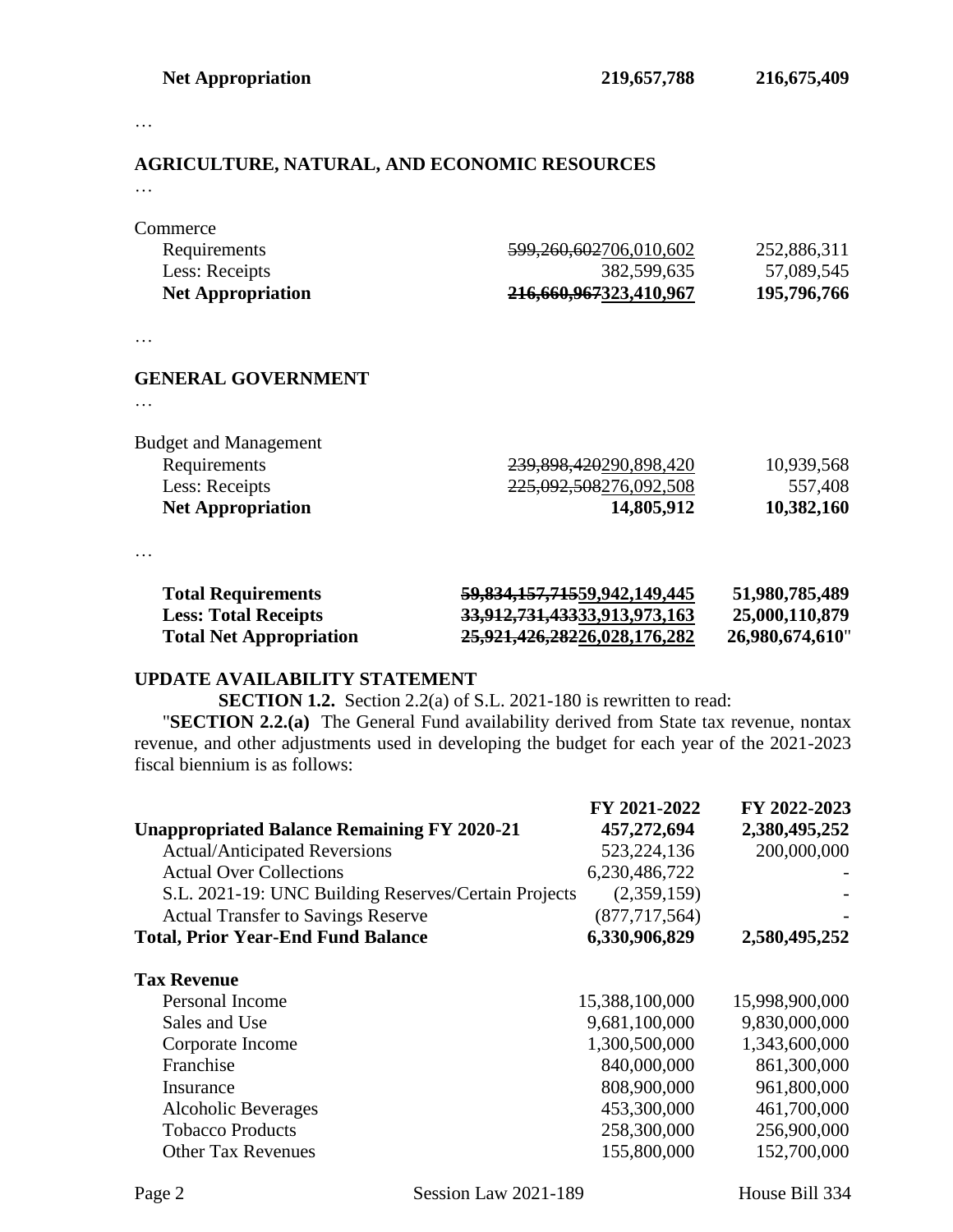| <b>Subtotal, Tax Revenue</b>                                           | 28,886,000,000     | 29,866,900,000     |
|------------------------------------------------------------------------|--------------------|--------------------|
| <b>Non-Tax Revenue</b>                                                 |                    |                    |
| <b>Judicial Fees</b>                                                   | 216,600,000        | 224,200,000        |
| <b>Investment Income</b>                                               | 29,600,000         | 36,100,000         |
| Disproportionate Share                                                 | 115,400,000        | 122,500,000        |
| <b>Master Settlement Agreement</b>                                     | 139,400,000        | 134,100,000        |
| Insurance                                                              | 100,500,000        | 103,400,000        |
| <b>Other Non-Tax Revenues</b>                                          | 217,900,000        | 220,000,000        |
| <b>Subtotal, Non-Tax Revenue</b>                                       | 819,400,000        | 840,300,000        |
| <b>Total, Net Revenue</b>                                              | 29,705,400,000     | 30,707,200,000     |
| <b>Adjustments to Tax Revenue</b>                                      |                    |                    |
| <b>Personal Income Tax Changes</b>                                     |                    |                    |
| Deduction for PPP Loans, EIDL, & similar programs                      | (427,000,000)      | (35,000,000)       |
| Changes to Mill Rehabilitation Tax Credits                             | 1,400,000          | (3,700,000)        |
| Changes to Historic Rehabilitation Tax Credits                         | (200,000)          | (200,000)          |
| Reduce Rate, Change Certain Deductions                                 | (650,000,000)      | (1,700,600,000)    |
| <b>Sales and Use Tax Changes</b>                                       |                    |                    |
| Credit Short-term Car Rental Proceeds to Highway Fund                  | (69,800,000)       | (74,600,000)       |
| <b>Corporate Income Tax Changes</b>                                    |                    |                    |
| Deduction for PPP Loans, EIDL, & similar programs                      | (183,000,000)      | (15,000,000)       |
| Changes to Mill Rehabilitation Tax Credits                             | 2,900,000          | (7,500,000)        |
| Changes to Historic Rehabilitation Tax Credits                         | (500,000)          | (500,000)          |
| <b>Franchise Tax Changes</b>                                           |                    |                    |
| <b>Eliminate Alternate Property Bases</b>                              |                    | (173,300,000)      |
| <b>Insurance Tax Changes</b>                                           |                    |                    |
| Changes to Mill Rehabilitation Tax Credits                             | 1,500,000          | (3,800,000)        |
| Changes to Historic Rehabilitation Tax Credits                         | (300,000)          | (300,000)          |
| Limit Gross Premiums Tax on Surety Bonds                               | (700,000)          | (1,000,000)        |
| <b>Tobacco Products Tax Changes</b>                                    |                    |                    |
| <b>Expand Cigar Excise Tax</b>                                         |                    | 25,200,000         |
| <b>Subtotal, Adjustments to Tax Revenue</b>                            | (1,325,700,000)    | (1,990,300,000)    |
|                                                                        |                    |                    |
| <b>Statutorily Required Reservations of Revenue</b>                    |                    |                    |
| NC GREAT Program (S.L. 2019-230)                                       | (15,000,000)       | (15,000,000)       |
| State Capital and Infrastructure Fund (SCIF)                           | (1,300,000,000)    | (1,345,500,000)    |
| Subtotal, Statutorily Required Reservations of Revenue (1,315,000,000) |                    | (1,360,500,000)    |
| <b>Reserves</b>                                                        |                    |                    |
| <b>Medicaid Contingency Reserve</b>                                    | (125,000,000)      |                    |
| <b>Medicaid Transformation Reserve</b>                                 | (215,820,000)      | (246,000,000)      |
| <b>Information Technology Reserve</b>                                  | (109, 661, 155)    | (165,000,000)      |
| <b>Transfer to Savings Reserve</b>                                     | (1, 134, 006, 723) | (1, 134, 006, 722) |
| <b>Additional Transfer to SCIF</b>                                     | (2,349,334,999)    | (1,039,500,000)    |
| <b>State Emergency and Disaster Response Reserve</b>                   | (425,000,000)      | (375,000,000)      |
| <b>Economic Development Project Reserve</b>                            | (338,000,000)      |                    |
|                                                                        |                    |                    |
| <b>Unfunded Liability Solvency Reserve</b>                             | (40,000,000)       | (10,000,000)       |
| <b>Wilmington Harbor Enhancements Reserve</b>                          | (283,800,000)      |                    |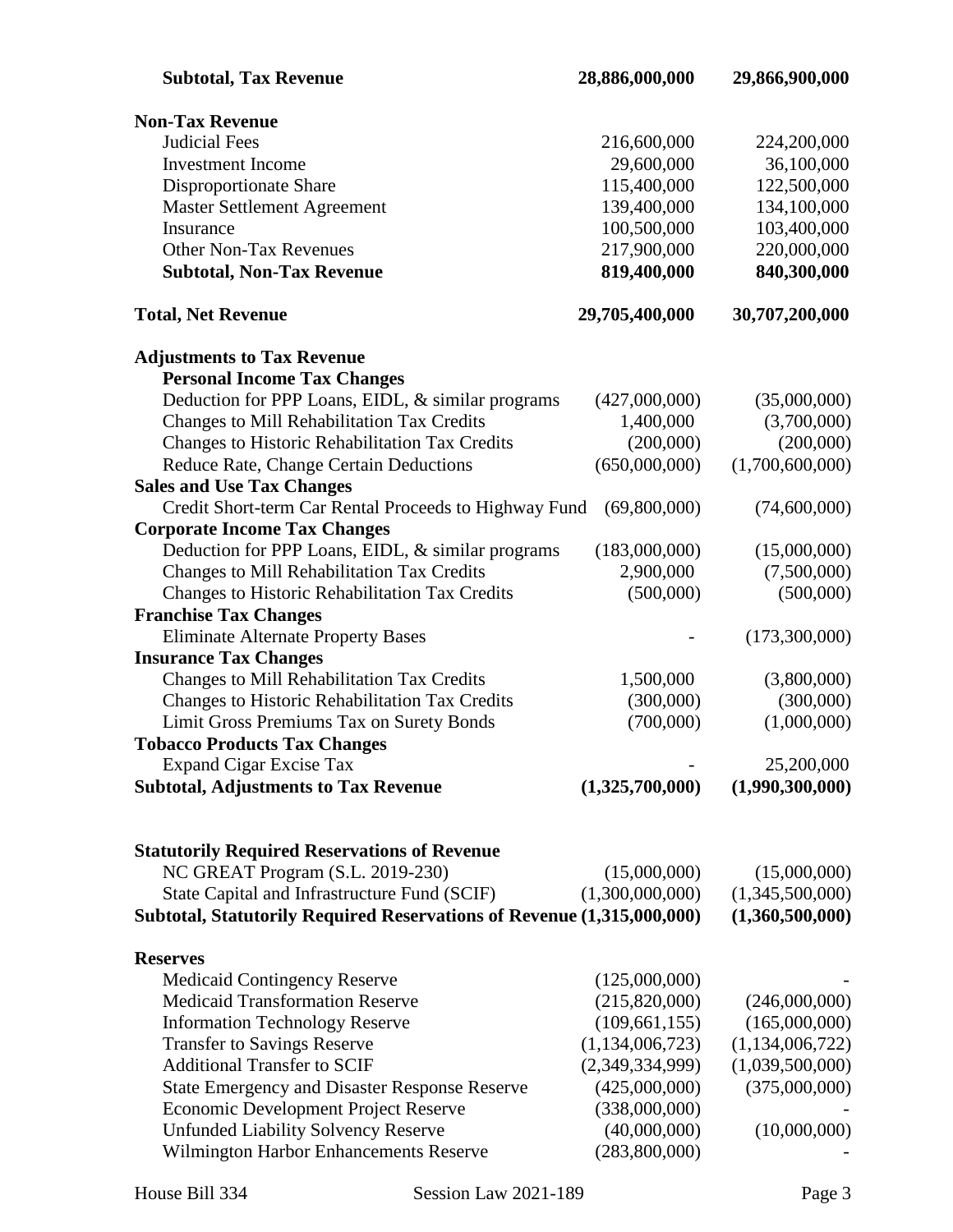| <b>Subtotal, Reserves</b>                          | (5,020,622,877) | (2,969,506,722) |
|----------------------------------------------------|-----------------|-----------------|
| <b>Other Adjustments to Availability</b>           |                 |                 |
| <b>Adjustment to Transfer from State Treasurer</b> | 2,320,420       | 3,337,657       |
| Adjustment from Insurance Reg. Fund                | 61,578          | 101,285         |
| <b>UNC/Medicaid Receiveables Transfer</b>          | 31,305,584      | 31, 305, 584    |
| <b>Subtotal, Other Adjustments</b>                 | 33,687,582      | 34,744,526      |
| <b>Revised Total General Fund Availability</b>     | 28,408,671,534  | 27,002,133,056  |
| Less General Fund Net Appropriations               | 26,028,176,282  | 26,980,674,610  |
| <b>Unappropriated Balance Remaining</b>            | 2,380,495,252   | 21,458,446"     |

# **UPDATE HIGHWAY TRUST FUND AVAILABILITY CATEGORY DESCRIPTION**

**SECTION 1.3.** Section 3.4 of S.L. 2021-180 reads as rewritten:

"**SECTION 3.4.** The Highway Trust Fund availability used in developing the 2021-2023 fiscal biennial budget is shown below:

| <b>Highway Trust Fund Availability</b>        | FY 2021-2022    | FY 2022-2023 |
|-----------------------------------------------|-----------------|--------------|
| Projected Actual Over Collections             | 326,587,369     |              |
| Partial Accounting of Cash Advance Repayments | 176,577,495     |              |
| <b>STI Projects</b>                           | (503, 164, 864) |              |
| <b>Beginning Balance</b>                      | $\Omega$        |              |
| Highway Use Tax                               | 958,300,000     | 997,900,000  |
| <b>Motor Fuels Tax</b>                        | 418,000,000     | 546,300,000  |
| Fees                                          | 173,700,000     | 182,100,000  |
| Investment Income                             | 2,000,000       | 2,000,000    |
|                                               |                 |              |

# **Total Highway Trust Fund Availability \$1,552,000,000 \$1,728,300,000**"

# **STATE MATCH FUND CLARIFICATION**

**SECTION 1.4.** Section 5.9 of S.L. 2021-180 reads as rewritten:

"**SECTION 5.9.(a)** Allocations. – The funds appropriated in Section 2.2(j) of this act for disaster relief, recovery, mitigation, and resiliency shall be allocated as follows:

> … (2) \$10,000,000 to the State Match Fund, as created in subsection (d) of this section, administered by the Department of Public Safety, Division of Emergency Management, to be used for (i) State match requirements for disaster declarations by the President of the United States under the Stafford Act, P.L. 93-288, in this State that may arise from disaster declarations after July 1, 2021. July 1, 2021, and (ii) State match requirements for FEMA disaster preparedness programs. These funds shall not apply to disaster declarations occasioned by the COVID-19 pandemic.

"**SECTION 5.9.(d)** Establishment of the State Match Fund. – There is established the State Match Fund (Fund) in the Department of Public Safety, Division of Emergency Management (Division). Any funds appropriated to the Fund shall remain available for expenditure as provided in this section unless directed otherwise by the General Assembly. The Division shall use the funds in the Fund for the State's share of costs associated with FEMA disaster response response, preparedness, and recovery programs.

…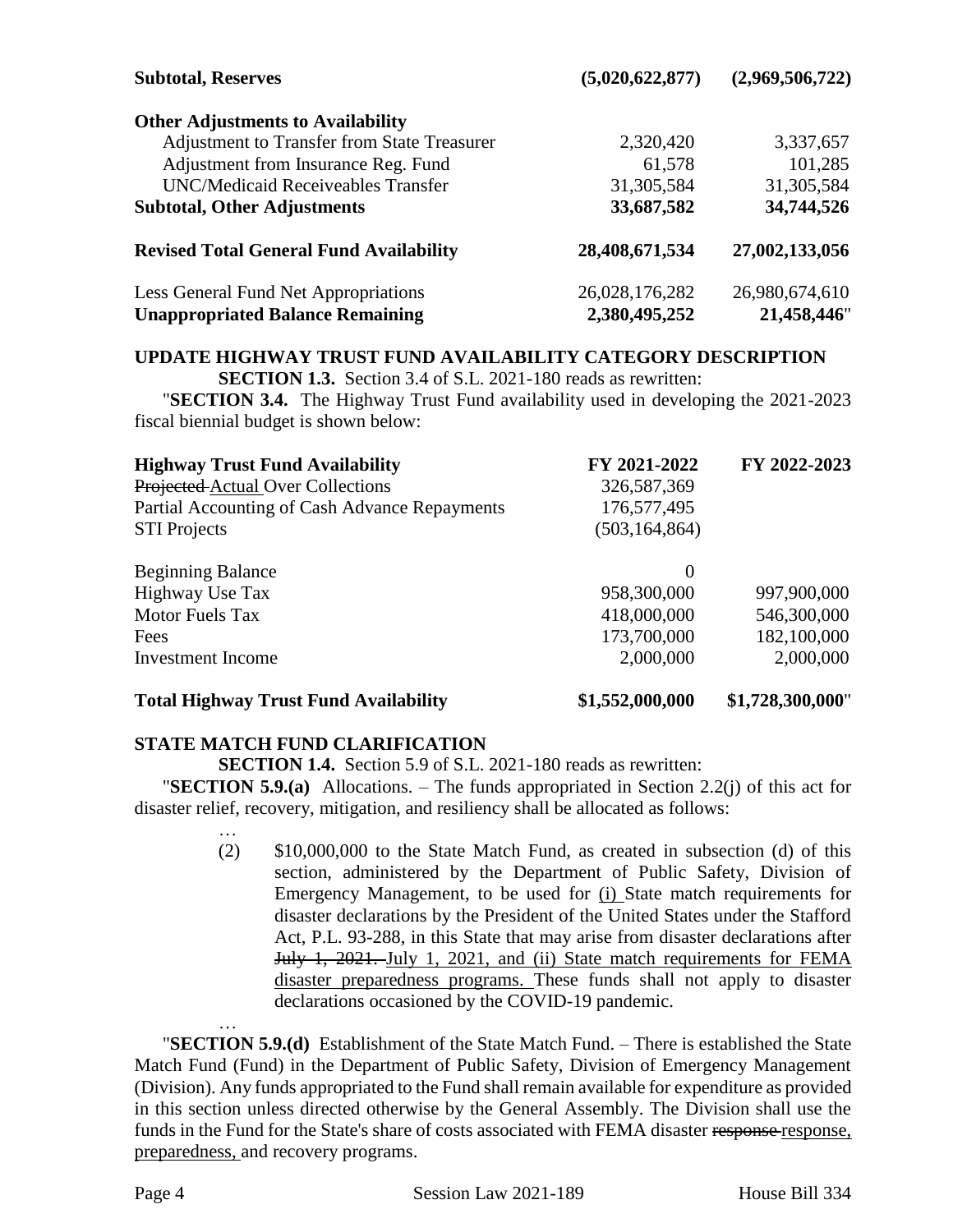#### **AGRICULTURAL CROP LOSS PROGRAM CLARIFICATIONS**

**SECTION 1.5.** Section 5.9B of S.L. 2021-180 reads as rewritten:

"**SECTION 5.9B.(a)** Agricultural Crop Loss Program. – The Agricultural Crop Loss Program (Program) is established within the Department of Agriculture and Consumer Services (Department). The Program shall be used to provide financial assistance to farmers affected by Tropical Storm Fred. The Department shall not may use up to three percent (3%) of funds allocated for the Program for administrative purposes. The Program shall expire on November 1, 2026. To be eligible for financial assistance for losses of agricultural commodities, a person must satisfy all of the following criteria:

- (1) The person experienced a verifiable loss of agricultural commodities or damages to farm infrastructure as a result of Tropical Storm Fred, and the person's farm is located in a North Carolina county listed in subsection (b) of Section 5.9A of this act.
- (2) The agricultural commodity was planted but not harvested on or before August 17, 2021, or, for aquaculture commodities, the commodities were being raised on or before August 17, 2021.

"**SECTION 5.9B.(b)** Verification of Loss. – A person seeking financial assistance for losses of agricultural commodities under the Program shall submit to the Department a Form 578 on file with the USDA Farm Service Agency or a form provided by the Department for reporting acreage or plantings of crops or reporting infrastructure damage or loss that is not typically reported on Form 578, along with any other documentation deemed appropriate by the Department, on or before December 10, 2021. May 1, 2022. For nursery crops, fruit-bearing trees and bushes, and specialty crops where the survival level is not immediately known, the Department may extend this deadline to May 1, 2022, October 1, 2022, upon written request by the person received on or before December 10, 2021, May 1, 2022, and upon approval by the Department. A person receiving assistance under this Program must provide a signed affidavit, under penalty of perjury, certifying that each fact of the loss presented by the person is accurate.

… "**SECTION 5.9B.(d)** Documentation. – A person seeking financial assistance for losses of livestock or poultry shall submit documentation of loss and indemnity received from the USDA Livestock Indemnity Program, along with any other documentation deemed appropriate by the Department, to the Department on or before December 10, 2021. May 1, 2022. The Department may extend this deadline to March 1, 2022, October 1, 2022, upon written request by the person received on or before December 10, 2021, May 1, 2022, and upon approval by the Department. A person receiving assistance under this Program must provide a signed affidavit, under penalty of perjury, certifying that each fact of the loss presented by the person is accurate.

"**SECTION 5.9B.(e)** Criteria. – The Department shall administer the financial assistance program authorized by this section in accordance with the following criteria:

- (3) The Department shall gather all claim information, except from those applicants granted a deadline extension, no later than December 10, 2021. May 1, 2022. The Department shall, as closely as possible, estimate the amount of the funds needed to be held in reserve for payments related to losses of livestock, poultry, nursery, bush, tree, and specialty crops for which losses will not be fully known or calculated. The Department shall set aside funds as it deems appropriate based on the estimated percentage of these losses.
- (5) The Department shall develop a formula to determine the payment calculation for farm infrastructure damage or loss using measures the Department deems

…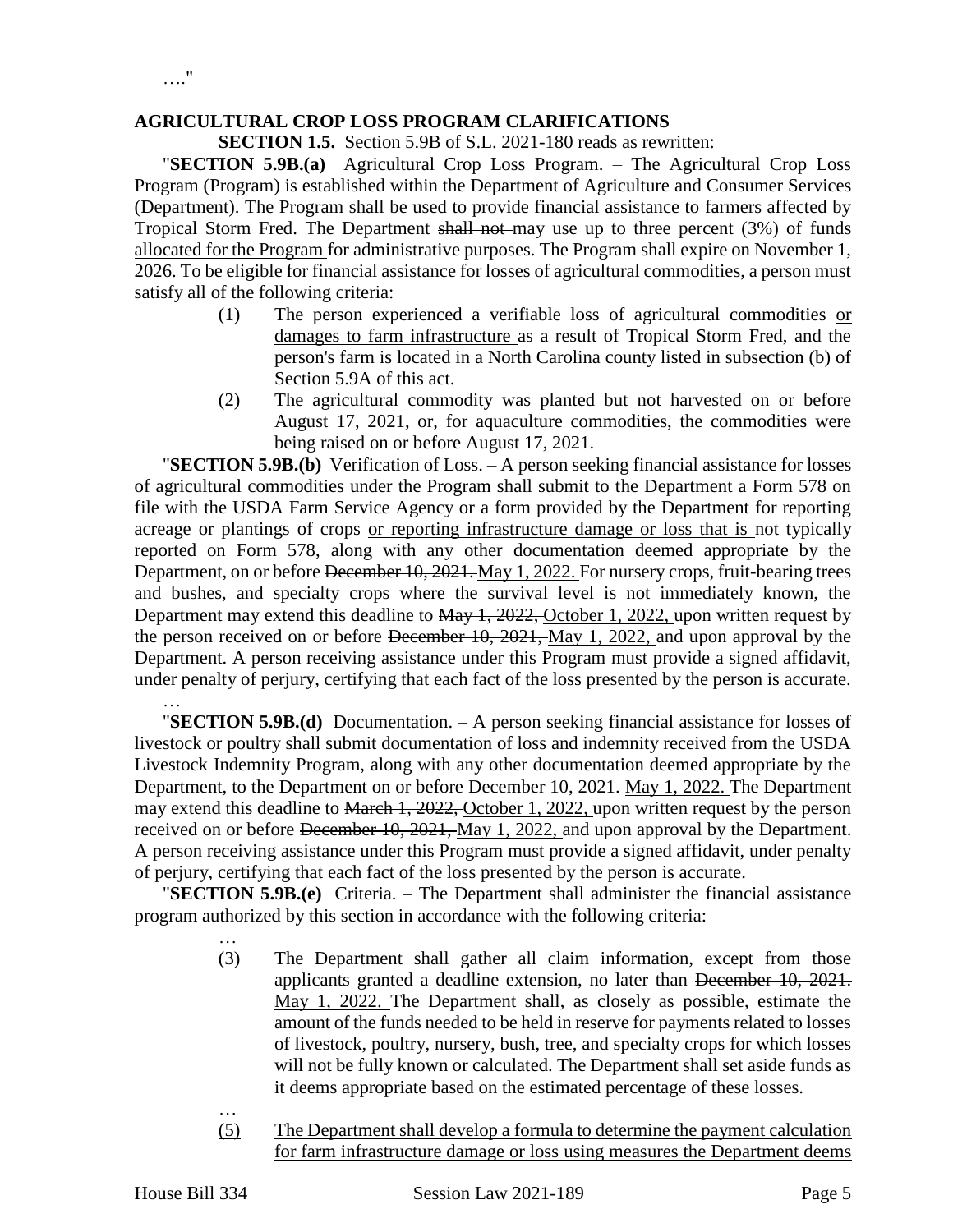appropriate. The Department shall consider any other available insurance claims that may be available to the applicant when developing the formula under this subdivision.

… "**SECTION 5.9B.(i)** Definitions. – For purposes of this section, the following definitions apply:

> … (1a) Farm infrastructure. – Fencing, greenhouses, barns, equipment, and farm roads or other structures or site improvements used for farming purposes. …."

**SECTION 1.6.** Part V of S.L. 2021-180 is amended by adding a new section to read as follows:

# "**DESIGN-BUILD CONTRACTS USING CERTAIN FEDERAL FUNDS**

**SECTION 5.17.(a)** Notwithstanding any other provision of law, any unit of local government (unit) that contracts for design-build services using federal funds subject to the procurement standards set forth in 2 CFR Part 200 (Uniform Guidance), in whole or in part, shall comply with either:

- (1) G.S. 143-128.1A in its entirety and all applicable federal requirements related to the use of the federal funds.
- (2) All of the following:
	- a. G.S. 143-128.1A(a), (b), (c), and (f). In satisfying the requirements of G.S.  $143-128.1A(c)(5)$ , the public notice of the request for qualifications shall be issued at least 7 days before the date of the opening of proposals. The public notice shall identify all selection criteria, including price, and the relative weight of the selection criteria.
	- b. If after the solicitation for design-builders not as many as three responses have been received from qualified design-builders, the unit shall again solicit for design-builders. If as a result of the second solicitation not as many as three responses are received, the unit may make a selection as provided in sub-subdivision c. of this subdivision even though fewer than three responses were received.
	- c. The unit shall select and commence contract negotiations with the design-builder whose response is ranked most advantageous to the unit based on the selection factors identified as provided in sub-subdivision a. of this subdivision. If a contract cannot be negotiated with the highest ranked design-builder, negotiations with that design-builder shall be terminated and negotiations shall be initiated with the next-highest ranked design-builder.
	- d. All applicable federal requirements related to the use of the federal funds.

"**SECTION 5.17.(b)** This section expires on December 31, 2025; provided, however, any design-build contract executed pursuant to this section prior to December 31, 2025, shall be valid and the unit may continue to make payments under the contract entered into prior to December 31, 2025, so long as the contract was executed as provided in subsection (a) of this section."

# **FLEXIBILITY IN ELIMINATING VACANT POSITIONS**

**SECTION 1.7.** Part V of S.L. 2021-180 is amended by adding a new section to read: "**FLEXIBILITY IN ELIMINATING VACANT POSITIONS**

"**SECTION 5.18.** Notwithstanding any provision of this act, or a provision of the Committee Report described in Section 43.2 of this act to the contrary, if positions identified for elimination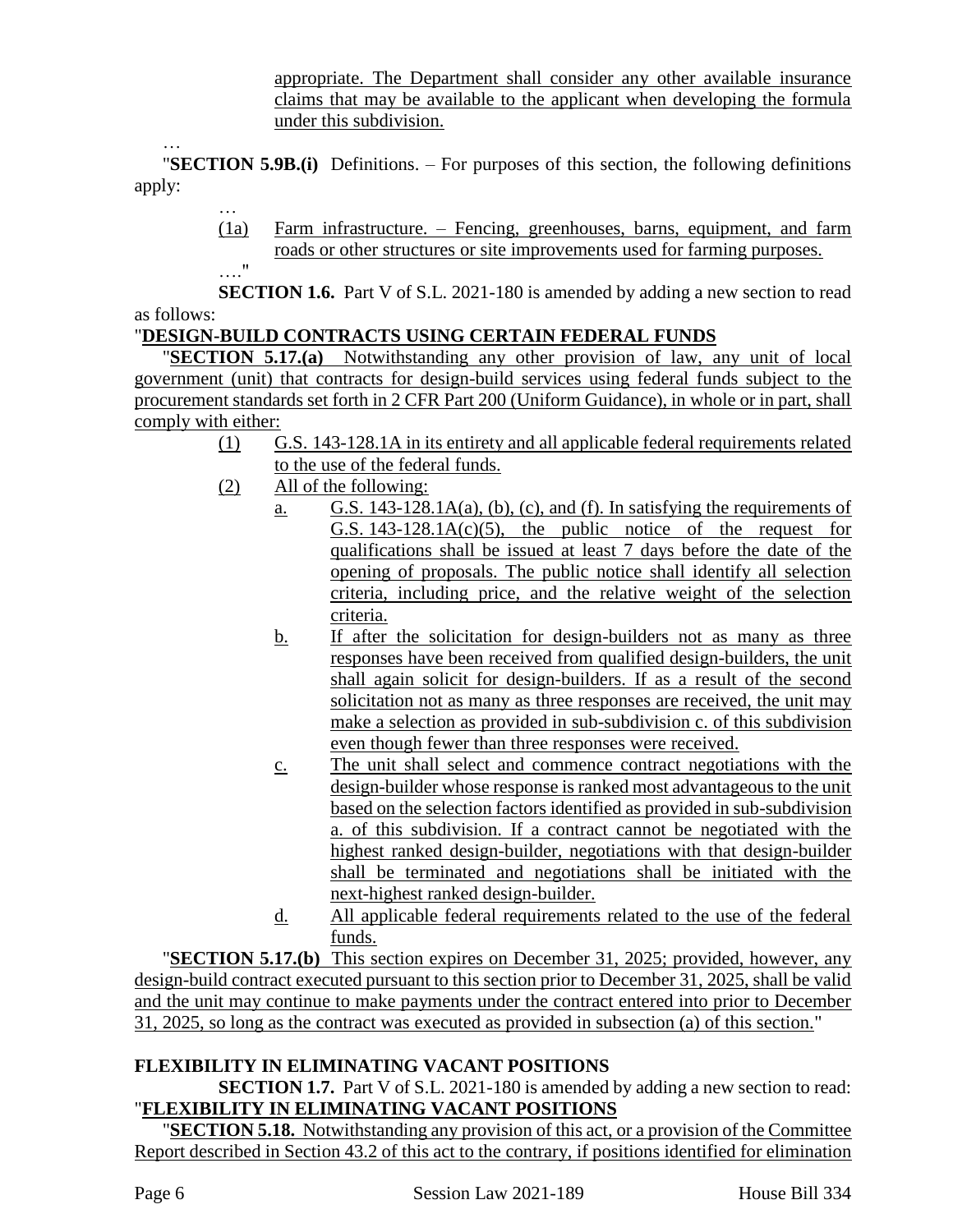in this act or in the Committee Report were filled as of November 18, 2021, State Agencies may substitute other vacant positions. In substituting positions, State Agencies shall meet the total dollar amount of the position reductions and at least the total number of positions eliminated."

## **PART II. EDUCATION**

## **CORRECT FUND CODE REFERENCE FOR CAPITAL AND INFRASTRUCTURE STAFF AT COMMUNITY COLLEGES SYSTEM OFFICE**

**SECTION 2.1.** Part VI of S.L. 2021-180 is amended by adding a new section to read:

#### "**CORRECT FUND CODE REFERENCE FOR CAPITAL AND INFRASTRUCTURE STAFF AT COMMUNITY COLLEGES SYSTEM OFFICE**

"**SECTION 6.16.** Notwithstanding any other provision of law or a provision of the Committee Report described in Section 43.2 of this act to the contrary, the two hundred twelve thousand three hundred eighteen dollars (\$212,318) in recurring funds appropriated in this act for each year of the 2021-2023 fiscal biennium from the State Capital and Infrastructure Fund to the Community Colleges System Office for two positions to assist in the management of capital projects shall be provided to Fund Code 1300, Finance Division Fund, instead of Fund Code 1100, Executive Division."

## **REVISE TIME FRAME FOR AUDIT OF ATTENDANCE AND TRUANCY IN SCHOOLS**

**SECTION 2.2.** Section 3.5(a)(14) of S.L. 2021-25, as enacted by Section 7.27(a) of S.L. 2021-180, reads as rewritten:

> "(14) \$350,000 to contract with the State Auditor, in response to the COVID-19 pandemic, to perform detailed analyses of the attendance and truancy policies and procedures for from the 2021-2022 2020-2021 school year of at least two small, two medium-sized, and two large local school administrative units, selected randomly by the State Auditor. The State Auditor may contract with third-party entities, as needed, for services related to the analyses. No later than June 30, 2022, the State Auditor shall report to the Joint Legislative Education Oversight Committee, the Senate Appropriations Committee on Education/Higher Education, the House Appropriations Committee on Education, and the Fiscal Research Division on the results of the analyses and any recommendations to remediate student absenteeism."

#### **ADJUST WATER SAFETY ACT FUNDS FOR COLLABORATORY**

**SECTION 2.3.** Section 8.10(c) of S.L. 2021-180 reads as rewritten:

"**SECTION 8.10.(c)** Of the funds appropriated by this act to the Board of Governors of The University of North Carolina to be allocated to the University of North Carolina at Chapel Hill for the Collaboratory, the sum of twelve million seven hundred fifty thousand dollars (\$12,750,000) fourteen million one hundred fifty thousand dollars (\$14,150,000) in nonrecurring funds for the 2021-2022 fiscal year shall be used by the Collaboratory to manage and implement the requirements of subsections (a) through (e) of this section, which shall include distribution to the Collaboratory (i) to cover costs incurred as a result of these activities, (ii) for acquisition or modification of essential scientific instrumentation and maintenance, and (iii) for payments of costs for sample collection and analysis, training or hiring of research staff and other personnel, method development activities, and data management, including dissemination of relevant data to stakeholders. Participating institutions receiving any funds under this subsection may not use any of the funds for overhead or other indirect costs. Funds allocated under this subsection shall not revert but shall remain available for nonrecurring expenditures. The provisions of Article 3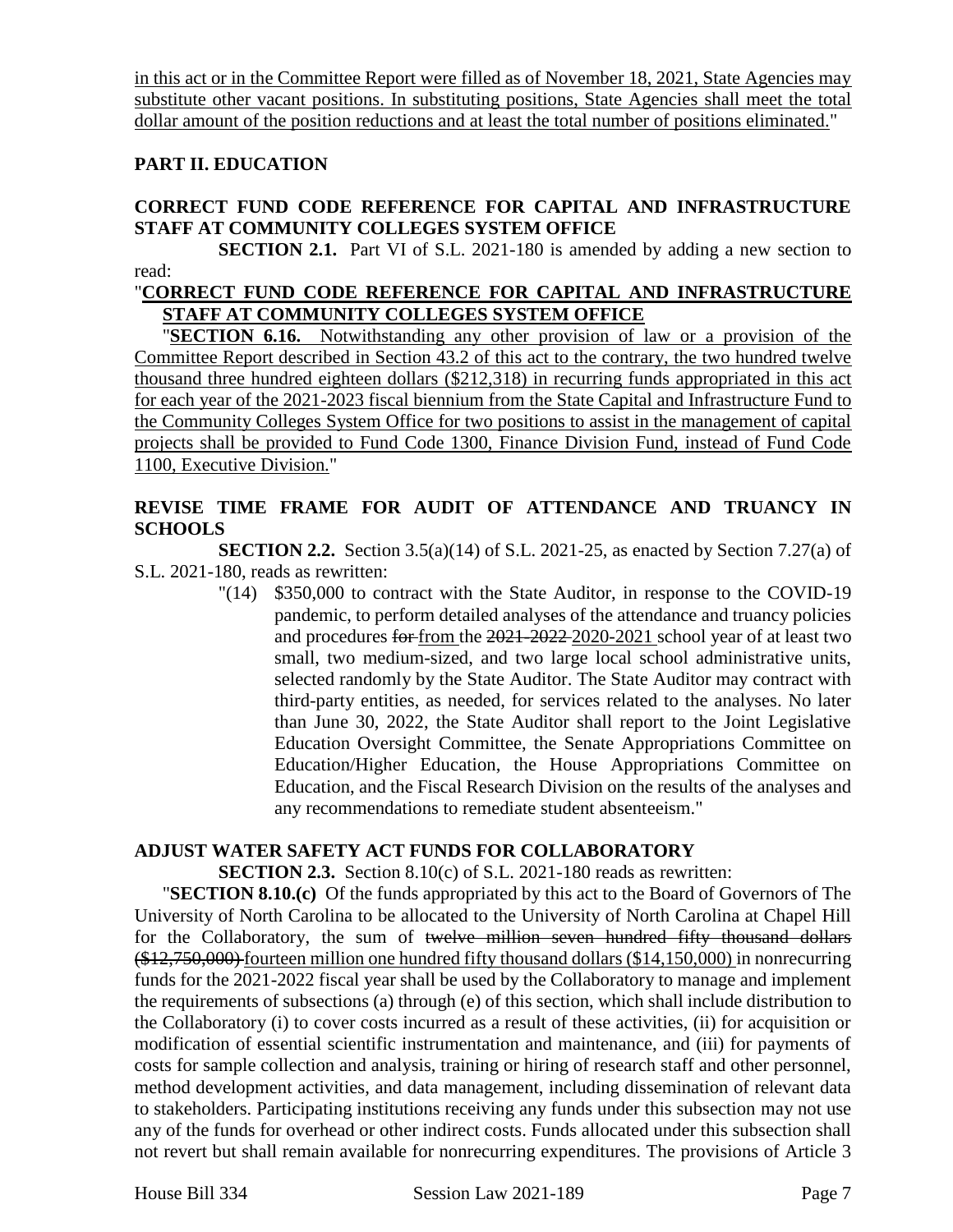of Chapter 143 of the General Statutes, G.S. 116-31.10, G.S. 143-129, and other relevant policies and guidelines related to those provisions shall not apply to the purchase of apparatus, supplies, material, personnel, contract, or equipment with any of the funds allocated under this section."

# **REVISE DEFINITION OF BUSINESS ENTITIES ELIGIBLE FOR COVID-19 RESEARCH GRANTS**

**SECTION 2.4.** Section 8.12(b) of S.L. 2021-180 reads as rewritten:

"**SECTION 8.12.(b)** Of the funds identified in subsection (a) of this section, fifteen million dollars (\$15,000,000) shall be used for a comprehensive convergent science grant program administered by the Collaboratory. Convergent science grants awarded pursuant to the program shall meet at least the following requirements:

- (1) Grants shall be awarded to the following entities:
	- a. Business entities that meet all of the following requirements:
		- 1. Are organized pursuant to the laws of this State as for-profit or nonprofit organizations.organizations or have their principal office in this State.
		- 2. Have their principal office in this State.
		- 3. Would benefit from academic research partnerships.
		- 4. Identify in their grant applications one or more academic research partners that are (i) affiliated with institutions of higher education located in this State and (ii) connected to the applied research and development activities the business entities describe in their grant applications.
	- b. Academic research partners identified pursuant to sub-sub-subdivision 4. of sub-subdivision a. of this subdivision.
- (2) Grant funds shall support applied research regarding the development of technology that meets the purposes of this section.
- (3) No single business entity shall receive grant funds in excess of two million five hundred thousand dollars (\$2,500,000).
- (4) The Collaboratory shall provide smaller grants to business entities, as needed, in amounts per business entity ranging from two hundred fifty thousand dollars (\$250,000) to one million dollars (\$1,000,000).
- (5) No single academic research partner, including an academic research partner with a multi-campus team, shall receive a grant in excess of twenty percent (20%) of the total grant funds awarded to its partner business entity pursuant to this section. An academic research partner that is affiliated with multiple business entities may receive multiple grants."

# **CORRECT STATUTORY REFERENCE FOR PERSONAL EDUCATION STUDENT ACCOUNTS**

**SECTION 2.5.** Section 8A.3(u) of S.L. 2021-180 reads as rewritten:

"**SECTION 8A.3.(u)** Notwithstanding G.S. 115C-592(e), G.S. 115C-592(a), as amended by this section, and the repeal of Part 1H of Article 9 of Chapter 115C of the General Statutes, effective July 1, 2022, as provided by this section, for the 2022-2023 school year only, the State Education Assistance Authority shall have flexibility in implementing application requirements for the Personal Education Student Accounts for Children with Disabilities Program to award scholarship funds under that program for the 2022-2023 school year."

# **REPEAL PRIVATE COLLEGES AND UNIVERSITIES COVID-19 SUPPORT PROGRAM AS ADMINISTERED BY THE STATE EDUCATION ASSISTANCE AUTHORITY**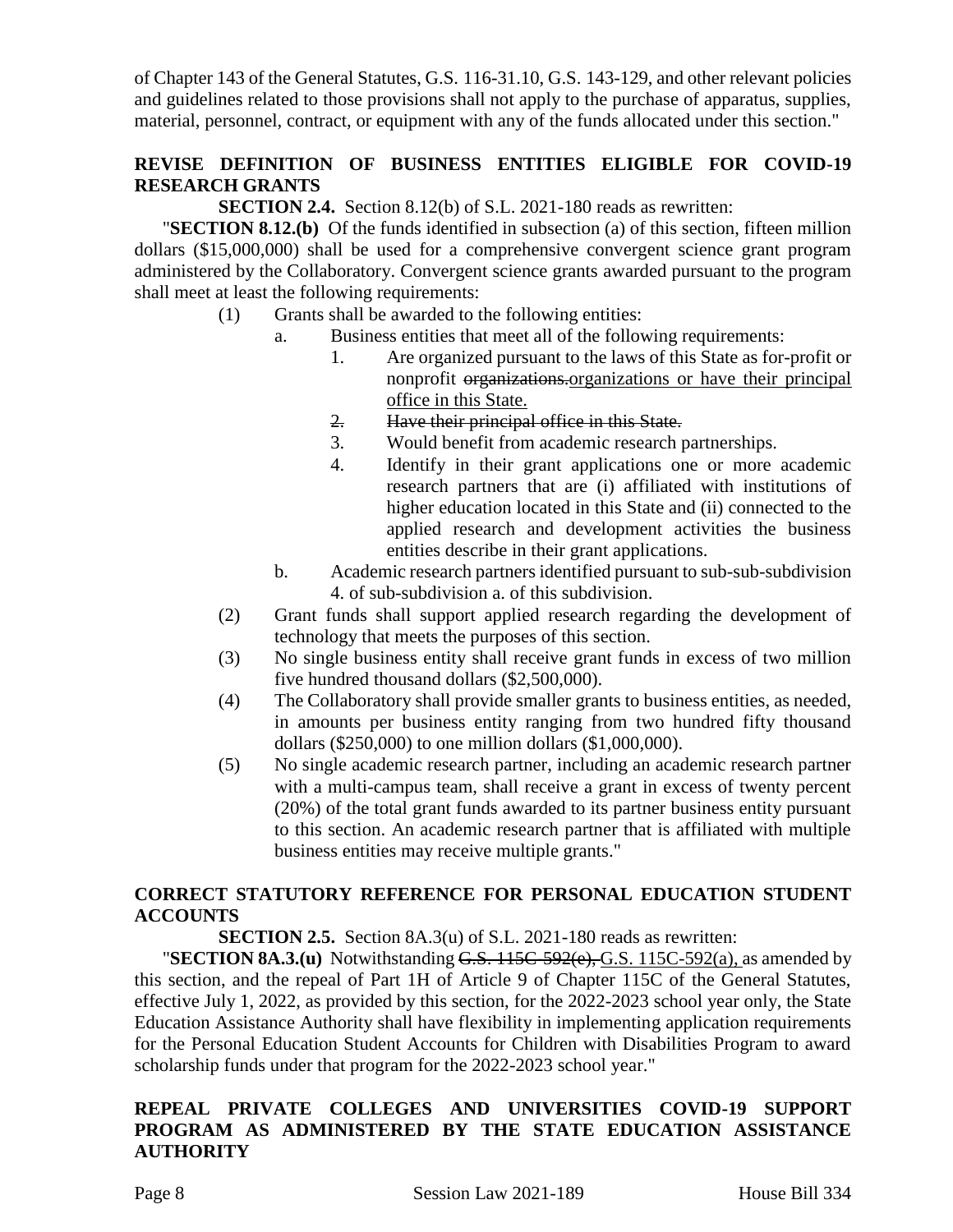## **BOARD OF GOVERNORS AND PRESIDENT OF UNIVERSITY OF NORTH CAROLINA STUDY ESTABLISHING NEW HEALTH SCIENCES PROGRAMS AT UNC PEMBROKE**

**SECTION 2.7.** No later than the date the new health sciences building at the University of North Carolina at Pembroke (UNC Pembroke) opens for classes, the Board of Governors of The University of North Carolina and the President of The University of North Carolina shall complete a study of the feasibility and advisability of establishing new academic programs and schools in the area of health sciences at UNC Pembroke, including a school of optometry. As part of their study, the Board of Governors and the President shall consider the costs and financial benefits of establishing these programs and may consider the findings and recommendations submitted by the Board of Governors to the General Assembly by March 1, 2018, pursuant to subsection (a) of Section 10.14 of S.L. 2017-57. In addition, the Board of Governors and the President may consult with the Board of Trustees of the University of North Carolina at Pembroke.

### **PART III. HEALTH AND HUMAN SERVICES**

#### **ADULT CARE HOME ACCREDITATION PILOT PROGRAM CHANGES**

**SECTION 3.1.** Section 9E.6 of S.L. 2021-180 reads as rewritten:

"… "**SECTION 9E.6.(b)** Pilot Program. – The Sheps Center shall oversee the administration of a two-year pilot program to be conducted by the Pilot Program Accrediting Body and the Sheps Center to evaluate the effectiveness of an accreditation process for adult care homes that would deem adult care homes eligible for ongoing licensure and exempt accredited adult care homes from routine inspections if they meet required standards and requirements. The goal of the pilot program is to study the effectiveness of accreditation through an evaluation of quality outcome measures to be developed by the Sheps Center for the purpose of determining whether accreditation achieves compliance with licensure requirements and improves or maintains quality of care compared with a control group. In conducting the pilot program, the Sheps Center shall collaborate with the Pilot Program Accrediting Body, the Department, the NCSLA, the NCALA, the Stakeholder Advisory Group appointed under subsection (c) of this section, and any other qualified entity or State agency that may be of assistance in accomplishing the objectives of the pilot program. The Department shall have access to all of the following upon request:

- (1) Unredacted records maintained by the Pilot Program Accrediting Body related to surveys conducted by the Pilot Program Accrediting Body.
- (2) Deidentified data related to quality outcome measures collected or generated by the Sheps Center.

"**SECTION 9E.6.(c)** Stakeholder Advisory Group. – The Department shall appoint a Stakeholder Advisory Group representing other interested parties not already involved in the pilot program authorized by subsection (b) of this section, which shall be composed of, at minimum, at least one member representing Friends of Residents in Long Term Care, the North Carolina Ombudsman Association, AARP North Carolina, Disability Rights North Carolina, directors of county departments of social services, and the Department. The Sheps Center shall keep the Stakeholder Advisory Group informed of the progress of study design and operation of the pilot program and shall offer the Stakeholder Advisory Group an opportunity to periodically offer recommendations on study design, pilot program operation, and ultimate implementation of the accreditation process for program participants.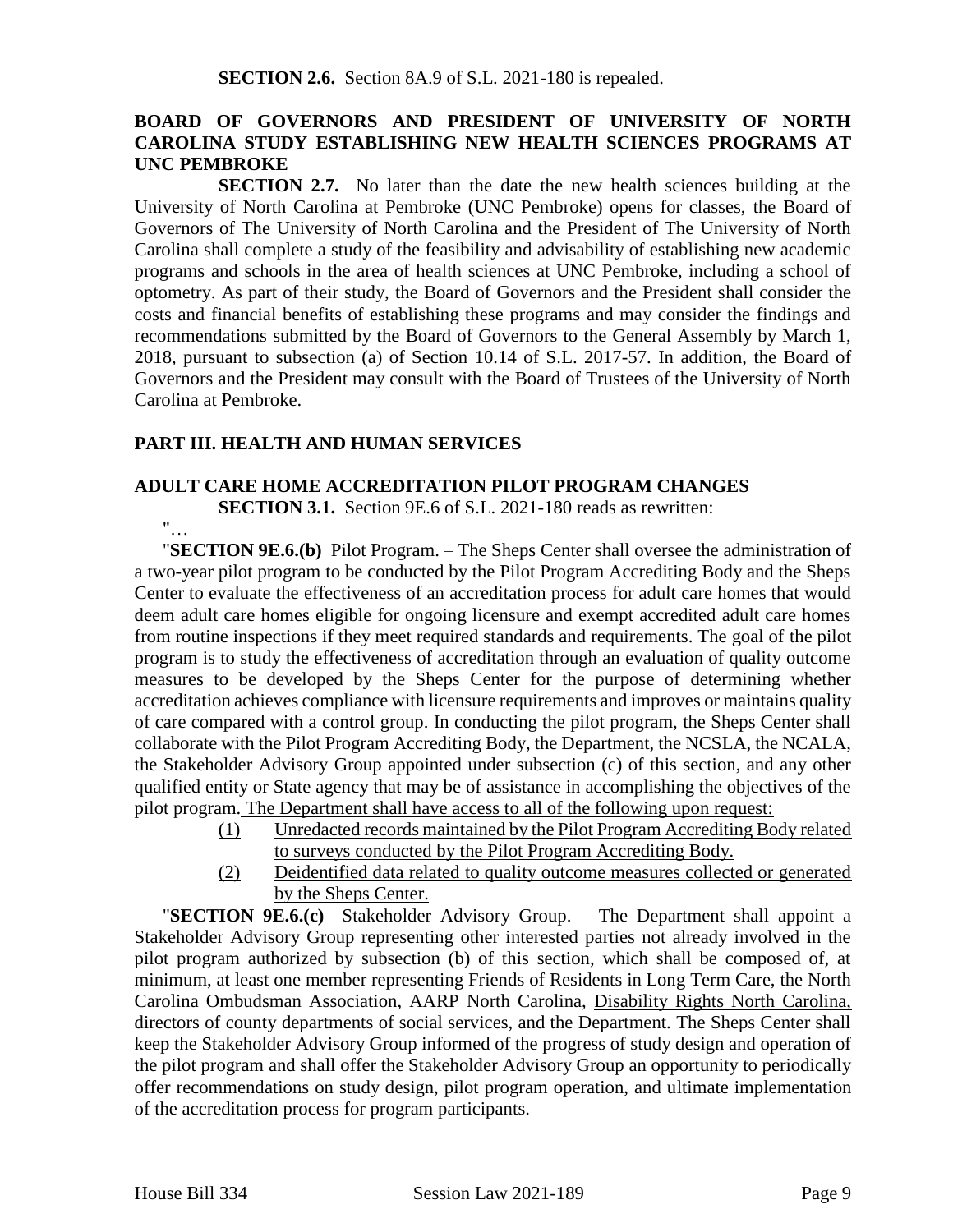"**SECTION 9E.6.(d)** Pilot Accrediting Body Reporting. – As a condition of participating in the pilot program authorized by this section, the Pilot Program Accrediting Body must agree to submit the following reports to the Sheps Center: reports:

- (1) Monthly The Pilot Program Accrediting Body shall provide to the Department and to the Sheps Center monthly survey schedules which document the surveys that were completed for the previous month and those scheduled for the current month and the following month.
- (2) The Pilot Program Accrediting Body shall provide to the Sheps Center:
	- a. Documentation of surveys for the preceding month, including documentation of investigations, noncompliance, correction of noncompliance, and survey outcomes.
		- (3)b. Facility notification letters for all accreditation program actions and any follow-up communication associated with those facility notification letters.

… "**SECTION 9E.6.(g)** Pilot ACH Reports. – No later than 150 days after the effective date of this section, the Sheps Center, NCSLA, and NCALA shall develop a standardized methodology for the collection of information from the program participants and control group members of the pilot program for the purpose of comparing and contrasting the quality of care and the outcomes in accredited and nonaccredited facilities. As a condition of participating in the pilot program authorized by this section, the pilot ACHs must agree to follow this standardized methodology for (i) collecting information about the residents and the facility and (ii) quarterly reporting that information to the Sheps Center. The Sheps Center shall maintain the original data provided by facilities for data verification purposes. The quarterly reports shall include, but not be limited to, the following categories and types of information in the format prescribed by the Sheps Center:

- (1) Function, specifically falls with injury.
- (2) Health, specifically emergency department visits, hospitalization, and flu immunization.
- (3) Cognition, specifically discharge due to behaviors.
- (4) Quality of dying, specifically hospice use.
- (5) Quality of life, specifically resident satisfaction and family satisfaction reported annually.
- (6) Staffing, specifically turnover and satisfaction (satisfaction reported annually).
- (1) Workforce, including staffing levels and staff turnover rates; consistent assignment; quality of life (stress/burnout); and satisfaction.
- (2) Resident outcomes, including physical function (falls with injury) and psychosocial well-being and satisfaction.
- (3) Care coordination and transitions, including resident/family preferences and resident/family understanding, advance directives, discharge due to behaviors, emergency department visits, and hospitalization.
- (4) Medication management, including performing medication reviews and reducing medication errors.
- (5) Person-centered care, including well-being and belonging, individualized care and services, social connectedness, and home-like atmosphere.

… "**SECTION 9E.6.(k)** Of the funds appropriated in this act to the Department of Health and Human Services, one million five hundred thousand dollars (\$1,500,000) in nonrecurring funds for the 2021-2022 fiscal year shall be transferred to the Board of Governors of The University of North Carolina System to be allocated to the University of North Carolina at Chapel Hill for the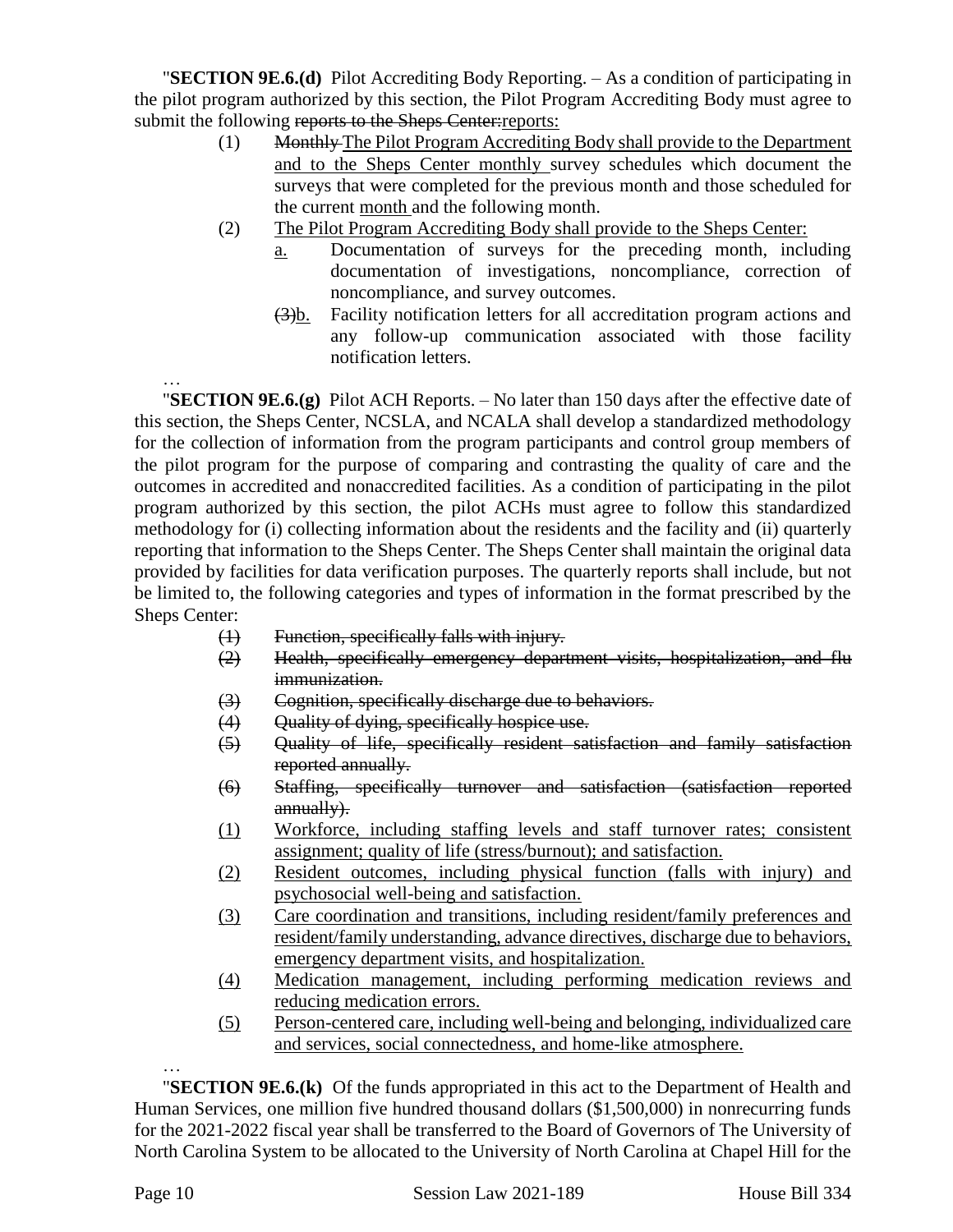Program on Aging, Disability, and Long-Term Care within the Cecil G. Sheps Center for Health Services Research to cover the cost of participation in the pilot program authorized by subsection (b) of this section. These funds shall be expended over the period beginning with the effective date of the pilot program and ending with the submission to the Joint Legislative Oversight Committee on Health and Human Services and the Department of an evaluation of the effectiveness of this pilot program for a licensure accreditation process for adult care homes that could inform future changes to the licensure process and requirements. The Sheps Center shall use these funds to do the following:

- (1) To develop a recommended list of criteria, data collection, and methodology necessary for measuring care and resident outcomes in adult care homes. These criteria shall relate to, at a minimum, the following:
	- a. Function, specifically falls with injury.
	- b. Health, specifically emergency department visits, hospitalization, and flu immunization.
	- c. Cognition, specifically discharge due to behaviors.
	- d. Quality of dying, specifically hospice use.
	- e. Quality of life, specifically resident satisfaction and family satisfaction reported annually.
	- f. Staffing, specifically turnover and satisfaction (satisfaction reported annually).
	- a. Workforce, including staffing levels and staff turnover rates; consistent assignment; quality of life (stress/burnout); and satisfaction.
	- b. Resident outcomes, including physical function (falls with injury) and psychosocial well-being and satisfaction.
	- c. Care coordination and transitions, including resident/family preferences and resident/family understanding, advance directives, discharge due to behaviors, emergency department visits, and hospitalization.
	- d. Medication management, including performing medication reviews and reducing medication errors.
	- e. Person-centered care, including well-being and belonging, individualized care and services, social connectedness, and home-like atmosphere.
- (2) To solicit the program participants, obtain the relevant data, validate select data, enter and clean the data, and generate reports.
- (3) To ensure pilot ACHs compile the information related to quality outcome measures in a standardized manner, obtain that information, and compare the quality outcome measures prescribed by the Sheps Center in program participants and control group members. The methodology used in comparison of quality outcome measures shall be substantially similar to the methodology used in the Centers for Medicare and Medicaid Services' Nursing Home Compare Quality Measures Technical Specifications, specifically utilizing comparisons based upon per 1,000 resident days.
- (4) To prepare the reports required by subsections (h) and (i) of this section."

# **MODIFIED ADULT CARE HOME INFECTION PREVENTION REQUIREMENTS**

**SECTION 3.2.(a)** G.S. 131D-4.4A, as amended by Section 9E.7 of S.L. 2021-180, reads as rewritten:

# "**§ 131D-4.4A. Adult care home infection prevention requirements.**

(a) As used in this section, "adult care home staff" means any employee of an adult care home involved in direct resident care.home.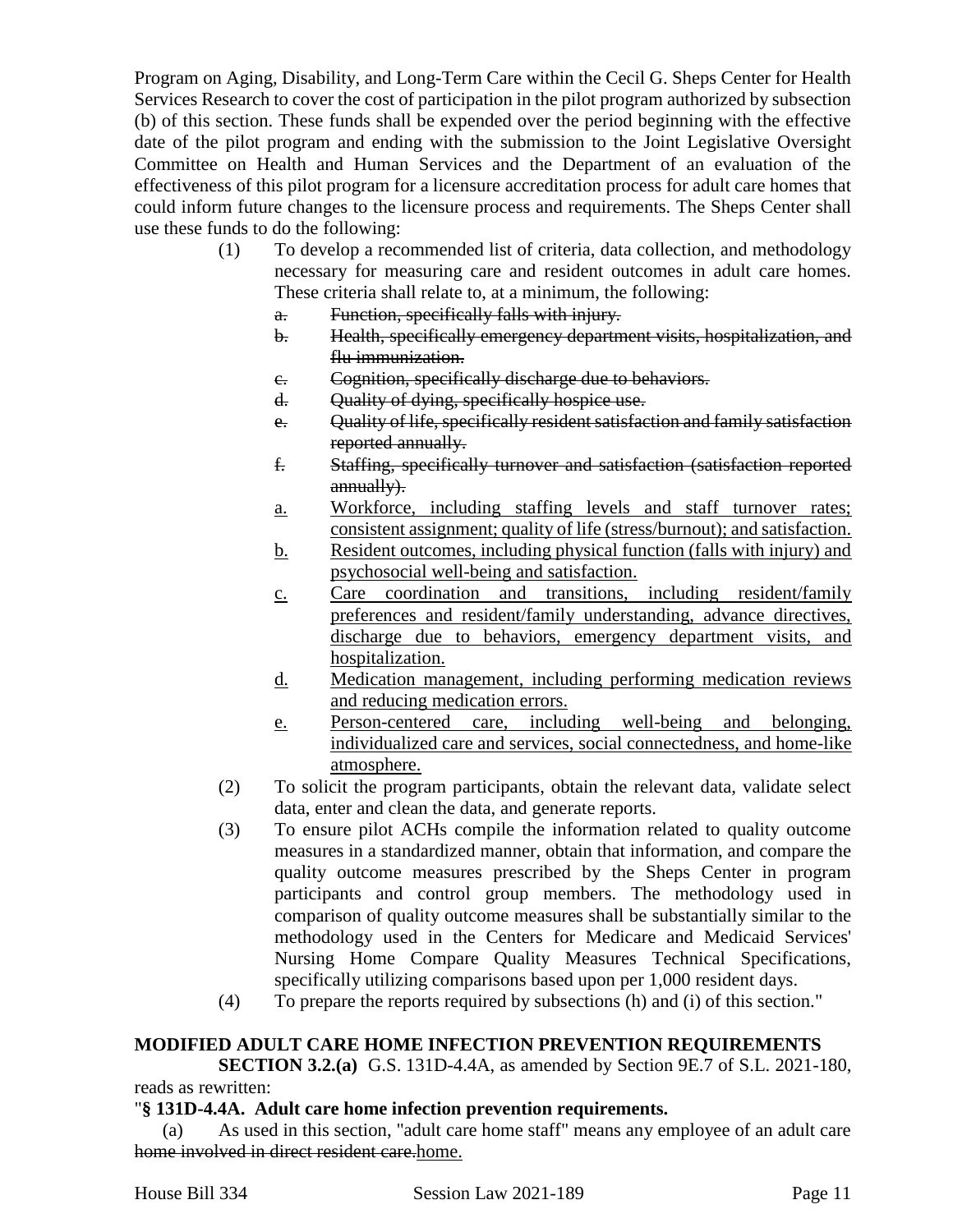(b) In order to prevent transmission of infectious diseases, each adult care home shall do all of the following:

- (1) Implement a written infection prevention and control policy consistent with policies and procedures that are based on accepted national standards consistent with the federal Centers for Disease Control and Prevention guidelines on infection control, which shall be maintained in the facility and accessible to adult care home staff working at the facility. The policy policies and procedures shall address at least all of the following:
	- a. Proper disposal of single-use equipment used to puncture skin, mucous membranes, and other tissues, and proper disinfection of reusable resident care items that are used for multiple residents.
	- b. Sanitation of rooms and equipment, including cleaning procedures, agents, and schedules.
	- c. Accessibility of infection control devices and supplies.
	- d. Blood and bodily fluid precautions.
	- e. Procedures to be followed when adult care home staff is exposed to blood or other body fluids of another person in a manner that poses a significant risk of transmission of HIV, hepatitis B, hepatitis C, or other bloodborne pathogens.
	- f. Procedures to prohibit adult care home staff with exudative lesions or weeping dermatitis from engaging in direct resident care that involves the potential for contact between the resident, equipment, or devices and the lesion or dermatitis until the condition resolves.
	- g. Standard and transmission-based precautions, including the following:
		- 1. Respiratory hygiene and cough etiquette.
		- 2. Environmental cleaning and disinfection.
		- 3. Reprocessing and disinfection of reusable resident devices.
		- 4. Hand hygiene.
		- 5. Accessibility and proper use of personal protective equipment.
		- 6. Types of transmission-based precautions and when each type is indicated, including contact precautions, droplet precautions, and airborne precautions.
	- h. When In accordance with the public health laws of North Carolina, when and how to report to the local health department a suspected or confirmed, reportable communicable disease case or condition, or a communicable disease outbreak.
	- i. Procedures for ensuring that residents, representatives of residents, and adult care home staff are informed of the following without disclosing any personally identifiable information of the facility's residents or staff:
		- 1. The existence of a communicable disease outbreak within 24 hours following confirmation of the outbreak by the local health department.
		- 2. When the communicable disease outbreak has resolved.
		- 3. Any changes to facility operations during the communicable disease outbreak, such as visitation policy changes.
	- j. Measures the facility should consider for specific types of communicable disease outbreaks in order to prevent the spread of illness, such as:
		- 1. Isolating infected residents.
		- 2. Limiting or stopping group activities and communal dining.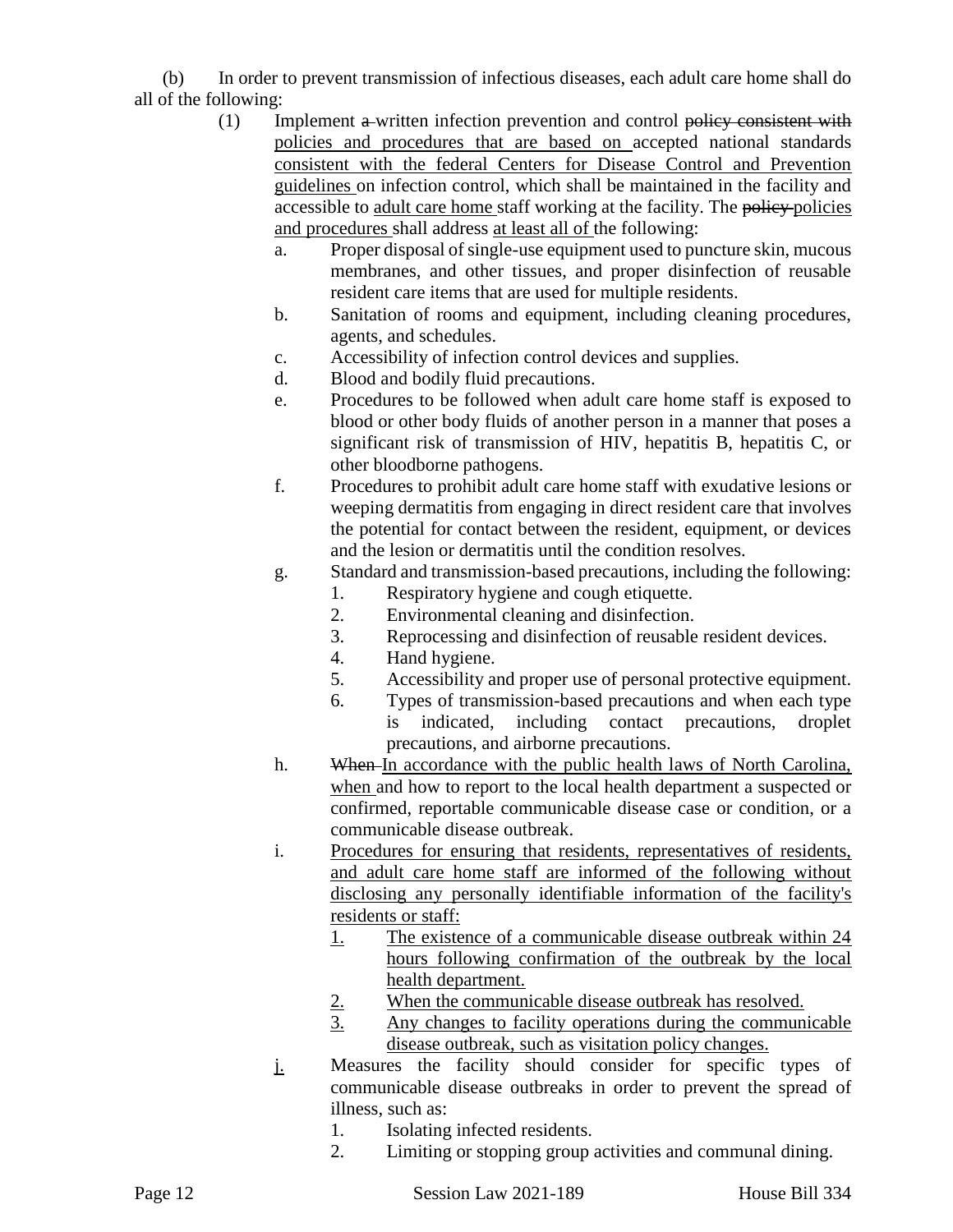- 3. Limiting or restricting outside visitation to the facility.
- 4. Screening staff, residents, and visitors for signs of illness.
- 5. Using source control as tolerated by the residents.
- $\frac{1}{k}$ . Strategies for addressing potential staffing issues and ensuring adequate staffing is available to meet the needs of the residents during a communicable disease outbreak.
- (2) Require and monitor compliance with the facility's infection prevention and control policy. policies and procedures.
- (3) Update the infection prevention and control policy policies and procedures as necessary to maintain consistency with the guidelines included in the course developed by the Department pursuant to G.S. 131D-4.5C.accepted national standards in infection prevention and control.
- (4) Designate one on-site staff member for each noncontiguous facility who is knowledgeable about the federal Centers for Disease Control and Prevention guidelines on infection control to direct the facility's infection control activities and ensure that all adult care home staff is trained in the facility's written infection prevention and control policy policies and procedures developed pursuant to subdivision (b)(1) of this section within 30 days after hire and annually thereafter. Any nonsupervisory staff member designated to direct the facility's infection control activities shall complete the infection control course developed by the Department pursuant to G.S. 131D-4.5C.
- (5) When a communicable disease outbreak has been identified at a facility or there is an emerging infectious disease threat, the facility shall ensure implementation of the facility's infection control and prevention policy policies and procedures developed pursuant to subdivision (b)(1) of this section and related policies and procedures; section; provided, however, that if guidance or directives specific to a communicable disease outbreak or emerging infectious disease threat have been issued in writing by the Department or local health department, the Department's or local health department's specific guidance or directives shall be implemented by the facility."

**SECTION 3.2.(b)** G.S. 131D-4.5C reads as rewritten:

# "**§ 131D-4.5C. Adult care home supervisors; infection control training requirements.**

(a) The Department shall develop, in consultation with associations representing adult care home providers, model infection prevention and control policies and procedures that are consistent with accepted national standards and address the factors identified in G.S. 131D-4.4A(b)(1). The Department shall make these model infection prevention and control policies and procedures available to adult care homes on the Department's internet website.

(b) By December 1, 2011, the The Department shall develop a mandatory, annual course for adult care home supervisors on federal Centers for Disease Control and Prevention guidelines on infection control. implementation of the model infection prevention and control policies and procedures developed by the Department in accordance with subsection (a) of this section. Each supervisor that successfully completes the mandatory infection control course shall receive credit, in an amount determined by the Department, toward the continuing education requirements for adult care home supervisors established by the Commission pursuant to G.S. 131D-4.5."

**SECTION 3.2.(c)** By January 1, 2022, the Department of Health and Human Services shall do the following:

> (1) Develop and post to its internet website the model infection prevention and control policies and procedures required by G.S. 131D-4.5C(a), as enacted by subsection (b) of this section.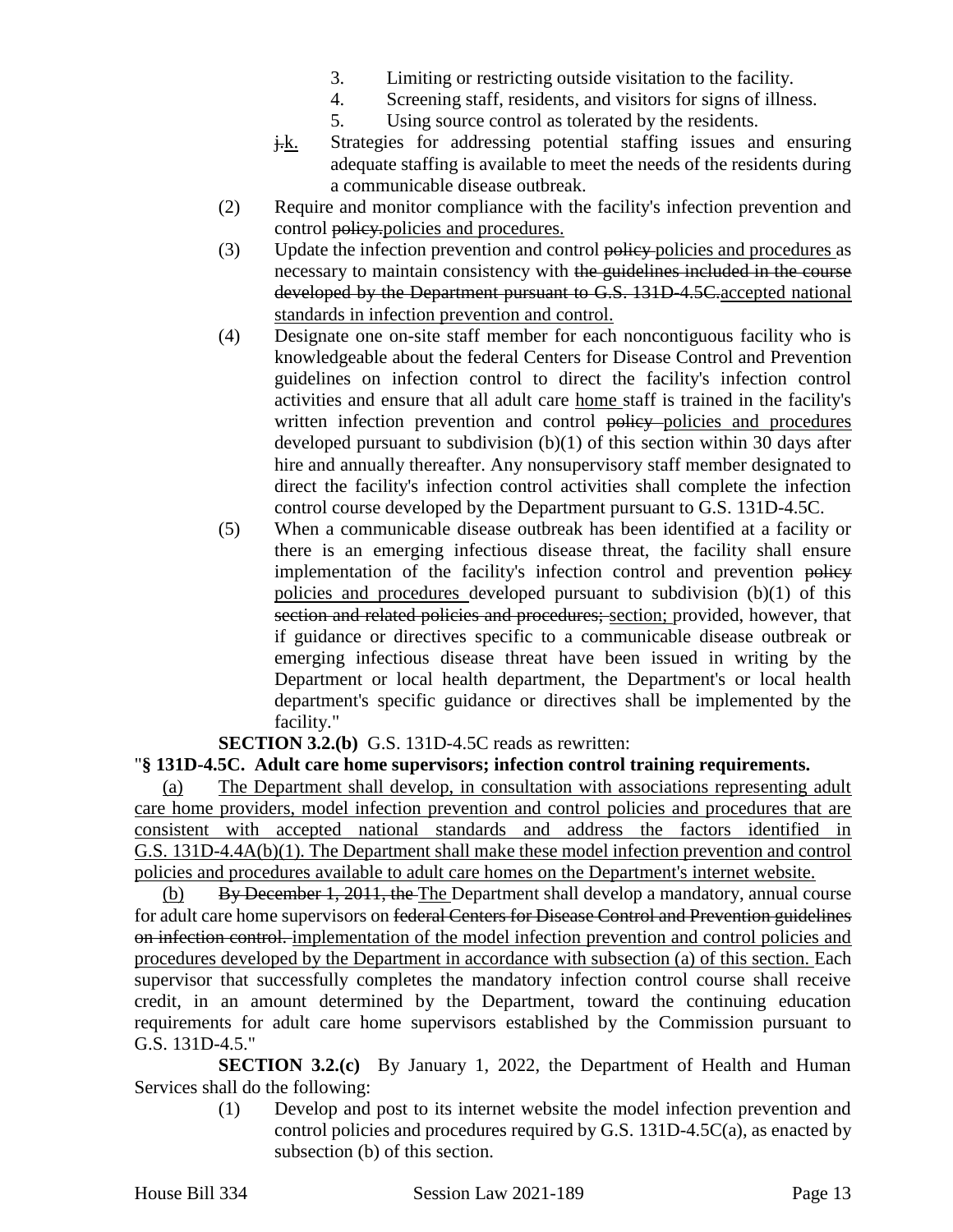(2) Develop the mandatory, annual course for adult care home supervisors required by G.S. 131D-4.5C(b), as enacted by subsection (b) of this section.

**SECTION 3.2.(d)** Subsection (c) of this section is effective when it becomes law. The remainder of this section becomes effective January 1, 2022.

#### **CAROLINA PREGNANCY CARE FELLOWSHIP GRANTS CORRECTIONS**

**SECTION 3.3.(a)** Section 9G.4(b) of S.L. 2021-180 reads as rewritten:

"**SECTION 9G.4.(b)** At least once during the 2021-2023 fiscal biennium, the CPCF shall contact every pregnancy center located in this State that is (i) part of the CPCF network or (ii) an affiliate of CareNet, Inc., Care Net, a nonprofit corporation, national network of independent pregnancy centers, to provide information about the availability of these grant funds and the grant application process."

**SECTION 3.3.(b)** Section 9G.4A(b) of S.L. 2021-180 reads as rewritten:

"**SECTION 9G.4A.(b)** At least once during the 2021-2023 fiscal biennium, the CPCF shall contact every pregnancy center located in this State that is (i) part of the CPCF network or (ii) an affiliate of CareNet, Inc., Care Net, a nonprofit corporation, national network of independent pregnancy centers, to provide information about the availability of these grant funds and the grant application process."

# **CERTAIN DHHS FEDERAL BLOCK GRANT TECHNICAL CORRECTIONS**

**SECTION 3.4.(a)** Section 9L.1(a) of S.L. 2021-180 reads as rewritten:

"**SECTION 9L.1.(a)** Except as otherwise provided, appropriations from federal Block Grant funds are made for each year of the fiscal biennium ending June 30, 2023, according to the following schedule:

…

# **CHILD CARE AND DEVELOPMENT FUND BLOCK GRANT**

#### … **DHHS Administration**

# **Division of Child Development and Early Education**

| 05. DCDEE Administrative Expenses                  | 9,710,886  | 9,710,886  |
|----------------------------------------------------|------------|------------|
| 06. Direct Deposit for Child Care Payments         | 5,000      | 5,000      |
| <b>Division of Social Services</b>                 |            |            |
| 06. Direct Deposit for Child Care Payments         | 5,000      | 5,000      |
| 07 Local Subsidized Child Care<br>Services Support | 18,780,355 | 18,780,355 |

…

# **COMMUNITY SERVICES BLOCK GRANT**

| 01. Community Action Agencies | \$20,916,673\$22,158,403 |
|-------------------------------|--------------------------|
| \$20,916,673                  |                          |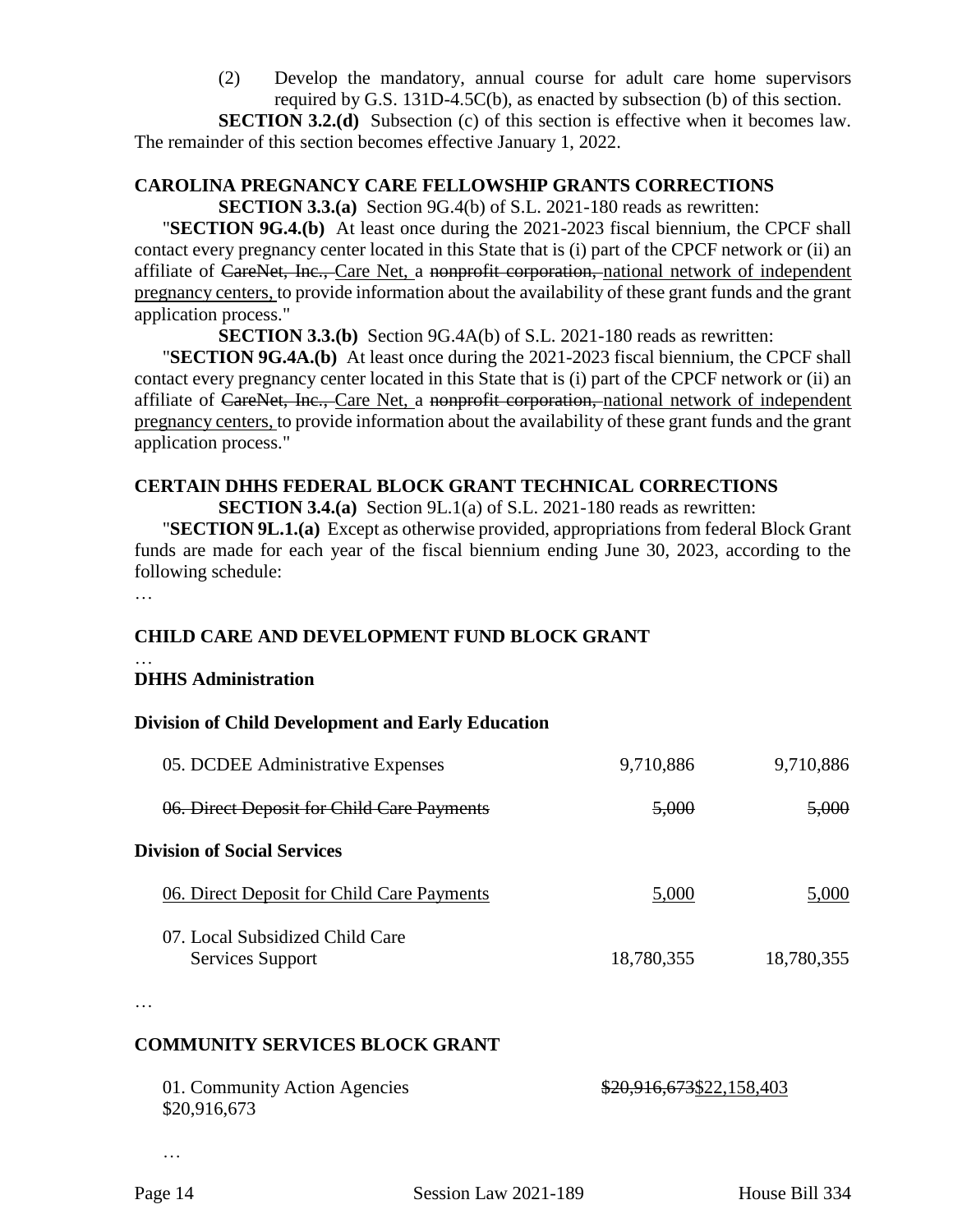#### **TOTAL COMMUNITY SERVICES BLOCK GRANT \$22,925,759\$24,167,489 \$22,925,759**

…."

**SECTION 3.4.(b)** Section 9L.1(w) of S.L. 2021-180 reads as rewritten:

"**SECTION 9L.1.(w)** The Department of Health and Human Services shall develop and implement a centralized system to collect, track, analyze, monitor, and disseminate performance, outputs, and outcome data for the Community Services Block Grant Program and the Department of Environmental Quality (DEQ) Weatherization Assistance Program to replace the current software solution, Accountable Results for Community Action (AR4CA). The project shall not proceed until the business case has been approved by the Office of State Budget and Management and the State Chief Information Officer in the Enterprise Project Management Office's Touchdown System. Upon approval, amounts an amount not to exceed fifty thousand dollars (\$50,000) in Low Income Energy Assistance funds may be budgeted for transfer to Budget Code 24410 for information technology projects for the 2021-2022 fiscal year-year and an amount not to exceed one hundred sixty-six thousand seven hundred fifty dollars (\$166,750) for those projects for the 2022-2023 fiscal year."

### **PART IV. AGRICULTURE AND NATURAL AND ECONOMIC RESOURCES**

#### **EDPNC MARKETING CLARIFICATION**

**SECTION 4.1.** Section 11.11 of S.L. 2021-180 reads as rewritten:

"**SECTION 11.11.** Of the funds appropriated in this act to the Department of Commerce for the nonprofit corporation with which the Department contracts pursuant to G.S. 143B-431.01(b), the sum of sixty million dollars (\$60,000,000) shall be used for the following purposes in the following amounts:

- (1) Thirty million dollars (\$30,000,000) for travel and tourism marketing in of the State.
- (2) Thirty million dollars (\$30,000,000) for business marketing  $\frac{1}{2}$  in of the State.

Of the funds allocated in subdivisions (1) and (2) of this section, the nonprofit corporation shall use no more than ten million dollars (\$10,000,000) for each purpose in each of the next three fiscal years. The nonprofit corporation may use up to three percent (3%) of the total funds allocated in this section for administrative costs."

#### **RURAL TOURISM PILOT PROGRAM DATE CHANGES**

**SECTION 4.2.** Section 11.11A of S.L. 2021-180 reads as rewritten:

"…

…

"**SECTION 11.11A.(b)** Program. – The North Carolina Rural Tourism Recovery Pilot Program (Program) is established. The Program shall initially be conducted and administered in the following counties: Chowan, Edgecombe, Gates, Graham, Halifax, Haywood, Hertford, Madison, Martin, Mitchell, Perquimans, Tyrrell, Vance, Warren, Washington, and Yancey. The Program shall begin in those counties on January 15, 2022, March 1, 2022, and terminate on December 30, 2023.

"**SECTION 11.11A.(d)** Reports. – The Department, in coordination with the nonprofit corporation and Visit NC, shall provide a report no later than March 1, 2022, April 1, 2022, to the chairs of the Joint Legislative Economic Development and Global Engagement Oversight Committee and the Fiscal Research Division on the implementation of the Program and information reported by participating counties, Tourism Development Authorities, destination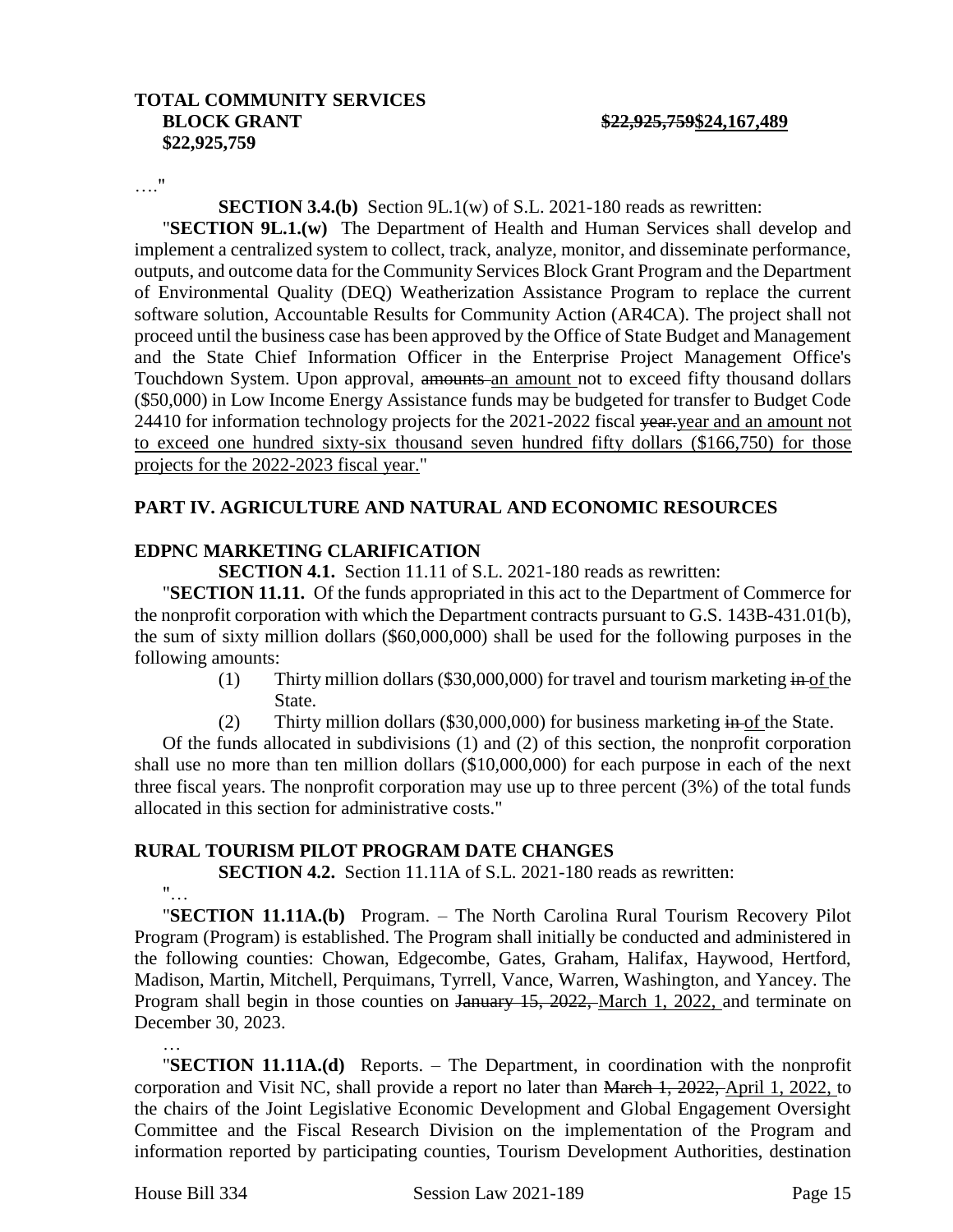marketing organizations, and local businesses. The report shall include, at a minimum, all of the following:

- (1) Recommendations on expansion of the Program to other counties in the State.
- (2) Recommendations regarding legislative proposals or additional funding needed to execute or expand the Program and whether the Program should be expanded.

The Department, in coordination with the nonprofit corporation and Visit NC, shall submit a report no later than May 1, 2023, to the chairs of the House Appropriations Committee, the chairs of the Senate Appropriations/Base Budget Committee, and the Fiscal Research Division containing, at a minimum, all of the following:

- (1) Data on outcomes related to the implementation of the Program.
- (2) The expenditure of funds provided for in this section.
- (3) Recommendations on modification or expansion of the Program, including the need for continued support with State funds."

### **ESPORTS PROGRAM MODIFICATIONS**

**SECTION 4.3.** G.S. 143B-437.02B, as enacted by Section 11.13(a) of S.L. 2021-180, reads as rewritten:

#### "**§ 143B-437.02B. The Esports Industry Grant Fund.**

(a) Creation and Purpose of Fund. – There is created in the Department of Commerce a special, nonreverting account to be known as the Esports Industry Grant Fund to provide funds to encourage esports events to be held within the State. The Department of Commerce shall adopt guidelines providing for the administration of the program. The guidelines may provide for the Secretary to award the grant proceeds over a period of time, not to exceed three years. The guidelines shall include the following provisions, which shall apply to each grant from the account:

> (1) The funds are reserved for a production for which a production company has qualifying expenses of at least two one hundred fifty thousand dollars  $(*250,000)$   $(*150,000)$  with respect to a single production.

… (h) Administrative Expenses. – The Department may use three percent (3%) of the funds appropriated to the Grant Fund each fiscal year for administrative costs associated with administration of the Fund. These funds may be used for up to two full-time equivalent positions or to contract with a third party to administer the program."

# **CLARIFY MOTORSPORTS ELIGIBILITY AND ALIGN FUNDING WITH ADMINISTERING AGENCY**

**SECTION 4.4.** Section 11.14 of S.L. 2021-180 reads as rewritten:

"**SECTION 11.14.(a)** Of the funds appropriated in this act from the State Fiscal Recovery Fund to the Office of State Budget and Management, Department of Commerce, the sum of forty million dollars (\$40,000,000) in nonrecurring funds for the 2021-2022 fiscal year shall be allocated as follows:

… "**SECTION 11.14.(b)** Of the funds appropriated in this act from the State Fiscal Recovery Fund to the Office of State Budget and Management, Department of Commerce, the sum of five million dollars (\$5,000,000) shall be allocated to the Department of Commerce to be provided, used to provide, in collaboration with the North Carolina Motorsports Association, a nonprofit organization, in the form of grants to local governments to enhance amenities and increase opportunities for events at motorsport venues in recognition of the impact those events have on local tourism, travel, and hospitality industries. To be eligible for a grant under this subsection, a motorsport venue must be located in this State and must be either (i) presently have been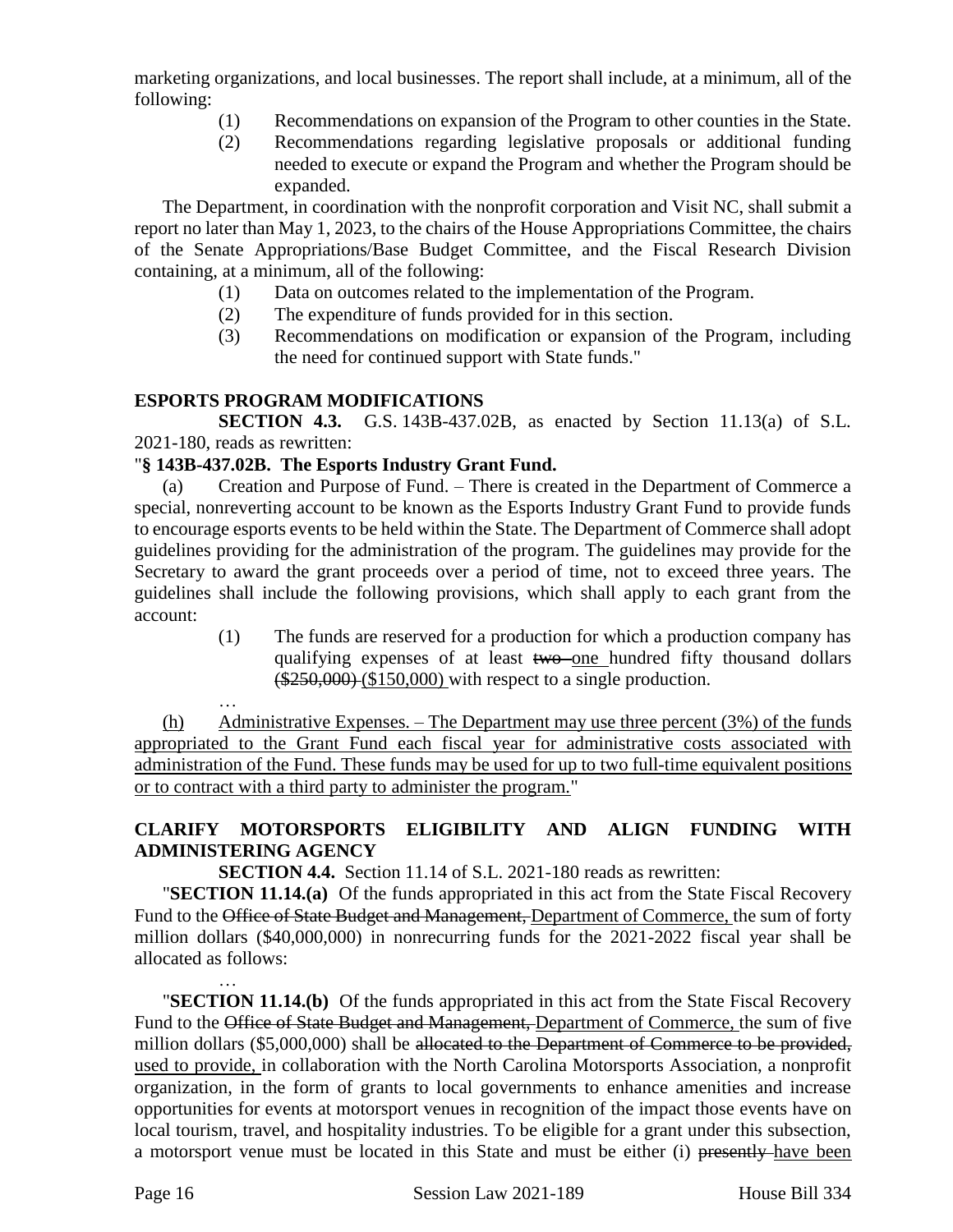sanctioned at any time on or after January 1, 2010, by the National Association for Stock Car Auto Racing, LLC (NASCAR), the National Hot Rod Association, or the International Hot Rod Association or (ii) have hosted a NASCAR Cup Series race on or after September 29, 1996. An eligible sanctioned motorsport venue must apply to the Department of Commerce for grant funds under this subsection before January 31, 2022, to be eligible. Funds received pursuant to this subsection shall be used to offset negative economic impacts of the COVID-19 pandemic, support safe reopening, and aid planned expansions or upgrades delayed due to the COVID-19 pandemic. The local government unit shall select a qualifying use approved by the motorsport venue. Local governments receiving funds under this subsection shall ensure that uses for the funds comporting with this subsection are expeditiously undertaken. The Department of Commerce shall disburse funds in equal amounts among the eligible applicants. The Department of Commerce may use up to three percent (3%) of funds allocated in this subsection for administration of the motorsports grant program described in this subsection.

"**SECTION 11.14.(c)** Small Venue Support. – Of the funds appropriated in this act from the State Fiscal Recovery Fund to the Office of State Budget and Management, Department of Commerce, the sum of one million dollars (\$1,000,000) shall be allocated to the Department of Commerce to be provided, used to provide, in collaboration with applicant small motorsports venues, in the form of grants to local governments for such venues. The following shall apply to grants awarded under this subsection:

…."

### **ECONOMIC DEVELOPMENT PROJECT APPROPRIATION**

**SECTION 4.4A.** S.L. 2021-180 is amended by inserting the following new section to read:

### "**ADDITIONAL ECONOMIC DEVELOPMENT PROJECT APPROPRIATION**

"**SECTION 11.20.** Provided the Economic Investment Committee awards a Job Development Investment Grant (JDIG) for a high-yield project for an airplane manufacturer in Guilford County and for which the average annual wage is at least sixty thousand dollars (\$60,000), of the funds appropriated to the Department of Commerce (Department) for the 2021-2022 fiscal year the sum of one hundred six million seven hundred fifty thousand dollars (\$106,750,000) shall be used for improvements at the Piedmont Triad International Airport (Airport) as follows:

- (1) Fifteen million dollars (\$15,000,000) to the Airport for site work needed at the Airport for the project. The Department may allocate amounts not needed to complete the site work authorized by this subdivision for work authorized by subdivision (2) of this section if the cost of that work exceeds the amount allocated in that subdivision.
- (2) Thirty-five million dollars (\$35,000,000) for roadwork needed at the airport for the project. Amounts for roadwork improvements shall be transferred to the Department of Transportation. The Department may allocate amounts not needed by the Department of Transportation to complete the roadwork authorized by this subdivision for work authorized by subdivision (1) of this section if the cost of that work exceeds the amount allocated in that subdivision.
- (3) Fifty-six million seven hundred fifty thousand dollars (\$56,750,000) to be allocated to the Airport for the construction of one or more new hangars at the Airport for the project."

# **STORMWATER INFRASTRUCTURE CLARIFICATIONS**

**SECTION 4.5.** Section 12.14(b) of S.L. 2021-180 reads as rewritten: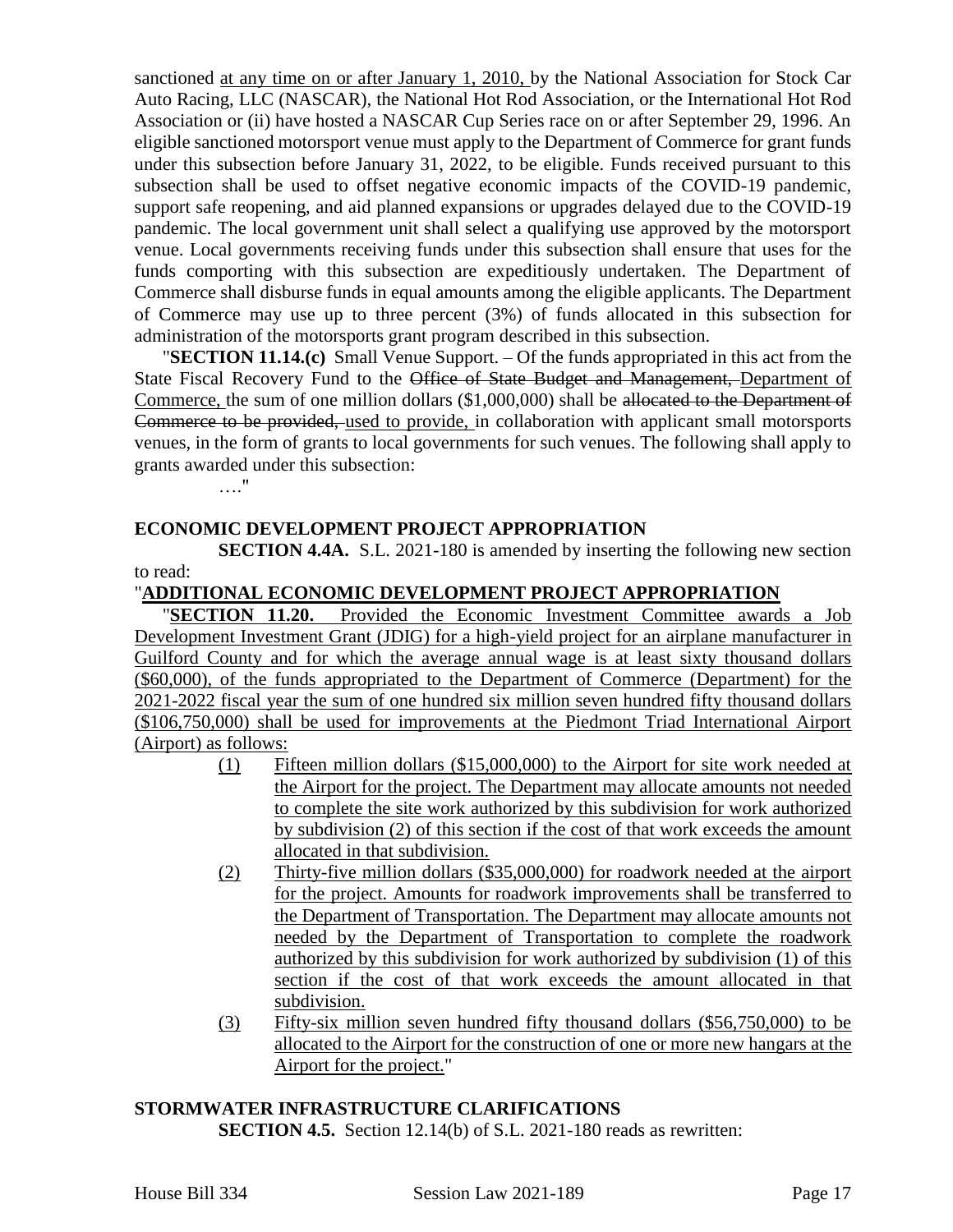"**SECTION 12.14.(b)** Directed Projects. – Of the funds allocated by this section, the following sums shall be granted to the indicated local governments and public entities for stormwater projects:

- … (5) Nine million eight hundred Ten million five hundred fifty thousand dollars (\$9,800,000) (\$10,550,000) to the Fayetteville Public Works Commission.City of Fayetteville.
- (6) One million five hundred thousand dollars (\$1,500,000) to the Town of Four Oaks.
- (7) One million three Six hundred fifty thousand dollars  $(\$1,350,000)$  (\$600,000) to the City of Hope Mills.
- …."

## **DARE COUNTY DREDGING FUNDS FLEXIBILITY**

**SECTION 4.6.** Unexpended and unencumbered funds allocated from the Shallow Draft Navigation Channel Dredging and Aquatic Weed Fund to Dare County by Section 13.7 of S.L. 2018-5 may, notwithstanding any provision of that section to the contrary, be used by the County for purchase of a survey vessel. The County shall include in the reports required by subsection 13.7(h) of S.L. 2018-5 detailed information about the expenditure of funds authorized by this section.

#### **CITATION CORRECTION**

**SECTION 4.7.** G.S. 143-214.7(b3), as amended by Section 1 of S.L. 2021-164, reads as rewritten:

"(b3) Stormwater runoff rules and programs shall not require private property owners to install new or increased stormwater controls for (i) preexisting development or (ii) redevelopment activities that do not remove or decrease existing stormwater controls. When a preexisting development is redeveloped, either in whole or in part, increased stormwater controls shall only be required for the amount of impervious surface being created that exceeds the amount of impervious surface that existed before the redevelopment. Provided, however, a property owner may voluntarily elect to treat all stormwater from preexisting development or redevelopment activities described herein for the purpose of exceeding allowable density under the applicable water supply watershed rules as provided in G.S. 214.5(d3). G.S. 143-214.5(d3). This subsection applies to all local governments regardless of the source of their regulatory authority. Local governments shall include the requirements of this subsection in their stormwater ordinances."

# **PART V. JUSTICE AND PUBLIC SAFETY**

## **MULTIPLE TECHNICAL CORRECTIONS FOR PROVISIONS RELATED TO THE CREATION OF THE DEPARTMENT OF ADULT CORRECTION AND OTHER CONFORMING CHANGES**

**SECTION 5.1.(a)** G.S. 15A-1343(b), as amended by Section 19C.9(ww) of S.L. 2021-180, reads as rewritten:

"(b) Regular Conditions. – As regular conditions of probation, a defendant must:

In addition to these regular conditions of probation, a defendant required to serve an active term of imprisonment as a condition of special probation pursuant to G.S. 15A-1344(e) or G.S. 15A-1351(a) shall, as additional regular conditions of probation, obey the rules and regulations of the Division of Prisons of the Department of Adult Correction and, if applicable, the Division of Juvenile Justice of the Department of Public Safety, governing the conduct of

…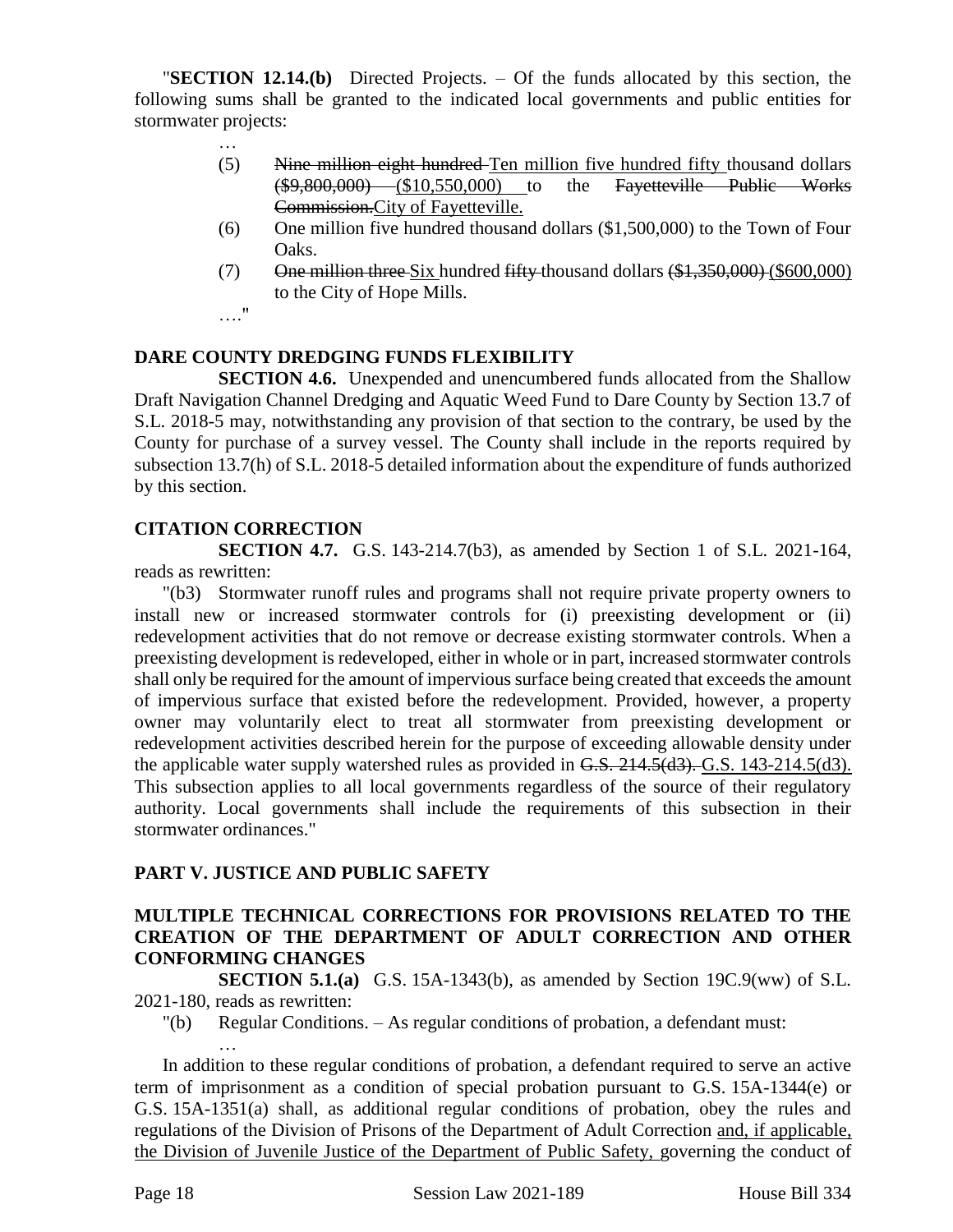inmates while imprisoned and report to a probation officer in the State of North Carolina within 72 hours of his discharge from the active term of imprisonment."

**SECTION 5.1.(b)** G.S. 15A-1344(e), as amended by Section 19C.9(yy) of S.L. 2021-180, reads as rewritten:

"(e) Special Probation in Response to Violation. – When a defendant has violated a condition of probation, the court may modify the probation to place the defendant on special probation as provided in this subsection. In placing the defendant on special probation, the court may continue or modify the conditions of probation and in addition require that the defendant submit to a period or periods of imprisonment, either continuous or noncontinuous, at whatever time or intervals within the period of probation the court determines. In addition to any other conditions of probation which the court may impose, the court shall impose, when imposing a period or periods of imprisonment as a condition of special probation, the condition that the defendant obey the rules and regulations of the Division of Prisons of the Department of Adult Correction and, if applicable, the Division of Juvenile Justice of the Department of Public Safety, governing conduct of inmates, and this condition shall apply to the defendant whether or not the court imposes it as a part of the written order. If imprisonment is for continuous periods, the confinement may be in either the custody of the Division of Community Supervision and Reentry of the Department of Adult Correction or a local confinement facility. Noncontinuous periods of imprisonment under special probation may only be served in a designated local confinement or treatment facility. If the person being ordered to a period or periods of imprisonment, either continuous or noncontinuous, is under the age of 18, that person must be imprisoned in a detention facility approved by the Division of Juvenile Justice to provide secure confinement and care for juveniles or to a holdover facility as defined in G.S. 7B-1501(11). If the person being ordered to a period or periods of imprisonment reaches the age of 18 years while imprisoned, the person may be transported by personnel of the Division of Juvenile Justice, or personnel approved by the Division of Juvenile Justice, to the custody of the sheriff of the applicable local confinement facility."

**SECTION 5.1.(c)** G.S. 15A-1351(a), as amended by Section 19C.9(zz) of S.L. 2021-180, reads as rewritten:

"(a) The judge may sentence to special probation a defendant convicted of a criminal offense other than impaired driving under G.S. 20-138.1, if based on the defendant's prior record or conviction level as found pursuant to Article 81B of this Chapter, an intermediate punishment is authorized for the class of offense of which the defendant has been convicted. A defendant convicted of impaired driving under G.S. 20-138.1 may also be sentenced to special probation. Under a sentence of special probation, the court may suspend the term of imprisonment and place the defendant on probation as provided in Article 82, Probation, and in addition require that the defendant submit to a period or periods of imprisonment in the custody of the Division of Community Supervision and Reentry of the Department of Adult Correction or a designated local confinement or treatment facility at whatever time or intervals within the period of probation, consecutive or nonconsecutive, the court determines, as provided in this subsection. For probationary sentences for misdemeanors, including impaired driving under G.S. 20-138.1, all imprisonment under this subsection shall be in a designated local confinement or treatment facility. If the person being ordered to a period or periods of imprisonment is under the age of 18, that person must be imprisoned in a detention facility approved by the Division of Juvenile Justice to provide secure confinement and care for juveniles or to a holdover facility as defined in G.S. 7B-1501(11). If the person being ordered to a period or periods of imprisonment reaches the age of 18 years while imprisoned, the person may be transported by personnel of the Division of Juvenile Justice, or personnel approved by the Division of Juvenile Justice, to the custody of the sheriff of the applicable local confinement facility. In addition to any other conditions of probation which the court may impose, the court shall impose, when imposing a period or periods of imprisonment as a condition of special probation, the condition that the defendant obey the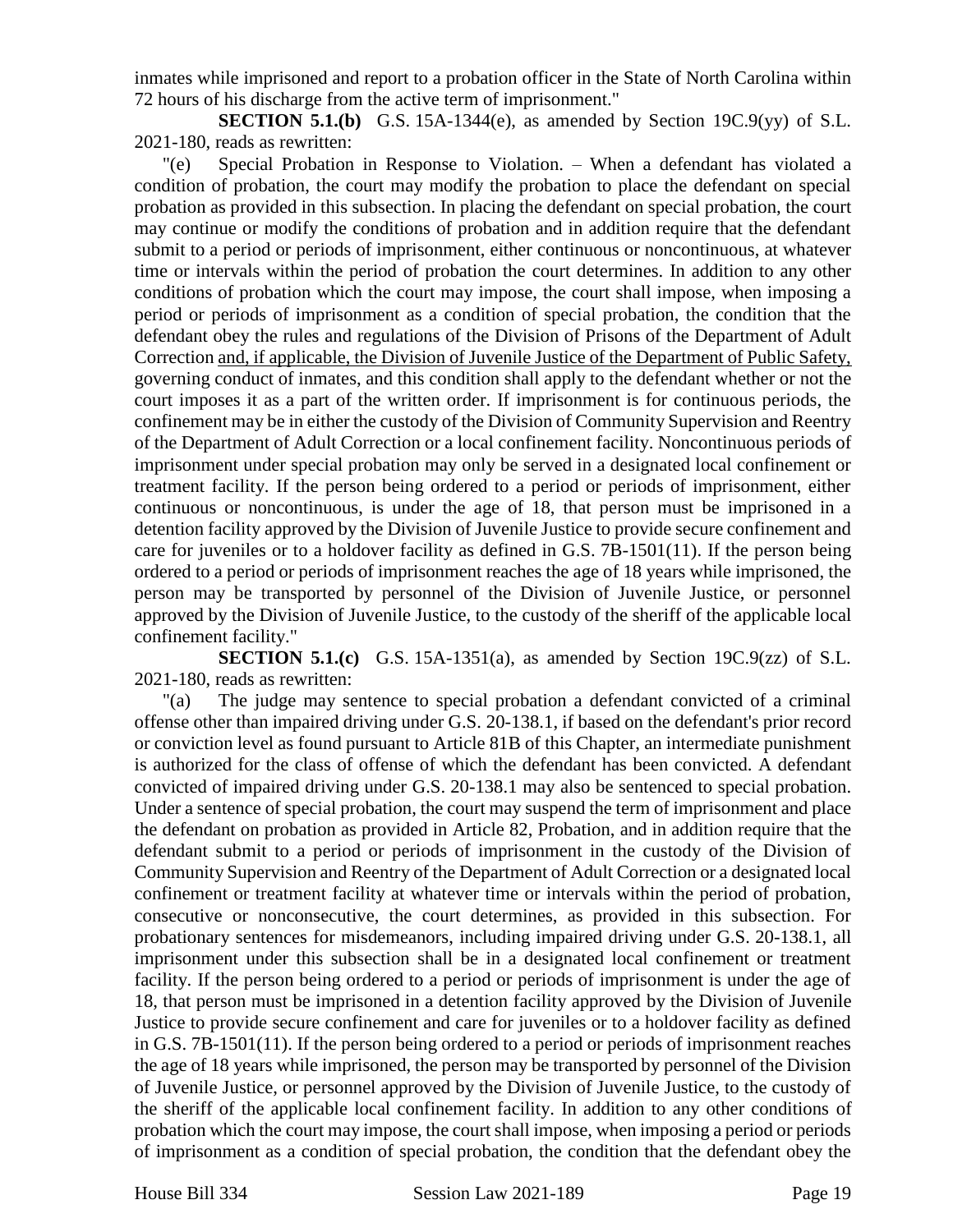Rules and Regulations of the Division of Prisons of the Department of Adult Correction and, if applicable, the Division of Juvenile Justice of the Department of Public Safety, governing conduct of inmates, and this condition shall apply to the defendant whether or not the court imposes it as a part of the written order. Except for probationary sentences for misdemeanors, including impaired driving under G.S. 20-138.1, if imprisonment is for continuous periods, the confinement may be in the custody of either the Division of Community Supervision and Reentry of the Department of Adult Correction or a local confinement facility. Noncontinuous periods of imprisonment under special probation may only be served in a designated local confinement or treatment facility. If the person being ordered continuous or noncontinuous periods of imprisonment is under the age of 18, that person must be imprisoned in a detention facility approved by the Division of Juvenile Justice to provide secure confinement and care for juveniles or to a holdover facility as defined in G.S. 7B-1501(11). If the person being ordered to a period or periods of imprisonment reaches the age of 18 years while imprisoned, the person may be transported by personnel of the Division of Juvenile Justice, or personnel approved by the Juvenile Justice Division, to the custody of the sheriff of the applicable local confinement facility. Except for probationary sentences of impaired driving under G.S. 20-138.1, the total of all periods of confinement imposed as an incident of special probation, but not including an activated suspended sentence, may not exceed one-fourth the maximum sentence of imprisonment imposed for the offense, and no confinement other than an activated suspended sentence may be required beyond two years of conviction. For probationary sentences for impaired driving under G.S. 20-138.1, the total of all periods of confinement imposed as an incident of special probation, but not including an activated suspended sentence, shall not exceed one-fourth the maximum penalty allowed by law. In imposing a sentence of special probation, the judge may credit any time spent committed or confined, as a result of the charge, to either the suspended sentence or to the imprisonment required for special probation. The original period of probation, including the period of imprisonment required for special probation, shall be as specified in G.S. 15A-1343.2(d), but may not exceed a maximum of five years, except as provided by G.S. 15A-1342(a). The court may revoke, modify, or terminate special probation as otherwise provided for probationary sentences."

**SECTION 5.1.(d)** G.S. 143-166.1, as amended by Section 19C.9.(uuu) of S.L. 2021-180, reads as rewritten:

#### "**§ 143-166.1. Purpose.**

In consideration of hazardous public service rendered to the people of this State, there is hereby provided a system of benefits for dependents of law-enforcement officers, firefighters, rescue squad workers, and senior Civil Air Patrol members killed in the discharge of their official duties, and for dependents of noncustodial employees of the Department of Adult Correction killed by an individual or individuals in the custody of the Department of Adult Correction.public safety employees who are covered persons."

**SECTION 5.1.(e)** G.S. 143-166.2(1)c., as amended by Section 19C.9(vvv) of S.L. 2021-180, reads as rewritten:

> "c. Noncustodial employees of the Department of Adult Correction.Correction or the Division of Juvenile Justice of the Department of Public Safety."

**SECTION 5.1.(f)** G.S. 143-166.2(2), as amended by 19C.9(vvv) of S.L. 2021-180, reads as rewritten:

"(2) Custodial employee. – An employee of the Department of Adult Correction and or the Division of Juvenile Justice of the Department of Public Safety and who is a detention officer or a correctional officer or who otherwise has direct care and control over individuals in the custody of the Department of Adult Correction or the Division of Juvenile Justice of the Department of Public Safety."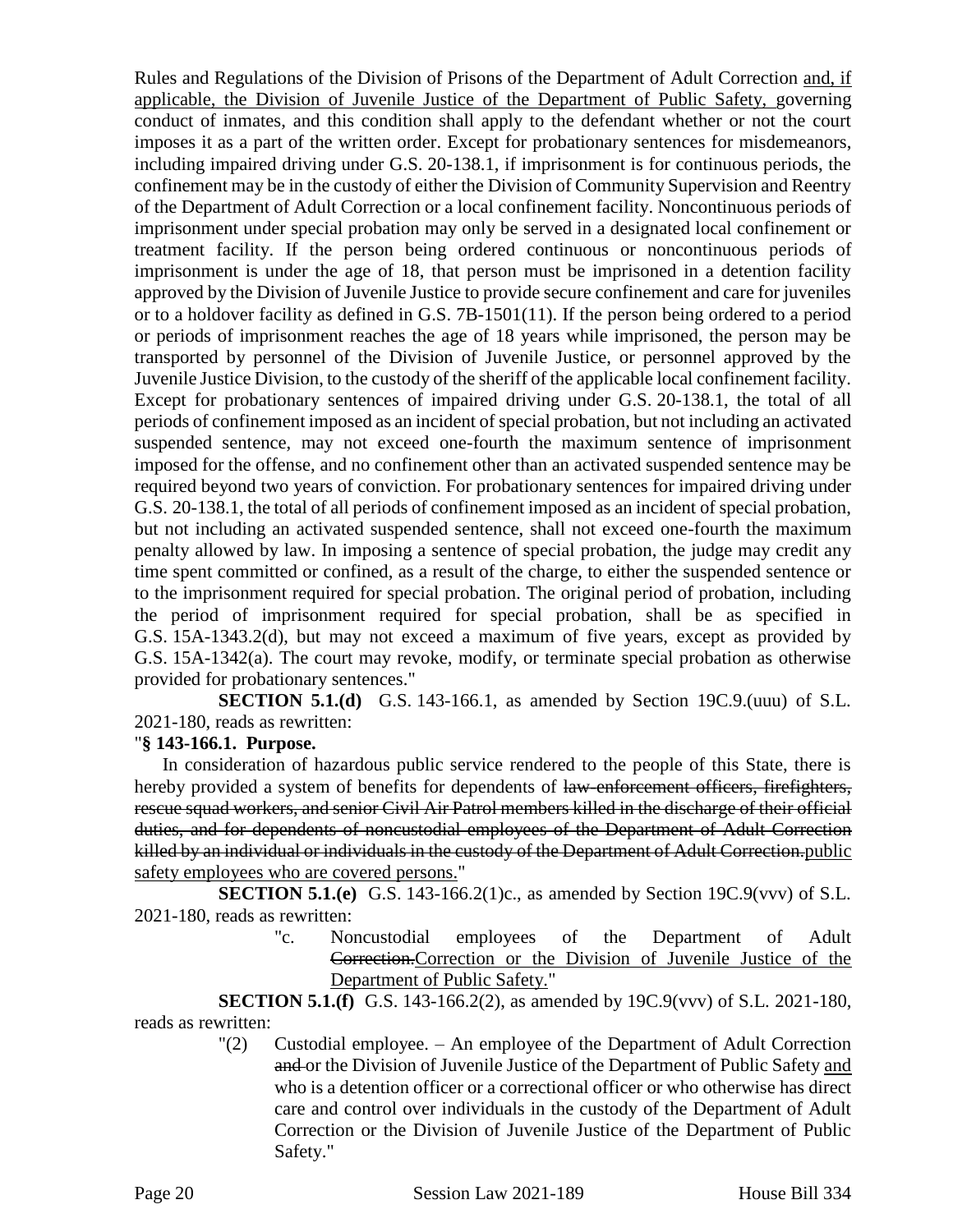#### **SECTION 5.1.(g)** G.S. 143-166.2(6)c., as amended by Section 19C.9(vvv) of S.L. 2021-180 reads as rewritten:

"c. The death of a noncustodial employee who, while performing his or her official duties, is killed in a manner reasonably determined by the Industrial Commission to be directly caused by an individual or individuals in the custody of the Division of Prisons or the Division of Community Supervision and Reentry of the Department of Adult Correction, Correction or the Division of Juvenile Justice of the Department of Public Safety."

**SECTION 5.1.(h)** Article 16 of Chapter 143B, as amended by Section 19C.9 of S.L. 2021-180, is amended by adding a new Part to read:

"Part 2A. General Provisions for Division of Health Services.

# "**§ 143B-1465. Creation of Division of Health Services; powers.**

There is hereby created and established a division to be known as the Division of Health Services of the Department of Adult Correction. The Division shall have the powers and duties as are set forth in this Chapter and are prescribed by the Secretary of the Department of Adult Correction."

**SECTION 5.1.(i)** G.S. 143B-1472(c), as amended by Section 19C.9(m) in S.L. 2021-180, reads as rewritten:

"(c) The Department shall also establish disciplinary actions for staff who are found to be responsible for inmate medication losses during transfer. The Health Services Section Division shall be responsible for addressing disciplinary actions for Health Services prison staff who are found to be responsible for medications lost during inmate transfers and shall refer incidents involving custody staff to the appropriate unit for action."

**SECTION 5.1.(j)** Section 19C.9(aaaaa) of S.L. 2021-180 reads as rewritten:

"**SECTION 19C.9.(aaaaa)** This subsection and subsections (vvvv*)*, (wwww), (xxxx), (yyyy), and (zzzz) of this section are effective when this act becomes law. The remainder of this section becomes effective January 1, 2023. On and after that date, any references or directives in this act to the Division of Adult Correction and Juvenile Justice, the Section of Adult Correction in the Division of Adult Correction and Juvenile Justice, the Section of Juvenile Justice of the Division of Adult Correction and Juvenile Justice, or the Section of Community Corrections of the Division of Adult Correction and Juvenile Justice shall be construed to apply to the appropriate division of either the Department of Public Safety or the Department of Adult Correction pursuant to the departmental changes enacted by this section."

**SECTION 5.1.(k)** This subsection and subsection (j) of this section are effective when this act becomes law. The remainder of this section becomes effective January 1, 2023.

#### **MODIFY REPORTING DATE**

**SECTION 5.2.** Section 19A.4(c) of S.L. 2021-180 reads as rewritten:

"**SECTION 19A.4.(c)** The North Carolina Sheriffs' Association shall submit the following reports to the chairs of the Joint Legislative Oversight Committee on Justice and Public Safety, to the chairs of the House and Senate Appropriations Committees on Justice and Public Safety, and to the Fiscal Research Division:

- (1) No later than February April 1, 2022, a report on the guidelines and procedures that will govern distribution and administration of grant funds distributed pursuant to this section. …."
- **REMOVE "STATEWIDE" FROM PROVISION REGARDING DOMESTIC VIOLENCE VICTIM NOTIFICATION PROGRAM**

**SECTION 5.3.** Section 19A.7B of S.L. 2021-180 reads as rewritten: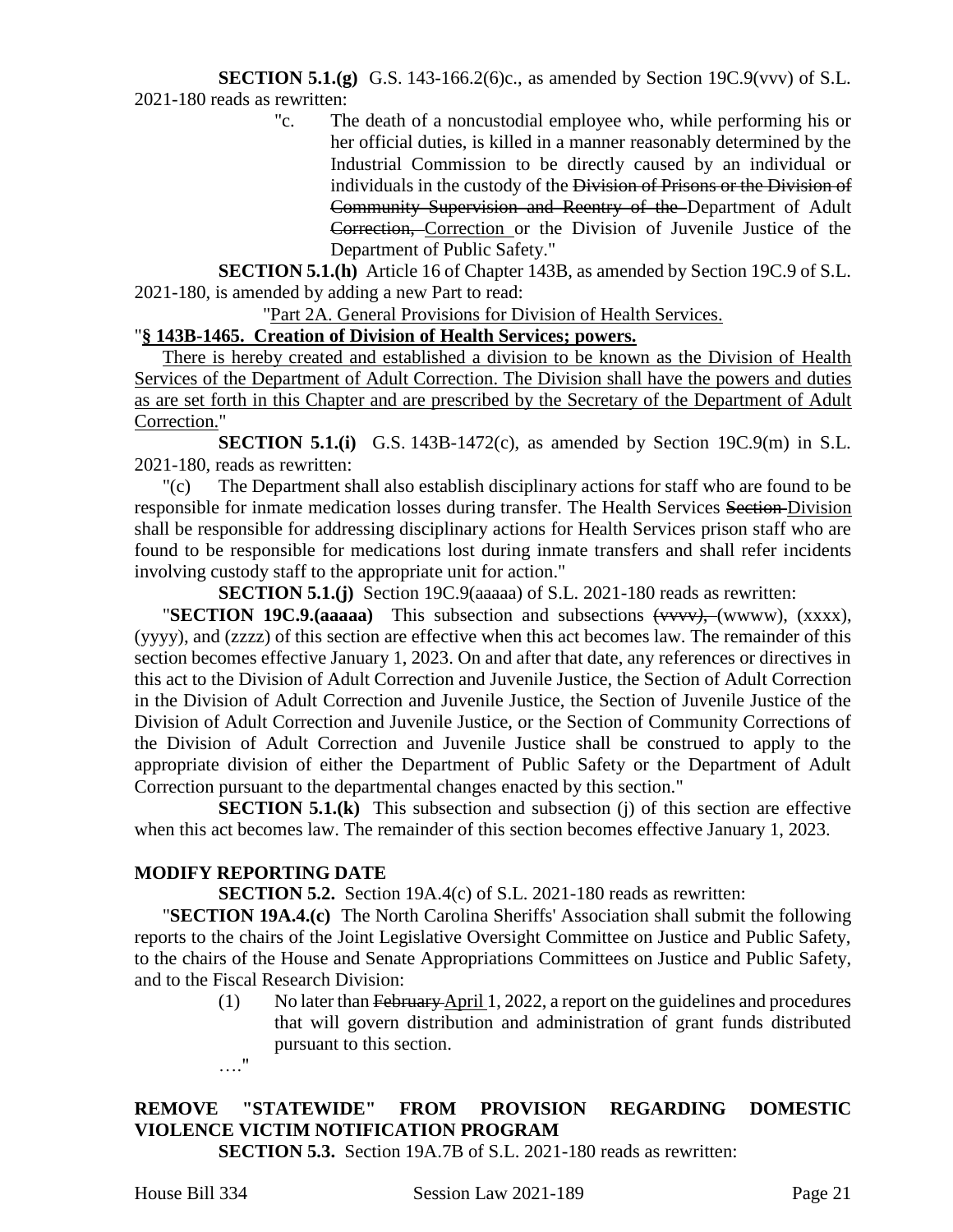## "**REQUEST FOR PROPOSALS FOR STATEWIDE DOMESTIC VIOLENCE VICTIM NOTIFICATION PROGRAM**

"**SECTION 19A.7B.(b)** Fund Creation. – There is established the Alternatives to Pre-trial Detention Fund within the Department of Public Safety as a special revenue fund to be used to create a statewide domestic violence notification system (Program) in accordance with the product and service requirements established in subsections (c) and (d) of Section 4.2C of Session Law 2020-80.

…."

…

#### **CLARIFY REFERENCE TO DEPARTMENT OF PUBLIC SAFETY**

**SECTION 5.4.** Section 19C.12 of S.L. 2021-180 reads as rewritten:

"**SECTION 19C.12.(a)** It is the intent of the General Assembly for the State of North Carolina to convey to the Northampton County Board of Commissioners (Northampton County) for the consideration of one dollar (\$1.00) all of its right, title, and interest in the property used for the former Odom Correctional Institution which is currently allocated to the Department of Public Safety, Division of Adult Correction and Juvenile Justice (DPI). (DPS). In order to accomplish this conveyance, **DPI-DPS** and Northampton County shall mutually develop the boundaries of the property to be conveyed based upon the following directions and limitations:

… "**SECTION 19C.12.(b)** Upon completion of developing the boundaries described in subsection (a) of this section, DPHDPS and Northampton County shall submit a metes and bounds description of the property to be conveyed to the State Property Office. The State Property Office shall prepare a deed conveying all of the State's right, title, and interest in the described property to the Northampton County Board of Commissioners for the consideration of one dollar (\$1.00) and subject to the following limitations and instructions:

…."

# **MODIFY JUSTICE AND PUBLIC SAFETY BUDGET COMMITTEE REPORT**

**SECTION 5.5.** S.L. 2021-180 is amended by adding a new section to read: "**STATE HIGHWAY PATROL EQUIPMENT**

"**SECTION 19B.11.** Notwithstanding any other provision of law or a provision of the Committee Report described in Section 43.2 of this act to the contrary, the sum of eighteen million dollars (\$18,000,000) in nonrecurring funds for fiscal year 2021-2022 appropriated to the Department of Public Safety to be used to provide funding to equip troopers to respond to excessive civil disturbances and related events may, among other listed uses in the Committee Report, be used to purchase automatic external defibrillators."

# **MODIFY NUMBER OF SUPERIOR COURT JUDGES IN CERTAIN DISTRICTS**

**SECTION 5.6.(a)** G.S. 7A-41(a), as amended by Section 16.7A of S.L. 2021-180, reads as rewritten:

"(a) The counties of the State are organized into judicial divisions and superior court districts, and each superior court district has the counties, and the number of regular resident superior court judges set forth in the following table, and for districts of less than a whole county, as set out in subsection (b) of this section:  $S_{\text{SUS}}$   $\omega$  is  $\omega$ 

| Judicial<br>Division | <b>Superior</b><br>Court<br>District | Counties             | No. of Resident<br>Judges |                |
|----------------------|--------------------------------------|----------------------|---------------------------|----------------|
| $\cdots$<br>Fourth   | 21A                                  | (part of Forsyth,    | $+2$                      |                |
| Page 22              |                                      | Session Law 2021-189 |                           | House Bill 334 |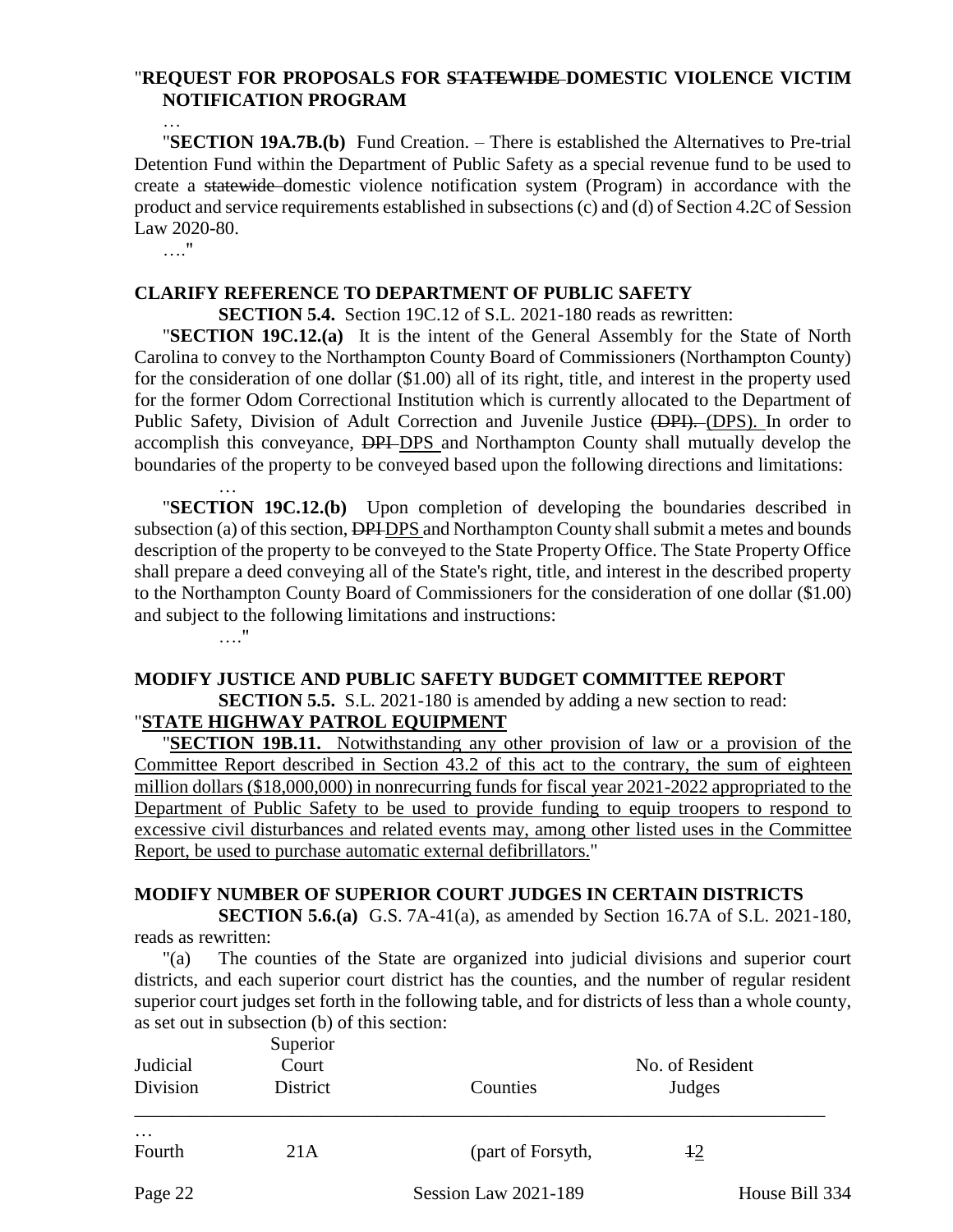|        |      | see subsection (b)) |    |
|--------|------|---------------------|----|
| Fourth | 21 B | (part of Forsyth,   | 21 |
|        |      | see subsection (b)) |    |

…."

**SECTION 5.6.(b)** S.L. 2021-180 is amended by adding a new section to read: "**SUPERIOR COURT JUDGE FUNDING**

"**SECTION 16.7C.(a)** Notwithstanding any other provision of law or a provision of the Committee Report described in Section 43.2 of this act to the contrary, the sum of four hundred eighty-four thousand one hundred eighty-two dollars (\$484,182) in recurring funds and thirteen thousand seven hundred thirty dollars (\$13,730) in nonrecurring funds for the 2022-2023 fiscal year appropriated to the Administrative Office of the Courts to be used to provide funding for superior court judges in Superior Court District 11B and Superior Court District 21B shall instead provide funding for superior court judges in Superior Court District 11B and Superior Court District 21A.

"**SECTION 16.7C.(b)** This section becomes effective July 1, 2022."

**SECTION 5.6.(c)** This subsection is effective when it becomes law. Subsection (b) of this section becomes effective July 1, 2022. Subsection (a) of this section becomes effective January 1, 2023, and elections conducted in 2022 shall be held accordingly.

# **MODIFY PUBLICATION OF STATE BAR RULES**

**SECTION 5.7.** G.S. 84-21(b) reads as rewritten:

"(b) The rules and regulations adopted by the Council under this Article may be amended by the Council from time to time in any manner not inconsistent with this Article. Copies of all rules and regulations and of all amendments adopted by the Council shall be certified to the Chief Justice of the Supreme Court of North Carolina, entered by the North Carolina Supreme Court upon its minutes, and published in the next ensuing number of the North Carolina Reports and in the North Carolina Administrative Code: Provided, that the court may shall decline to have so entered upon its minutes any rules, regulations and amendments which in the opinion of the Chief Justice are inconsistent with this Article."

# **PART VI. GENERAL GOVERNMENT**

# **NCPRO AUTHORITY TO OVERSEE AND COORDINATE ARPA FUNDS**

**SECTION 6.1.** Section 4.3 of S.L. 2020-4, as amended by Section 3.5 of S.L. 2021-1 and Section 23.2 of S.L. 2021-180, reads as rewritten:

"**SECTION 4.3.(a)** OSBM shall establish a temporary North Carolina Pandemic Recovery Office (Office) to oversee and coordinate funds made available under COVID-19 Recovery Legislation. Legislation, as defined in Section 1.2 of S.L. 2020-4, and the American Rescue Plan Act, as defined in Section 1.1 of S.L. 2021-25 and Section 4.9(b) of S.L. 2021-180. This Office shall also provide technical assistance and ensure coordination of federal funds received by State agencies and local governments and ensure proper reporting and accounting of all funds. The authorization set forth in this section expires on June 30, 2023, and the Office shall cease to operate upon expiration of the authorization.

…."

# **FUNDS FOR STATE INDIAN TRIBES**

**SECTION 6.2.** Section 23.4 of S.L. 2021-180 reads as rewritten:

"**SECTION 23.4.** Of the funds appropriated in this act from the State Fiscal Recovery Fund to the Office of State Budget and Management, Pandemic Recovery Office, the sum of ten million dollars (\$10,000,000) in nonrecurring funds for the 2021-2022 fiscal year shall be allocated used to provide grants to the American Indian tribes named in Chapter 71A of the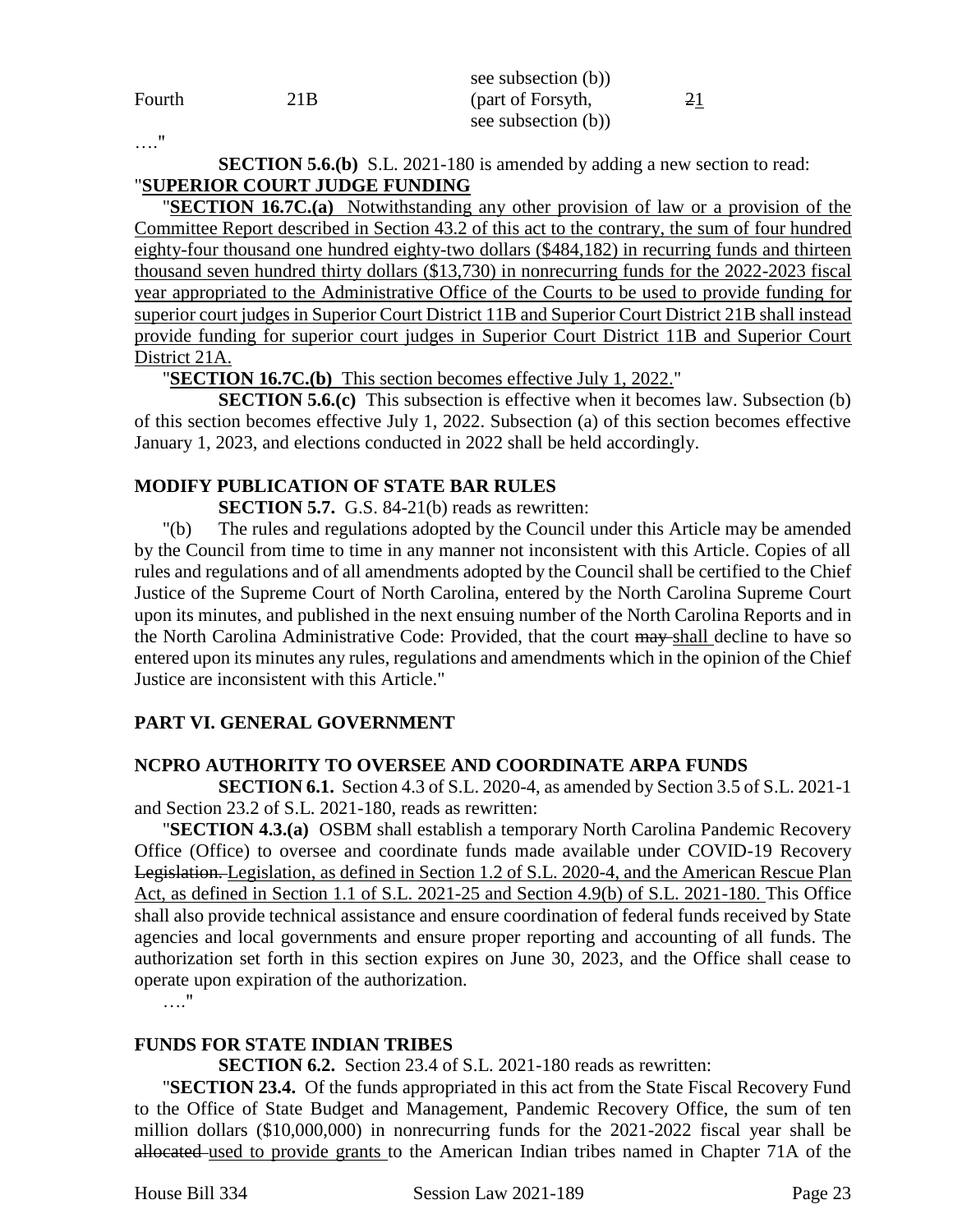General Statutes. The funds shall be allocated based on the number of members enrolled in the tribes on July 1, 2021.distributed as follows:

- $(1)$  \$715,285 to each of the following seven tribes:
	- a. Coharie.
	- b. Haliwa-Saponi.
	- c. Lumbee.
	- d. Meherrin.
	- e. Occaneechi Band of the Saponi Nation.
	- f. Sappony.
	- g. Waccamaw-Siouan.
- (2) \$4,000,000 to the seven tribes listed in subdivision (1) of this section on a per capita basis.
- (3) \$250,000 to each of the following organizations:
	- a. Cumberland County Association for Indian People.
	- b. Guilford Native American Association.
	- c. Metrolina Native American Association.
	- d. Triangle Native American Society."

#### **TRUCK DRIVER SHORTAGE**

**SECTION 6.3.** Section 24.1B(a) of S.L. 2021-180 reads as rewritten:

"**SECTION 24.1B.(a)** Of the funds appropriated in this act from the State Fiscal Recovery Fund to the Office of State Budget and Management, the sum of five million dollars (\$5,000,000) in nonrecurring funds for the 2021-2022 fiscal year shall be provided to the North Carolina Trucking Association Foundation (Foundation), a nonprofit corporation, to address the truck driver shortage in the State. In partnership with the CAGC Foundation, Inc., a nonprofit corporation, and the North Carolina Community College System, the Foundation shall use these funds as follows:

> (2a) To purchase a mobile learning vehicle. …"

#### **WORKFORCE HOUSING LOAN PROGRAM**

**SECTION 6.4.** Section 29.4(d) of S.L. 2021-180 reads as rewritten:

"**SECTION 29.4.(d)** Funds appropriated in this act from the State Fiscal Recovery Fund to the North Carolina Housing Finance Agency for the 2021-2022 fiscal year shall be used first to address funding gaps in previously awarded deals for eligible projects under G.S. 122A-5.15 resulting from the COVID-19 pandemic, including any cost increases, as determined by the Agency. Any funds remaining after the funding gaps have been addressed shall be used to make loans for new eligible projects under G.S. 122A-5.15. The cap on the amount of loans that may be made under G.S. 122A-5.15(c) shall not apply to funds used to address funding gaps in previously awarded deals for eligible projects."

# **BUSINESS RECOVERY GRANT PROGRAM TECHNICAL CORRECTIONS**

**SECTION 6.5.(a)** Section 34.3A(h) of S.L. 2021-280 reads as rewritten: "**SECTION 34.3A.(h)** Definitions. – The following definitions apply in this section:

- (7) Gross receipts. The sum of  $\leftrightarrow$  the following:
	- a. The North Carolina gross receipts listed on line 1 of Form E-500, Sales and Use Tax Return, for sales occurring during a specified time period and (ii) gross-period. If a taxpayer did not list gross receipts on line 1 of Form E-500, it may substitute the sum of the receipts listed on lines

…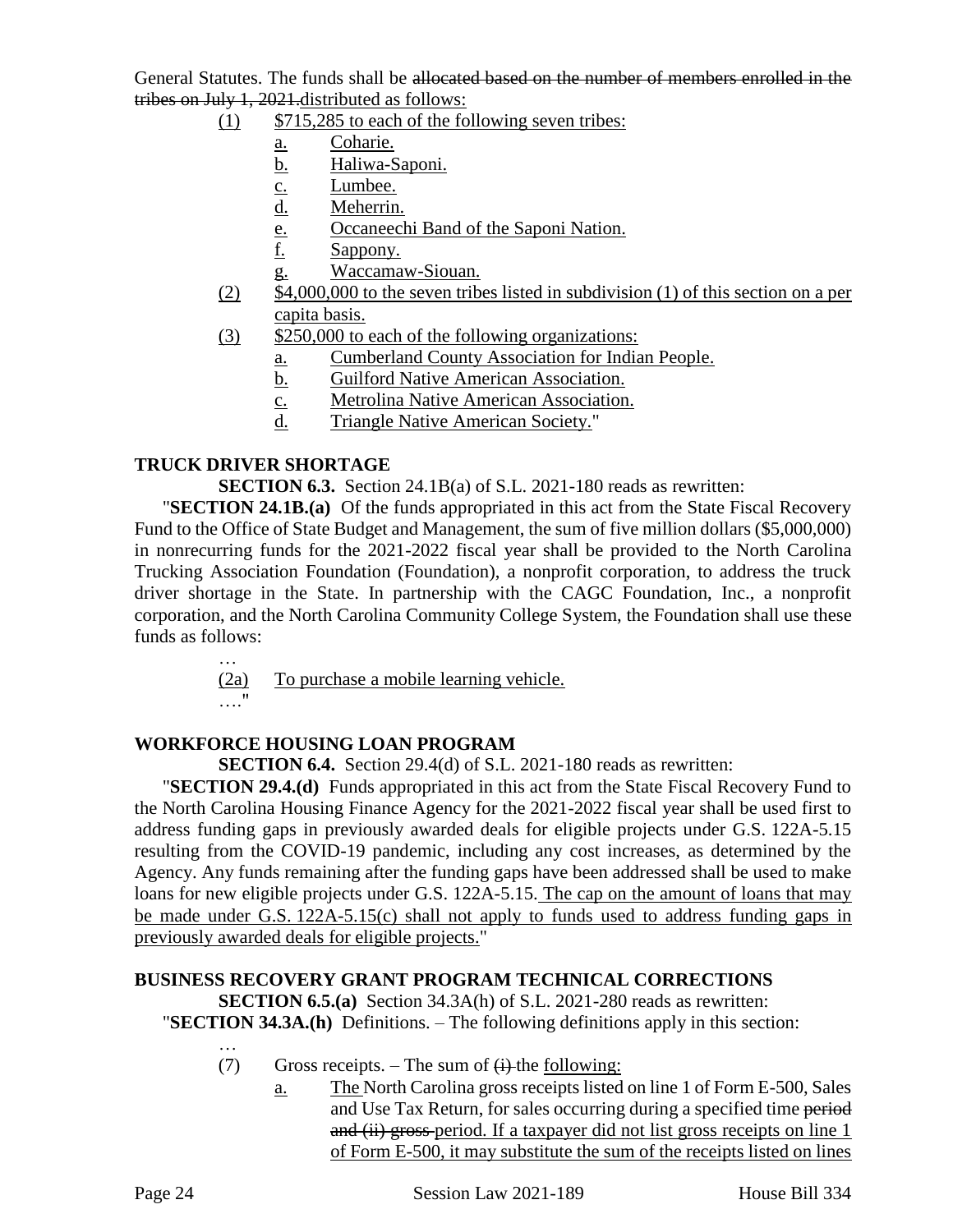4-8 of Form E-500 in place of North Carolina gross receipts listed on line 1 of Form E-500.

- b. Gross receipts not listed on Form E-500 but reported on line 1a of Form 1065 for federal returns, if any, provided the gross receipts are for transactions apportionable apportioned to the State.
- (8) NAICS. The North American Industry Classification System adopted by the United States Office of Management and Budget as of December 31, 2020." **SECTION 6.5.(b)** This section is effective when it becomes law.

# **ARPA FUNDS TO OSBM INSTEAD OF THE STATE EDUCATION ASSISTANCE AUTHORITY FOR PRIVATE COLLEGES AND UNIVERSITIES COVID-19 SUPPORT PROGRAM**

**SECTION 6.6.** S.L. 2021-180 is amended by adding a new section to read as follows: "**PRIVATE COLLEGES AND UNIVERSITIES/SUPPORT FOR RESPONSES TO THE COVID-19 PANDEMIC**

"**SECTION 23.7.(a)** Notwithstanding Section 8.9A of this act or any provision of the Committee Report described in Section 43.2 of this act to the contrary, the funds appropriated in this act from the State Fiscal Recovery Fund to the State Education Assistance Authority to provide funds to eligible private postsecondary institutions, as defined in G.S. 116-280(3), are instead appropriated to the Office of State Budget and Management (OSBM) to provide funds to those private postsecondary institutions as follows:

- (1) By distributing funds to each eligible private postsecondary institution on the basis of one thousand two hundred fifty dollars (\$1,250) per student who received a scholarship pursuant to Article 34 of Chapter 116 of the General Statutes in the 2019-2020 academic year, excluding the following:
	- a. Institutions that had fewer than 10 students receive a scholarship pursuant to Article 34 of Chapter 116 of the General Statutes in the 2019-2020 academic year.
	- b. Four-year institutions that had less than ten percent (10%) of the degree-seeking undergraduate student population receive a scholarship pursuant to Article 34 of Chapter 116 of the General Statutes in the 2019-2020 academic year.
- (2) After complying with the provisions of subdivision (1) of this subsection, by distributing any remaining funds to eligible private postsecondary institutions that qualified to receive federal funds pursuant to Section  $314(a)(2)$  of the Coronavirus Response and Relief Supplemental Appropriations Act, 2021, P.L. 116-260, under one of the following programs:
	- a. Historically Black Colleges and Universities (HBCUs).
	- b. Minority Serving Institutions (MSIs).
	- c. Strengthening Institutions Program (SIPs).

Funds under this subdivision shall be distributed to an eligible private postsecondary institution in an amount proportional to the amount of federal funds the institution qualified for under the programs listed in sub-subdivisions a. through c. of this subdivision relative to the total amount of federal funds from the programs listed in sub-subdivisions a. through c. of this subdivision that were allocated to all of the qualifying eligible private postsecondary institutions.

"**SECTION 23.7.(b)** In applying the allocation methods set forth in subsection (a) of this section, OSBM shall distribute a total amount of funds to eligible private postsecondary institutions based on the estimated schedule set forth in this subsection, provided funds may be subject to adjustment as OSBM deems necessary. OSBM may, in its discretion, consult with the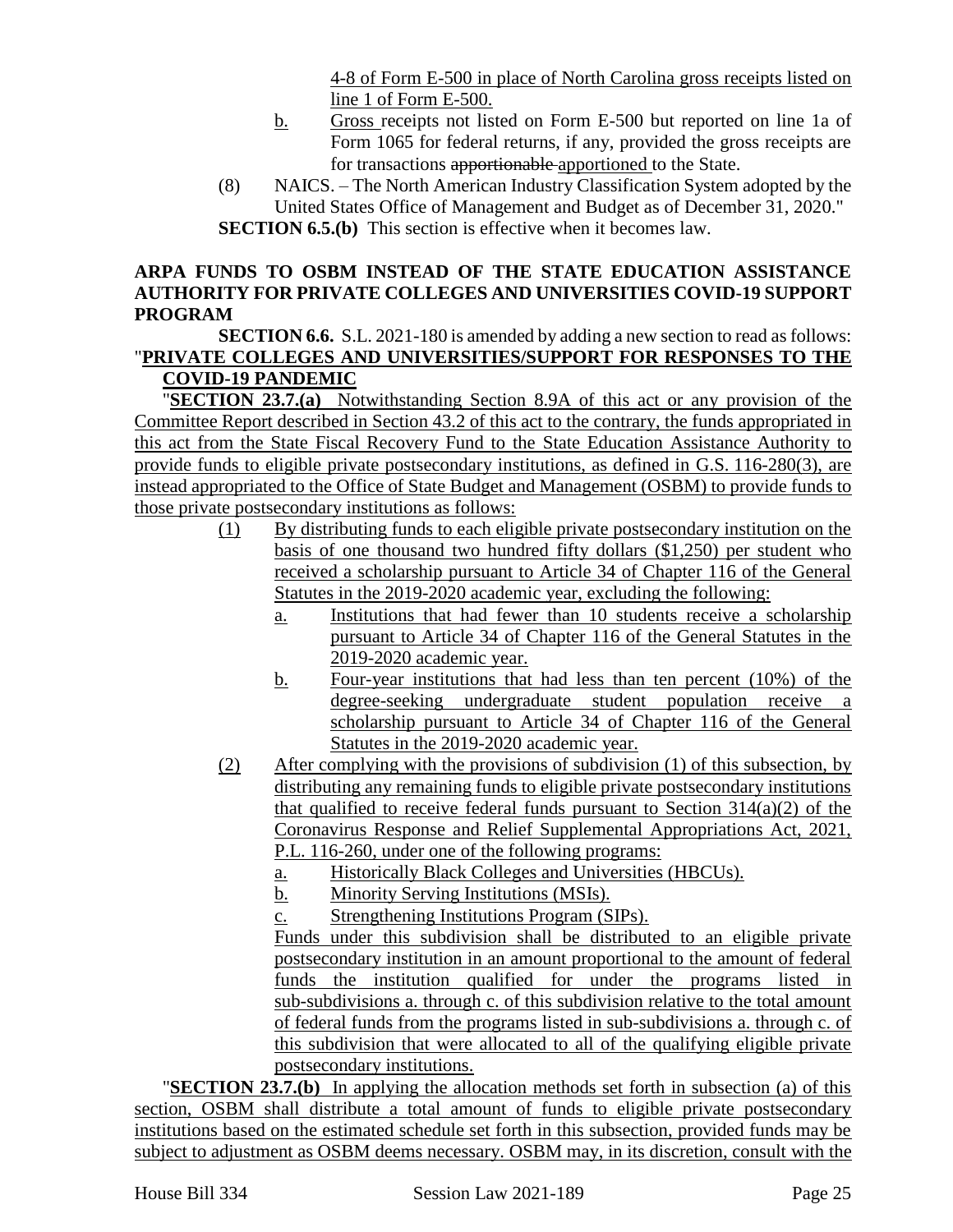State Education Assistance Authority in applying the allocation methods set forth in subsection (a) of this section.

| <u>secretis</u><br><b>Institution</b>       | <b>Amount of Funds</b> |
|---------------------------------------------|------------------------|
| <b>Barton College</b>                       | \$774,908              |
| <b>Belmont Abbey College</b>                | \$571,250              |
| <b>Bennett College</b>                      | \$1,589,942            |
| <b>Brevard College</b>                      | \$417,061              |
| <b>Cabarrus College of Health Sciences</b>  | \$248,750              |
| <b>Campbell University</b>                  | \$1,788,750            |
| <b>Carolinas College of Health Sciences</b> | \$53,750               |
| Catawba College                             | \$762,500              |
| Chowan University                           | \$1,128,408            |
| Gardner-Webb University                     | \$1,269,331            |
| Greensboro College                          | \$613,040              |
| <b>Guilford College</b>                     | \$964,118              |
| Johnson & Wales University-Charlotte        | \$572,500              |
| Johnson C. Smith University                 | \$7,543,584            |
| Lees-McRae College                          | \$628,102              |
| Lenoir-Rhyne University                     | \$1,314,510            |
| <b>Livingstone College</b>                  | \$6,634,494            |
| <b>Louisburg College</b>                    | \$689,768              |
| Mars Hill University                        | \$899,059              |
| <b>Meredith College</b>                     | \$871,250              |
| <b>Methodist University</b>                 | \$974,428              |
| Mid-Atlantic Christian University           | \$128,984              |
| <b>Montreat College</b>                     | \$434,448              |
| North Carolina Wesleyan College             | \$1,745,398            |
| <b>Pfeiffer University</b>                  | \$860,215              |
| <b>Queens University of Charlotte</b>       | \$590,000              |
| Salem College                               | \$484,246              |
| Shaw University                             | \$6,251,815            |
| Southeastern Baptist Theological Seminary   | \$165,000              |
| <b>St. Andrews University</b>               | \$251,250              |
| <b>St. Augustine's University</b>           | \$4,273,138            |
| University of Mount Olive                   | \$1,699,352            |
| Warren Wilson College                       | \$252,500              |
| <b>William Peace University</b>             | \$661,799              |
| <b>Wingate University</b>                   | \$1,892,352            |

"**SECTION 23.7.(c)** Funds distributed to eligible private postsecondary institutions as authorized under this section shall be used to mitigate losses in revenue and to respond to the negative impacts of the COVID-19 pandemic for any permissible uses allowed under federal law and guidance, including, but not limited to, financial assistance for students, COVID-19 testing, cleaning costs, personal protective equipment and any other necessary equipment, and ventilation improvements for congregate settings.

"**SECTION 23.7.(d)** Notwithstanding subsection (a) of this section, of the funds appropriated in this act from the State Fiscal Recovery Fund to OSBM, the sum of one million dollars (\$1,000,000) shall be provided by OSBM to High Point University to be used as provided in subsection (c) of this section."

**FUNDS FOR HOMELESS SHELTER/FAYETTEVILLE HOUSE TRUST FUND SECTION 6.7.** S.L. 2021-180 is amended by adding following new sections to read: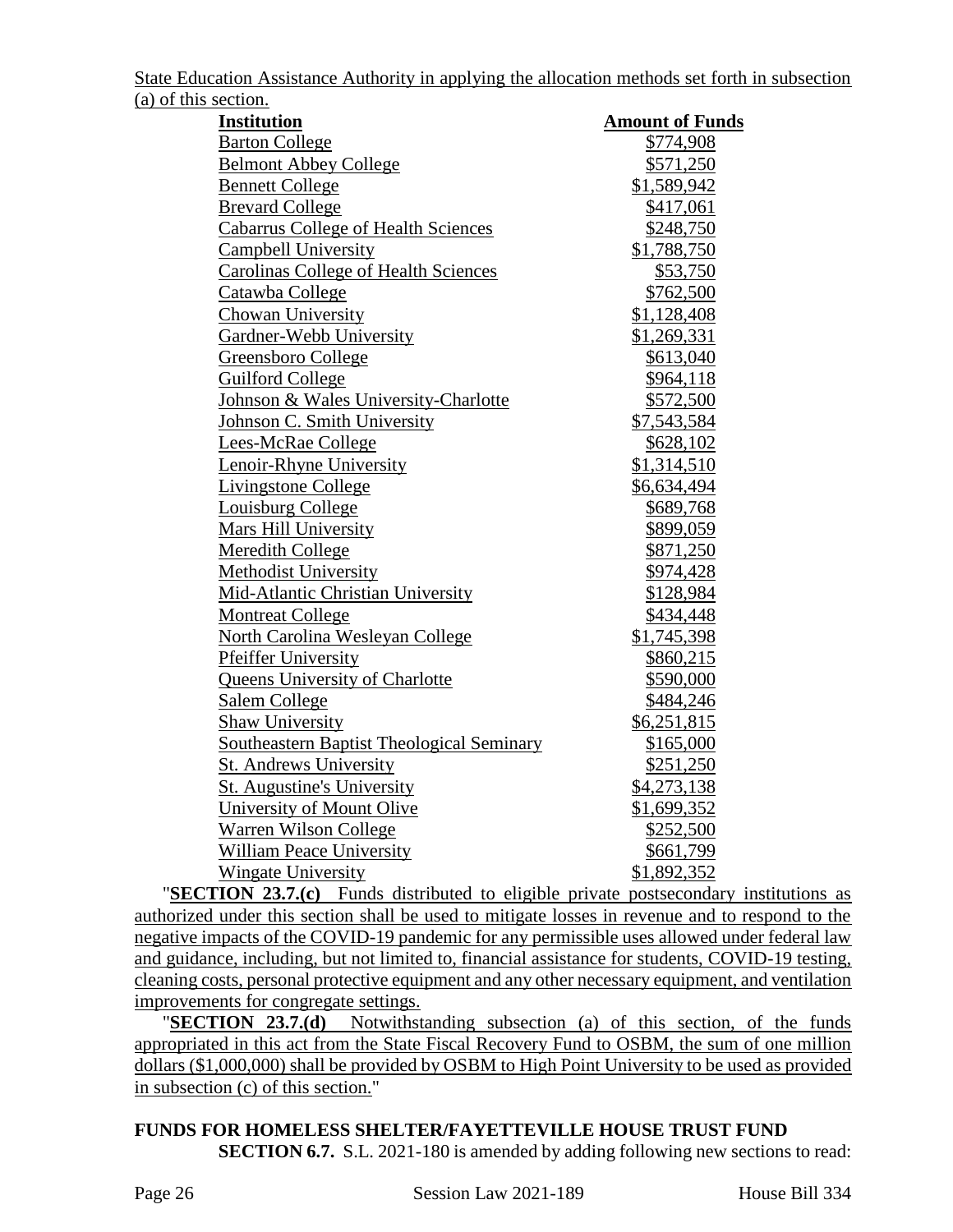# "**FUNDING FOR HOMELESS SHELTERS**

"**SECTION 24.8.** Notwithstanding any other provision of law or a provision of the Committee Report described in Section 43.2 of this act to the contrary, the sum of two hundred fifty thousand dollars (\$250,000) in nonrecurring funds for the 2022-2023 fiscal year appropriated to the Office of State Budget and Management to be used to provide a directed grant to Tabernacle of Faith Outreach Center shall instead be used to provide a directed grant to the River City Community Development Corporation for the operation of a homeless shelter."

# "**FUNDING FOR FAYETTEVILLE'S HOUSING TRUST FUND**

"**SECTION 24.9.** Notwithstanding any other provision of law or a provision of the Committee Report described in Section 43.2 of this act to the contrary, the sum of one million dollars (\$1,000,000) in nonrecurring funds for the 2021-2022 fiscal year appropriated to the Office of State Budget and Management to be used to provide a directed grant to the Cumberland Community Foundation, Inc., for the Reduce Generational Poverty Fund shall instead be used to provide a directed grant to the City of Fayetteville to be used asseed money for the City's Housing Trust Fund."

### **FUNDING FOR MILITARY INTERPRETERS**

**SECTION 6.8.** S.L. 2021-180 is amended by adding a new section to read:

# "**FUNDING TO SUPPORT FORMER MILITARY INTERPRETERS AND THEIR FAMILIES**

"**SECTION 33.9.** Notwithstanding any other provision of law or a provision of the Committee Report described in Section 43.2 of this act to the contrary, the sum two hundred fifty thousand dollars (\$250,000) in nonrecurring funds for each fiscal year of the 2021-2023 fiscal biennium appropriated to the Department of Military and Veterans Affairs to be used to provide a directed grant to Interpreting Freedom Foundation, Inc., shall instead be used to provide a directed grant to Save Our Allies to support former military interpreters and their families."

# **TREASURER VACANT POSITIONS**

**SECTION 6.9**. S.L. 2021-180 is amended by adding a new section to read as follows: "**DEPARTMENT OF TREASURER/POSITION CHANGES**

"**SECTION 36.3.** Notwithstanding any provision of S.L. 2021-180 or the Committee Report described in Section 43.2 of S.L. 2021-180 to the contrary, the State Treasurer is authorized to establish new positions and eliminate vacant positions in the Office of the State Treasurer without regard to fund code during each fiscal year of the 2021-2023 biennium. Adjustments made pursuant to this section shall not increase total requirements and shall not increase total requirements not authorized for future fiscal years."

# **PART VII. TRANSPORTATION**

# **FACILITATE ISSUANCE OF 2021-2022 FISCAL YEAR BUILD NC BONDS**

**SECTION 7.1.** Section 41.3 of S.L. 2021-180 reads as rewritten:

"**SECTION 41.3.** Notwithstanding G.S. 142-97(2)a., for the 2021-2023 fiscal biennium, the Department of Transportation average month end cash balance for the first three months in the calendar year prior to the date of determination must be equal to or less than two billion dollars  $(*2,000,000,000)$ : than two billion dollars  $(*2,000,000,000)$ ; provided, however, that for any issuance and sale of Build NC Bonds on or before June 30, 2022, the cash balance requirement under G.S. 142-97(2)a. shall not apply, and the consultation requirement under G.S. 142-97(2)c. shall be no later than two months prior to the expected issuance of the bonds."

# **REMOVE APPROPRIATION OF SERDRF FUNDS TO THE DEPARTMENT OF TRANSPORTATION IN COMMITTEE REPORT**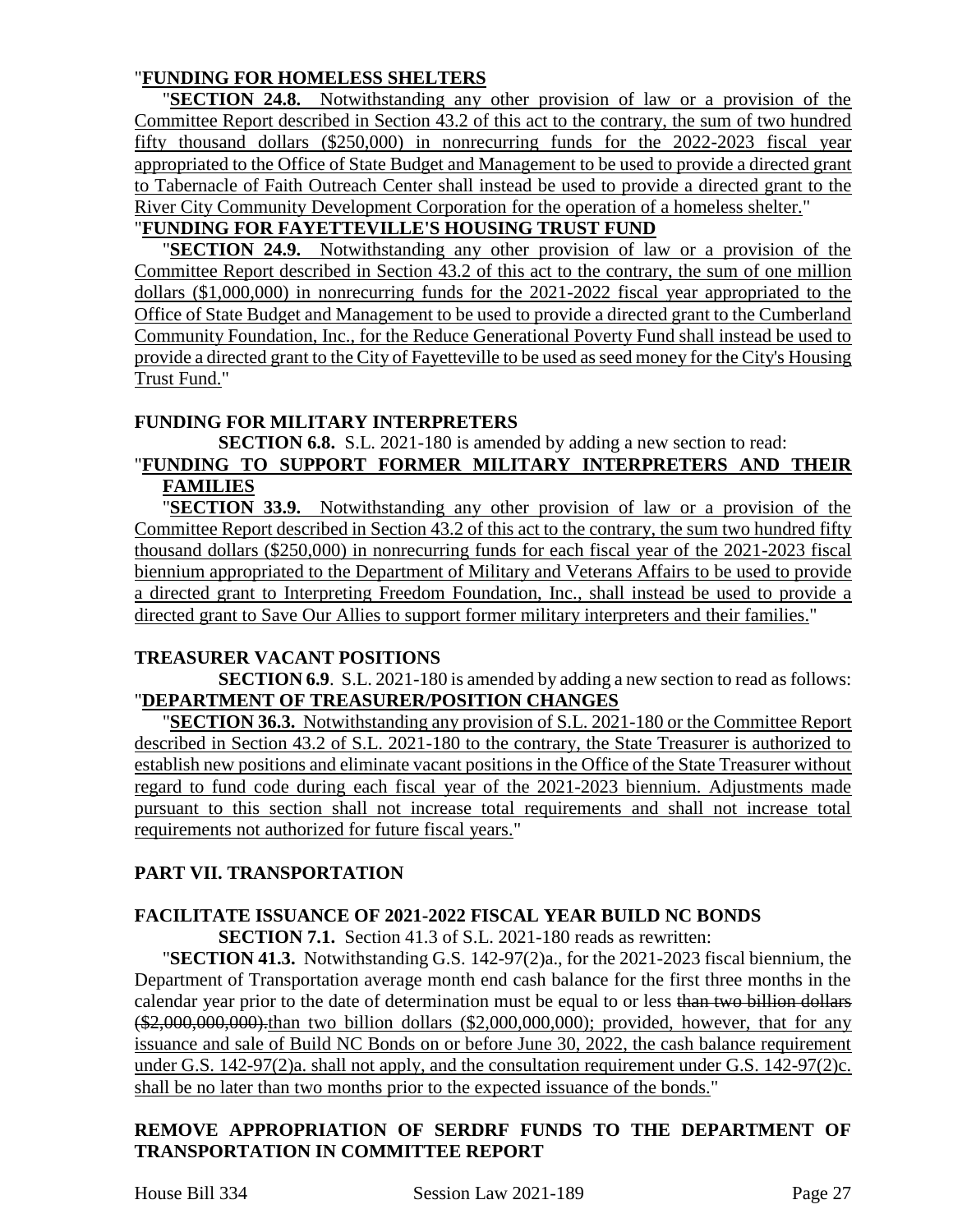#### **SECTION 7.2.(a)** S.L. 2021-180 is amended by adding a new section to read: "**REMOVE APPROPRIATION OF SERDRF FUNDS TO THE DEPARTMENT OF TRANSPORTATION IN COMMITTEE REPORT**

"**SECTION 41.61.** Notwithstanding any provision of S.L. 2021-180 or the Committee Report described in Section 43.2 of that act to the contrary, the sum of twenty-seven thousand five hundred dollars (\$27,500) in nonrecurring funds for the 2021-2022 fiscal year shall not be appropriated from the State Emergency Response and Disaster Relief Fund (SERDRF) to the Department of Transportation for the Rattlesnake Branch project in Duplin County."

**SECTION 7.2.(b)** Section 2.2(j) of S.L. 2021-180 reads as rewritten:

"**SECTION 2.2.(j)** The State Controller shall transfer the sum of four hundred eleven million seven hundred sixty-nine forty-two thousand five hundred dollars (\$411,769,500) (\$411,742,000) in nonrecurring funds for the 2021-2022 fiscal year from funds available in the State Emergency Response and Disaster Relief Reserve, to be used in accordance with Sections 5.9 and 5.9A of this act, and the funds transferred are appropriated for the fiscal year in which they are transferred."

**SECTION 7.2.(c)** Section 5.9(a)(29) of S.L. 2021-180 is repealed.

#### **DEFINITION OF SIGN NOT CONFORMING TO STATE STANDARDS**

**SECTION 7.3.** G.S. 136-128(5e), as enacted by Section 41.47 of S.L. 2021-180, reads as rewritten:

> "(5e) "Sign not conforming to State standards" shall mean a sign which was legally erected but does not conform to the zoning, size, lighting, and spacing criteria established in State law, or State rules and regulations of the Department authorized by this Article and promulgated at a later date, or a sign which was legally erected but later fails to conform to the zoning, size, lighting, and spacing criteria established in State law, or State rules and regulations of the Department authorized by this Article."

#### **TABOR CITY PARTICIPATION IN RAILROAD REVITALIZATION PROGRAMS**

**SECTION 7.4.(a)** Tabor City is authorized to participate in State and federal railroad revitalization programs necessary to ensure continued or improved rail service to the city as are authorized in Article 2D of Chapter 136 of the General Statutes. Tabor City is authorized to enter into contracts with the North Carolina Department of Transportation to provide for the nonfederal matching funds for railroad revitalization programs. Such funds may be comprised of State funds distributed under the provisions of G.S. 136-44.38 and of city funds.

**SECTION 7.4.(b)** This section applies only to Tabor City.

**SECTION 7.4.(c)** This section is effective when it becomes law and expires December 31, 2026.

#### **PART VIII. SALARIES AND BENEFITS**

# **ALIGN BONUS ELIGIBILITY PROVISIONS FOR STATE EMPLOYEES**

**SECTION 8.1.** Section 39.2(d) of S.L. 2021-180 reads as rewritten:

"**SECTION 39.2.(d)** By January 31, 2022, employers of State employees and local education employees shall provide an additional one-time, lump sum bonus of five hundred dollars (\$500.00) to all permanent full-time State employees and local education employees who are employed as of January 1, 2022, December 1, 2021, and who meet at least one of the following eligibility criteria for the additional bonus:

…."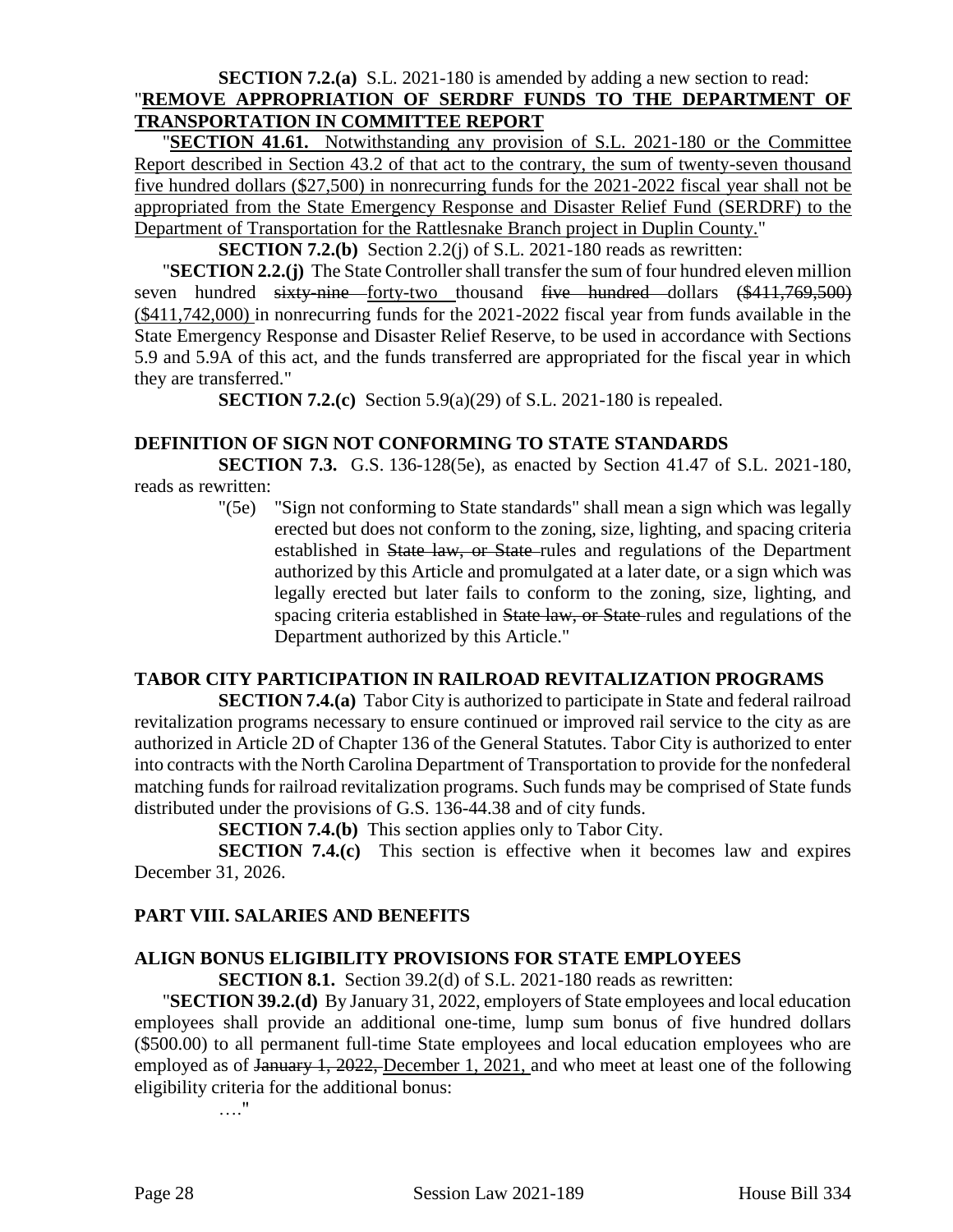# **INCREASE FLEXIBILITY FOR SALARY ADJUSTMENTS TO EFFECTUATE LEGISLATED INCREASES**

**SECTION 8.2.** Section 39.16 of S.L. 2021-180 reads as rewritten:

"**SECTION 39.16.** Unless otherwise expressly provided by this Part, the annual salaries in effect for the following persons on June  $30$ ,  $2021$ , and June  $30$ ,  $2022$ , shall be legislatively increased as provided by Section 39.1 of this act:

- (1) Permanent, full-time State officials and persons whose salaries are set in accordance with the State Human Resources Act.
- (2) Permanent, full-time State officials and persons in positions exempt from the State Human Resources Act.
- (3) Permanent, part-time State employees.
- (4) Temporary and permanent hourly State employees."

# **ALL STATE-SUPPORTED PERSONNEL/CLARIFICATION FOR FLEXIBLE ADMINISTRATION OF LEGISLATIVE SALARY INCREASES**

**SECTION 8.3.** Section 39.17(a)(1) of S.L. 2021-180 reads as rewritten:

"(1) For the 2021-2022 fiscal year, shall be paid effective on January 1, 2022, and do not apply to persons separated from service prior to December 31, 2021, due to resignation, dismissal, reduction in force, death, or retirement or whose last workday is prior to December 31, 2021. The amount of the legislative salary increases authorized for the period from July 1 to December 31, 2021, shall be paid in the form of a bonus equal to the authorized legislative salary increase for one-half of the fiscal year and shall may be applied to the employee's base annual rate of pay. An employee who was not employed continuously on a full-time basis since July 1 shall receive this bonus on a prorated and equitable basis."

# **PART IX. CAPITAL**

#### **SCIF CHANGES**

**SECTION 9.1.(a)** Section 40.1(b) of S.L. 2021-180 reads as rewritten:

"**SECTION 40.1.(b)** This subsection authorizes the following capital projects and allocates funding in the 2021-2023 fiscal biennium based upon projected cash flow needs for the authorized projects. The authorizations provided in this subsection represent the maximum amount of funding from the State Capital and Infrastructure Fund that may be expended on each project. An additional action by the General Assembly is required to increase the maximum authorization for any of the projects listed.

There is allocated from the State Capital and Infrastructure Fund to the Office of State Budget and Management for the 2021-2023 fiscal biennium the following amounts for capital improvement project codes, as defined in subsection (a) of this section:

#### **Capital Improvements–**

| <b>State Capital and</b>   | <b>Total</b>                 | <b>FY</b> | FY        |
|----------------------------|------------------------------|-----------|-----------|
| <b>Infrastructure Fund</b> | <b>Project Authorization</b> | 2021-2022 | 2022-2023 |
| $AOC21-1$                  | \$135,000                    | \$135,000 |           |
| DACS21-1                   | 1,632,000                    | 1,632,000 |           |
| DACS21-2                   | 3,518,000                    | 3,518,000 |           |
| DACS21-3                   | 4,000,000                    | 4,000,000 |           |
| DACS21-4                   | 4,000,0008,000,000           | 4,000,000 |           |
| $DACS21-5$                 | 1,500,000                    | 1,500,000 |           |
| DACS21-6                   | 2,400,000                    | 2,400,000 |           |
| DOL21-1                    | 5,000,000                    | 5,000,000 |           |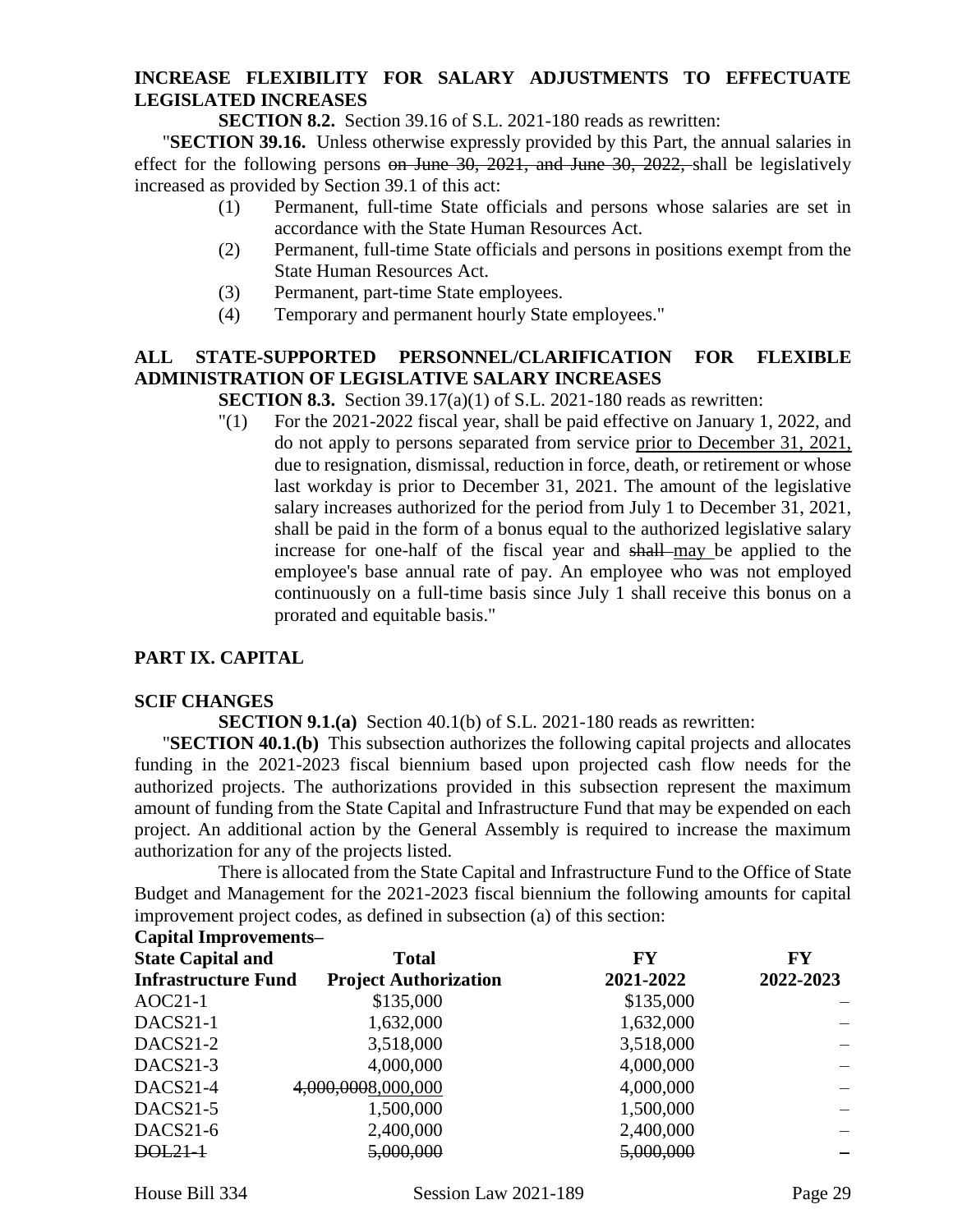| <b>DHHS21-1</b>  | 1,600,000           | 1,600,000          |            |
|------------------|---------------------|--------------------|------------|
| DEQ21-1          | 55,000,000          | 5,500,000          | 13,750,000 |
| DEQ-WRD21        | N/A                 | 44,469,664         | 35,231,560 |
| DNCR21-1         | 1,000,000           | 1,000,000          |            |
| <b>DNCR21-2</b>  | 4,000,000           | 4,000,000          |            |
| DNCR21-3         | 2,500,000           | 2,500,000          |            |
| DNCR21-4         | 8,000,00010,000,000 | 4,000,0005,000,000 | 5,000,000  |
| <b>DNCR21-5</b>  | 10,000,000          | 5,000,000          | 5,000,000  |
| <b>DNCR21-6</b>  | 75,000,000          | 41,233,563         | 33,766,437 |
| <b>DNCR21-7</b>  | 5,000,000           | 5,000,000          |            |
| DNCR21-8         | 4,000,000           | 4,000,000          |            |
| <b>DNCR21-9</b>  | 800,000             | 800,000            |            |
| <b>DNCR21-10</b> | 4,200,000           | 4,200,000          |            |
| <b>DNCR21-12</b> | 12,200,000          | 9,000,000          | 3,200,000  |
| <b>DNCR21-13</b> | 60,000,000          | 8,000,000          | 15,000,000 |
| <b>DNCR21-14</b> | 6,000,000           | 6,000,000          |            |
| <b>DNCR21-15</b> | 6,500,000           | 6,500,000          |            |
| <b>DNCR21-16</b> | 5,000,000           | 5,000,000          |            |
| <b>DNCR21-17</b> | 3,000,000           | 3,000,000          |            |
| DOA21-1          | 244,000,000         | 50,000,000         | 60,500,000 |
| DOA21-2          | 13,700,000          | 13,700,000         |            |
| DOA21-3          | 21,875,000          | 10,286,748         | 11,588,252 |
| DOA21-4          | 5,000,000           | 5,000,000          |            |
| DOI21-1          | 3,500,000           | 3,500,000          |            |
| DPI21-1          | 23,416,952          | 19,482,815         | 3,934,137  |
| <b>DPS21-1</b>   | 10,702,952          | 10,702,952         |            |
| <b>DPS21-2</b>   | 1,831,000           | 1,831,000          |            |
| DPS21-4          | 475,000             | 475,000            |            |
| DPS21-5          | 4,170,000           | 4,170,000          |            |
| DPS21-6          | 7,139,374           | 7,139,374          |            |
| DPS21-7          | 17,845,933          | 8,922,967          | 8,922,967  |
| <b>DPS21-9</b>   | 81,632,759          | 8,163,276          | 20,408,190 |
| NG21-1           | N/A                 | 8,000,000          |            |
| NG21-2           | 9,500,000           | 500,000            | 9,000,000  |
| NG21-3           | 3,250,000           | 150,000            | 3,100,000  |
| NG21-4           | 15,700,000          | 15,700,000         |            |
| NCGA21-1         | 2,450,000           | 2,450,000          |            |
| NCGA21-2         | 1,800,000           | 1,800,000          |            |
| NCGA21-3         | 100,391,316         |                    | 11,391,316 |
| NCGA21-4         | 6,300,000           | 300,000            | 6,000,000  |
| UNC/NCS21-1      | 4,000,000           | 4,000,000          |            |
| UNC/NCS21-2      | 12,000,000          | 6,000,000          | 6,000,000  |
| UNC/NCS21-3      | 4,000,000           | 4,000,000          |            |
| UNC/NCS20-1      | 160,000,000         | 18,250,000         | 36,500,000 |
| UNC/CH20-1       | 150,000,000         | 10,000,000         | 18,750,000 |
| UNC/CH20-2       | 60,000,000          | 21,250,000         | 25,500,000 |
| UNC/ECS21-1      | 40,000,000          | 10,000,000         | 30,000,000 |
| UNC/ECS21-2      | 2,500,000           | 2,500,000          |            |
| UNC/ECS21-3      | 7,500,000           | 7,500,000          |            |
| UNC/ECS21-4      | 34,000,000          | 4,000,000          | 10,000,000 |
| UNC/ASU21-1      | 25,000,000          | 12,500,000         | 12,500,000 |
|                  |                     |                    |            |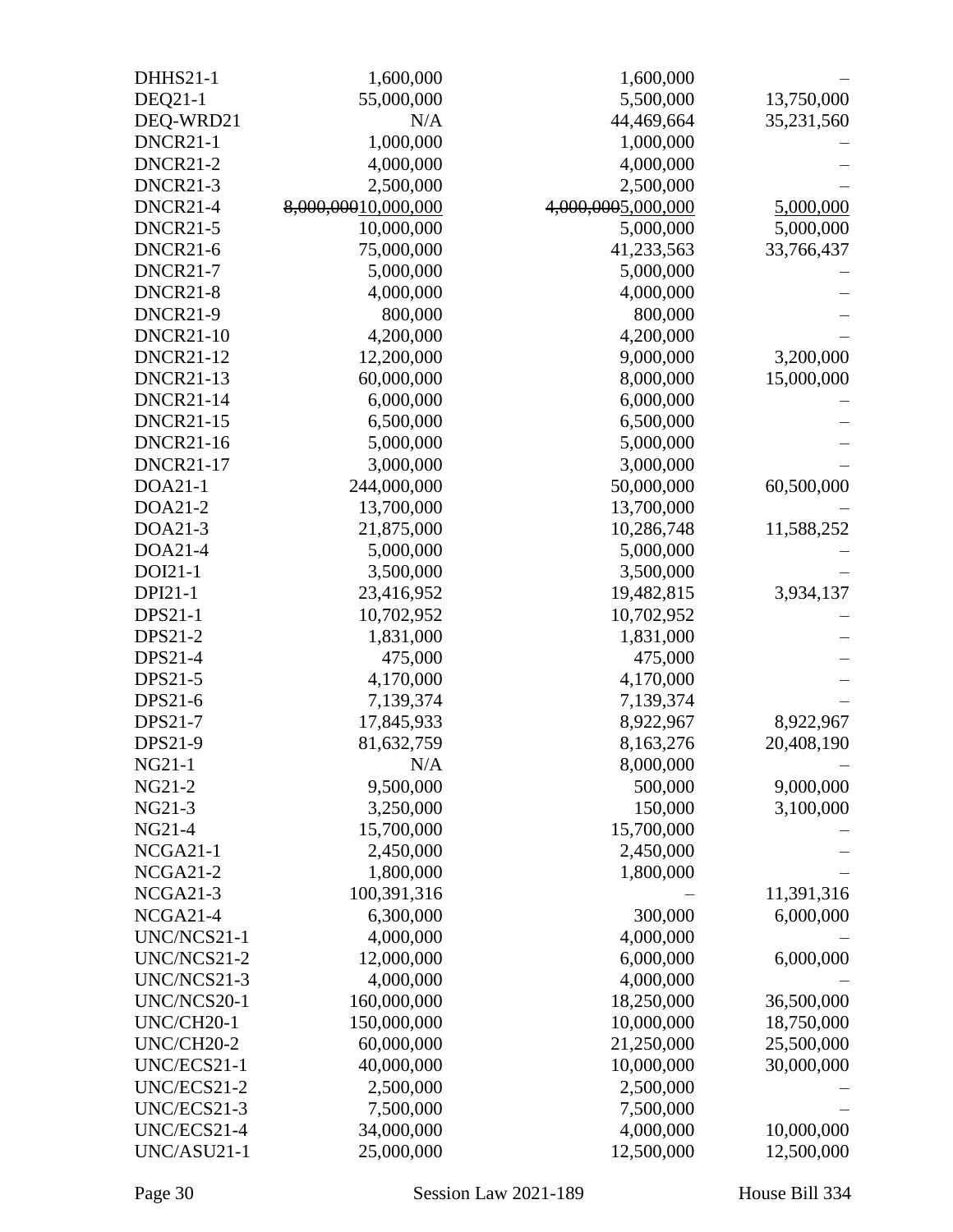| UNC/ASU21-2                      | 54,000,000  | 54,000,000                  |             |
|----------------------------------|-------------|-----------------------------|-------------|
| UNC/SSM21-1                      | 12,000,000  | 12,000,000                  |             |
| UNC/NCC21-1                      | 3,011,000   | 3,011,000                   |             |
| UNC/ECU21-1                      | 215,000,000 | 21,500,000                  | 53,750,000  |
| UNC/PEM21-1                      | 91,000,000  | 9,100,000                   | 22,750,000  |
| UNC/FSU21-1                      | 40,000,000  | 4,000,000                   | 10,000,000  |
| UNC/FSU21-2                      | 63,000,000  | 6,300,000                   | 13,750,000  |
| UNC/FSU21-3                      | 10,000,000  | 10,000,000                  |             |
| UNC/WCU21-1                      | 9,200,000   | 9,200,000                   |             |
| UNC/WSS21-1                      | 57,000,000  | 5,700,000                   | 14,250,000  |
| UNC/BOG21-1                      | 15,000,000  |                             | 3,750,000   |
| UNC/R&R21                        | N/A         | 250,000,000                 | 250,000,000 |
| R&R21                            | N/A         | 200,000,000                 | 200,000,000 |
| CC21                             | 400,000,000 | 100,000,000                 | 100,000,000 |
| CNC <sub>21</sub>                | 258,000,000 | 182, 333, 333 200, 000, 000 |             |
| <del>17,491,667</del> 58,000,000 |             |                             |             |
| PERS21                           | N/A         | 2,000,000                   | 2,000,000   |
| FLEX21                           | 100,000,000 |                             | 25,000,000  |
| UNC/ENG21                        | 90,000,000  | 45,000,000                  | 45,000,000" |
|                                  |             |                             |             |

**SECTION 9.1.(b)** Section 40.1(c1) of S.L. 2021-180 reads as rewritten:

"**SECTION 40.1.(c1)** Of the funds allocated for project code R&R21, the following sums shall be allocated for the following projects:

- (5) Two million dollars (\$2,000,000) for the 2021-2022 fiscal year to the Department of Public Instruction for repairs and renovations of the historic Superintendent's House located on the campus of North Carolina School for the Deaf to preserve and enhance the existing structure and site for the preservation and display of artifacts and exhibits related to the history of Broughton Hospitalthe North Carolina School for the Deaf and other historic structures in the area, and for use as a multipurpose venue.
- …."

…

**SECTION 9.1.(c)** Section 40.1(c2) of S.L. 2021-180 reads as rewritten:

"**SECTION 40.1.(c2)** Of the funds allocated for project code UNC/R&R21, the following sums shall be allocated for the following projects:

- (1) Sixty-Thirty million dollars  $(\$60,000,000)(\$30,000,000)$  for each fiscal year of the 2021-2023 fiscal biennium to North Carolina State University for repairs and renovations to Dabney Hall.
- (2) Ten million dollars (\$10,000,000) for the 2021-2022 fiscal year to North Carolina State University for repairs and renovations to Polk Hall."

**SECTION 9.1.(d)** Part XL of S.L. 2021-180 is amended by adding the following new sections to read:

# "**SCIF GRANT CHANGES**

"**SECTION 40.17.(a)** Notwithstanding any provision of law or the Committee Report referenced in Section 43.2 of this act to the contrary, the following grants and funds allocated from the State Capital and Infrastructure Fund are amended as follows:

> (1) The grant to Carteret County in the sum of seven hundred eighty-three thousand three hundred thirty-three dollars (\$783,333) for the 2021-2022 fiscal year shall be provided to Carteret County instead of Cabarrus County.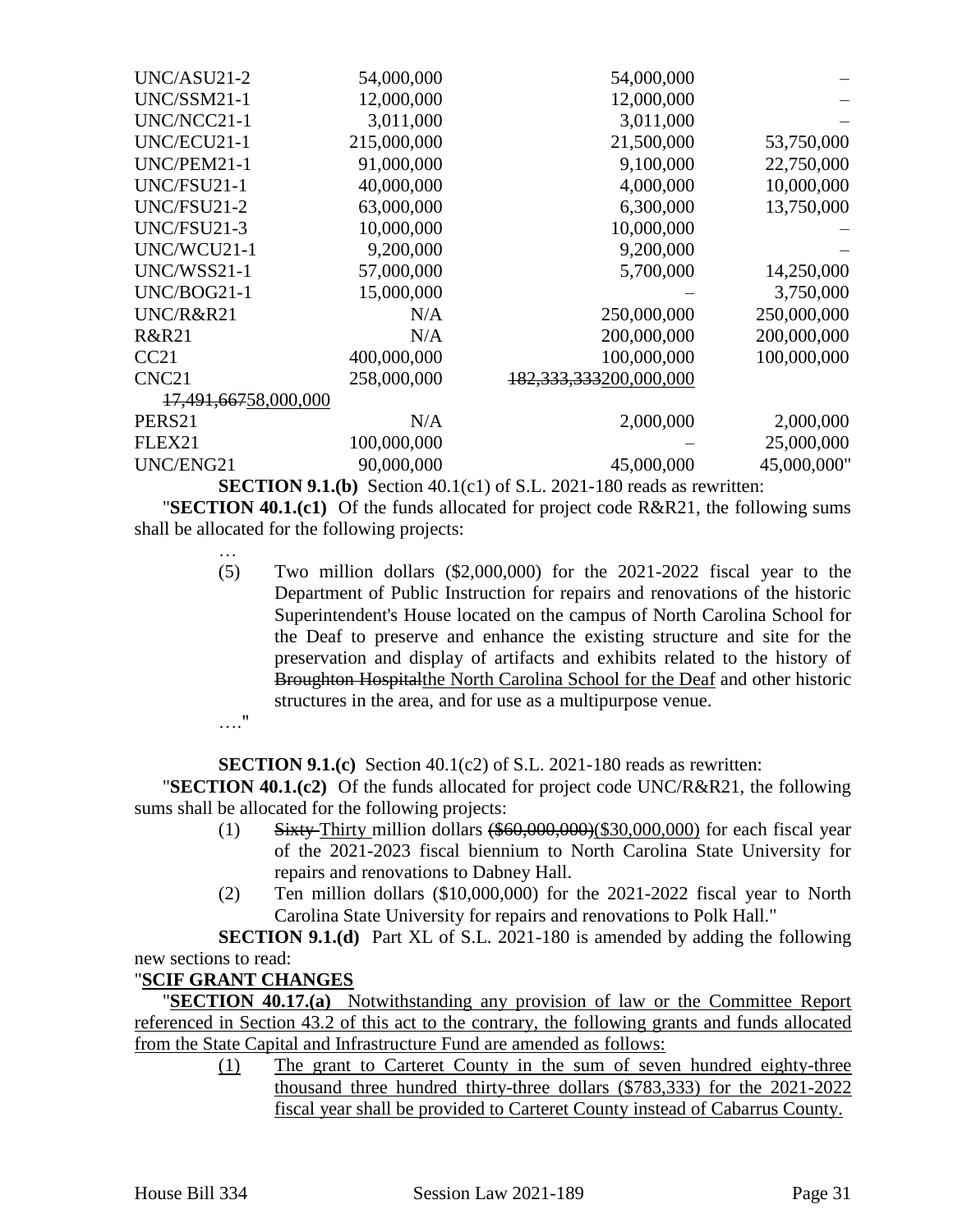- (2) The grant for the Graham CountyCourthouse in the sum of five million dollars (\$5,000,000) for the 2021-2022 fiscal year may be used by Graham County for construction of a new courthouse facility.
- (3) The grant for the Cleveland County Courthouse in the sum of fifty-nine million dollars (\$59,000,000) for the 2021-2022 fiscal year is reduced by two hundred fifty thousand dollars (\$250,000).
- (4) The grant for the Tri-County Airport in the sum of four hundred thousand dollars (\$400,000) for the 2021-2022 fiscal year shall be provided to the Tri-County Airport in Hertford County.
- (5) The grant for the Boiling Springs Dam in the sum of fourteen million dollars (\$14,000,000) for the 2021-2022 fiscal year shall be provided to the City of Boiling Spring Lakes for repairs to the Boiling Spring Lakes Dam.
- (6) The grant for the Rhodes Pond Dam in the sum of eight million eight hundred nineteen thousand three hundred fifty dollars (\$8,819,350) for the 2021-2022 fiscal year may also be used by the Wildlife Resources Commission to relocate the depot on the property.
- (7) The grant for Brandy Myers Memorial Park in the sum of one million dollars (\$1,000,000) for the 2021-2022 fiscal year shall be provided to the Town of Carolina Beach for cultivation of an all-inclusive playground to be named Brandy Myers Memorial Park.
- (8) The grant for Burke County Veterans Memorial in the sum of fifteen thousand dollars (\$15,000) shall instead be provided to the City of Morganton for the development of a trail near the Catawba River.
- (9) The grant to the Caldwell County Animal Shelter in the sum of five million dollars (\$5,000,000) for the 2021-2022 fiscal year is reduced by one million five hundred thousand dollars (\$1,500,000).
- (10) The grant to the Carolina Land and Lakes Warehouse in the sum of one million five hundred thousand dollars (\$1,500,000) for the 2021-2022 fiscal year shall be allocated to Carolina Land and Lakes Resource Conservation and Development for a new warehouse.
- (11) The grant to City of Winston-Salem Senior Services Building in the sum of five million dollars (\$5,000,000) for the 2021-2022 fiscal year shall instead be provided to Senior Services, Incorporated, for the construction of a new senior services building.
- (12) The grant to Cleveland County Student Center in the sum of eleven million dollars (\$11,000,000) for the 2021-2022 fiscal year shall instead be provided to Cleveland Community College for a new student center.
- (13) The grant to Town of Catawba Bridge Restoration in the sum of four hundred thousand dollars (\$400,000) for the 2021-2022 fiscal year shall instead be provided to the Catawba County Historical Association, Inc. for the Bunker Hill Bridge.
- (14) The grant to Town of Louisburg Civic Center Renovation in the sum of seven hundred fifty thousand dollars (\$750,000) for the 2021-2022 fiscal year is reduced by fifty thousand dollars (\$50,000).
- (15) The grant to Mable Smith Park in the sum of two million dollars (\$2,000,000) for the 2021-2022 fiscal year shall be provided to the City of Fayetteville to be used by Parks and Recreation to update the Mabel Smith Park, the Walker Spivey Park, and the Gilmore Therapeutic Center.
- (16) The grant to Pilot Mountain Bean Shoals Trail in the sum of four million dollars (\$4,000,000) shall instead be provided to Surry County for improvements to the Bean Shoals Trail.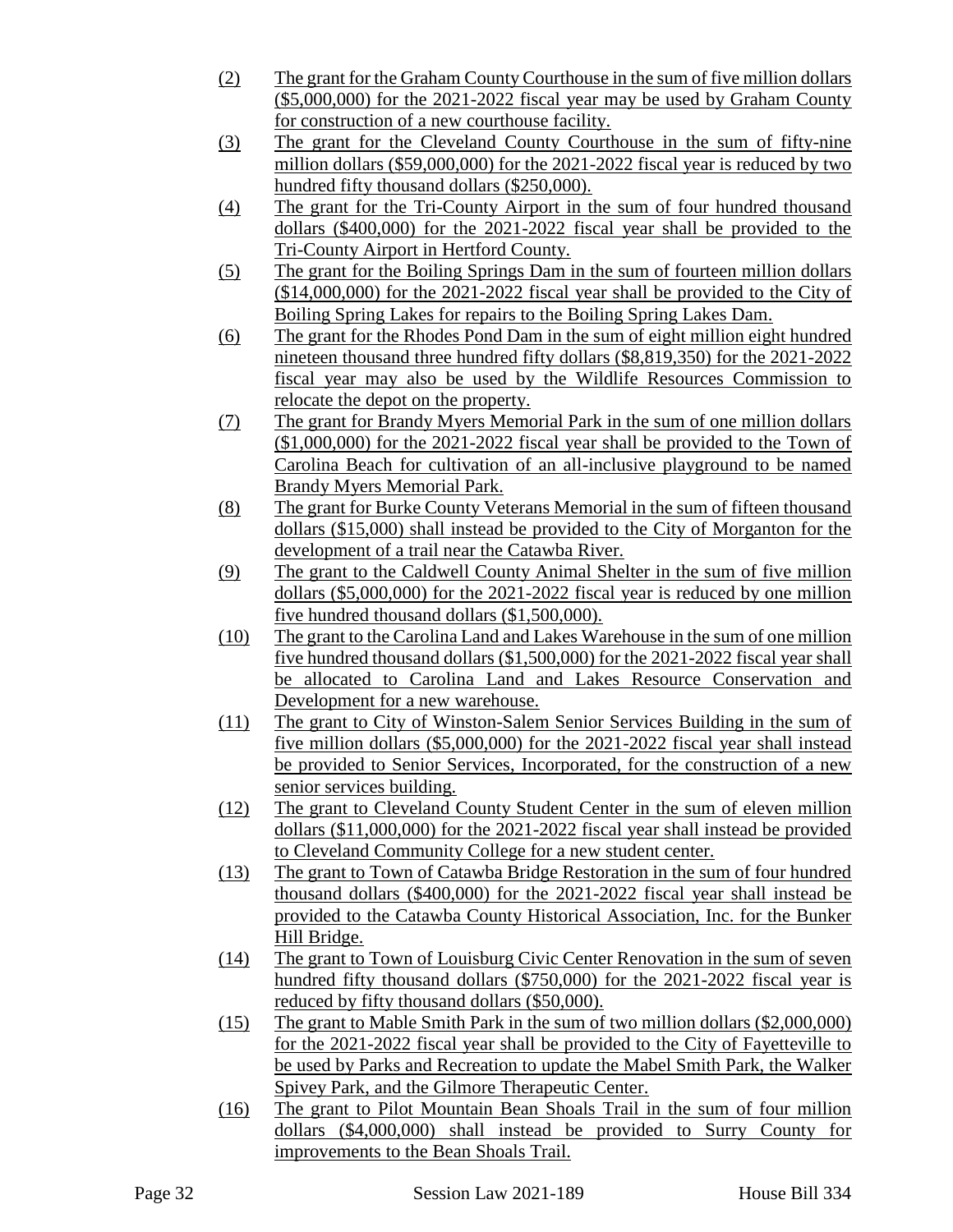- (17) The grant to Duplin County Veterans Museum Mural in the sum of twenty-five thousand dollars (\$25,000) shall instead be provided to the Town of Warsaw for a veterans mural.
- (17a) The grant for the Spring Lake Civic Center Renovation in the sum of two hundred fifty thousand dollars (\$250,000) for the 2021-2022 fiscal year shall be provided to the Sandhills Family Heritage Association.
- (18) The funds to the Department of Natural and Cultural Resources for Charlotte Hawkins Brown in the sum of one million dollars (\$1,000,000) for the 2021-2022 fiscal year shall be used for the purchase and development of approximately 100 acres adjacent to the Charlotte Hawkins Brown State Historic Site in Guilford County to be added to the Historic Site.
- (19) The funds to the Department of Natural and Cultural Resources for Chowan Farm Heritage in the sum of three hundred twenty thousand dollars (\$320,000) for the 2021-2022 fiscal year shall instead be provided as a grant to Heritage Association, a nonprofit corporation, for the purchase of 9 acres at the Chowan Farm Heritage.
- (20) The funds to the Department of Natural and Cultural Resources for Shallow Ford in the sum of one million eight hundred thousand dollars (\$1,800,000) for the 2021-2022 fiscal year shall be used for the purchase and development of approximately 245 acres at the Shallow Ford of the Yadkin in Forsyth County to be managed in conjunction with other nearby State Historic Sites.
- (21) The funds to the Department of Natural and Cultural Resources for Shallow Ford Parking Lot in the sum of four hundred twenty-five thousand dollars (\$425,000) for the 2021-2022 fiscal year may also be used for the construction of capital improvements at the Shallow Ford of the Yadkin in Forsyth County.

"**SECTION 40.17.(b)** Notwithstanding any provision of law or the Committee Report referenced in Section 43.2 of this act to the contrary, there is appropriated from the State Capital and Infrastructure Fund to the Office of State Budget and Management the following amounts for the following purposes:

- (1) The sum of two hundred fifty thousand dollars (\$250,000) in nonrecurring funds for the 2021-2022 fiscal year to be allocated in the form of a grant to the Lawndale Fire Department to be used for firefighting equipment and vehicles.
- (2) The sum of one million five hundred thousand dollars (\$1,500,000) in nonrecurring funds for the 2021-2022 fiscal year to be allocated in the form of a grant to the City of Lenoir to be used for water and sewer projects.
- (3) The sum of twenty-five thousand dollars (\$25,000) in nonrecurring funds for the 2021-2022 fiscal year to the Town of Bunn for capital improvements.
- (4) The sum of twenty-five thousand dollars (\$25,000) in nonrecurring funds for the 2021-2022 fiscal year to the Town of Franklinton for capital improvements.

"**SECTION 40.17.(c)** For the Randolph Heritage Conservancy—NC Textile Museum grant allocated in this Part, the Department of Natural and Cultural Resources shall work with Randolph Heritage Conservancy, Inc., to develop and implement a comprehensive plan for a textile museum and provide technical assistance with the expenditure of funds.

**SECTION 40.17.(d)** Notwithstanding any provision of law or the Committee Report referenced in Section 43.2 of this act to the contrary, the grant from the State Capital and Infrastructure Fund for Stokes County Hospital Renovations in the sum of ten million dollars (\$10,000,000) for the 2021-2022 fiscal year shall be allocated to Stokes County for future grants exclusively for planning and related costs associated with the siting and construction of new medical facilities in Stokes County. Notwithstanding the State Medical Facilities Plan, Article 9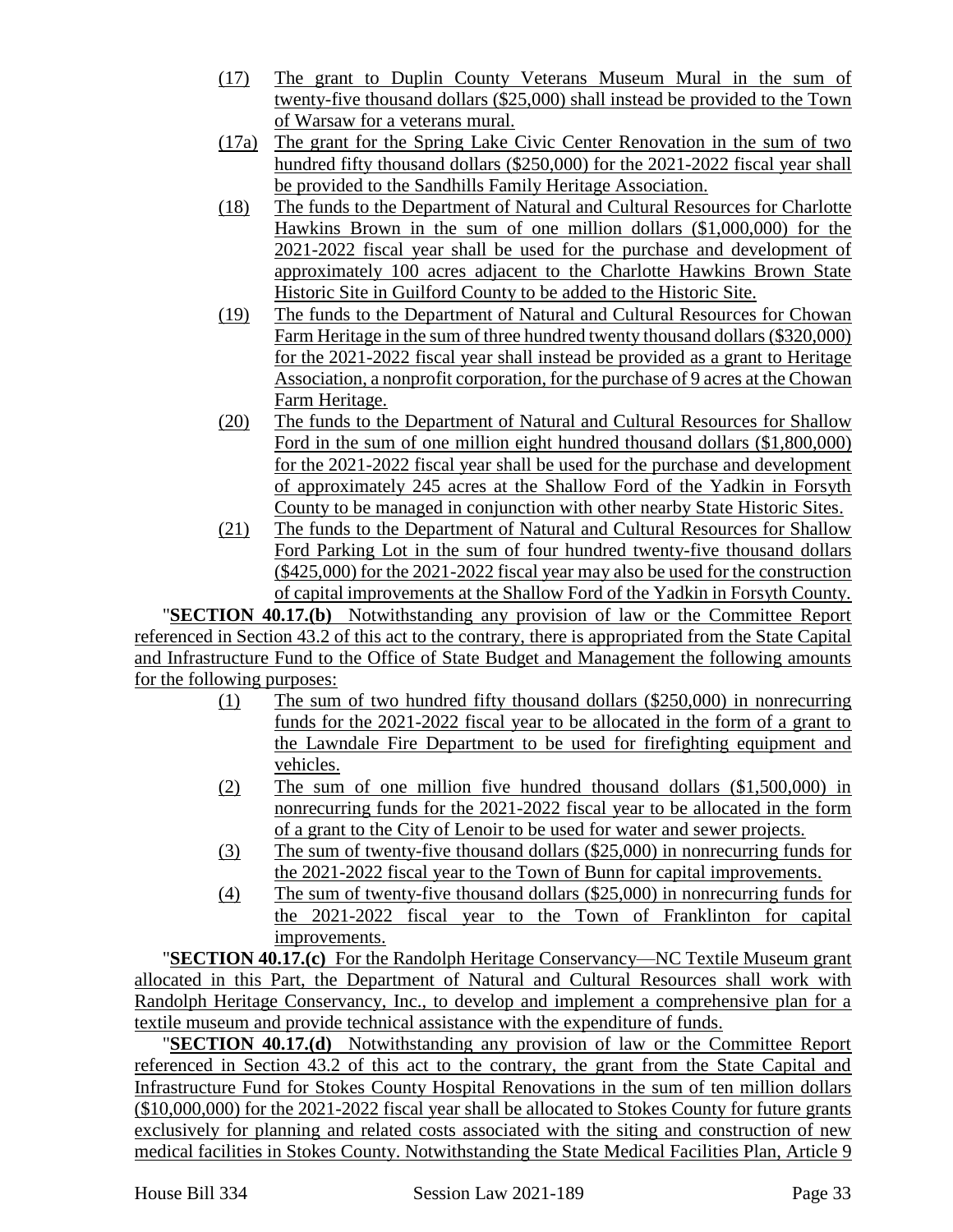of Chapter 131E of the General Statutes, or any other provision of law to the contrary, the construction of any new medical facilities, including associated beds, utilizing the grant funds allocated pursuant to this section shall be exempt from certificate of need review, provided that the new medical facilities and any associated beds shall be subject to existing licensure laws and requirements."

# **RELOCATION OF UNIVERSITY OF NORTH CAROLINA SYSTEM OFFICE/PRIVATE LEASING OPTIONS**

**SECTION 9.2.** Section 40.1(i) of S.L. 2021-180 reads as rewritten:

"**SECTION 40.1.(i)** For project code NCGA21-3, and notwithstanding G.S. 143-135.26 or any other provision of law to the contrary, the Legislative Services Office shall utilize the funds appropriated for the 2022-2023 fiscal year to initiate advance planning, full planning, and design for the location of The University of North Carolina System Office in the downtown government complex, including any facility consolidation identified using the study conducted pursuant to subsection (g) of this section. The Legislative Services Office may also consider private leasing options within 1 mile of the State Capitol Building in accordance with the results of the study conducted pursuant to subsection (g) of this section."

# **PART X. INFORMATION TECHNOLOGY**

# **STOPGAP SOLUTIONS COUNTY CAP CHANGE**

**SECTION 10.1.** Section 38.5 of S.L. 2021-180 reads as rewritten:

"**SECTION 38.5.** The Department of Information Technology shall use the funds appropriated in this act from the State Fiscal Recovery Fund for Stopgap Solutions–Federal Broadband Funds to provide grants to internet service providers, local government entities, and nonprofits for the provision and installation of infrastructure, as that term is defined in G.S. 143B-1373(a), that will expand the provision of broadband service to unserved and underserved households in this State. The Department shall ensure that grant funds are awarded and utilized in compliance with applicable federal guidelines. No more than ten-five percent  $(10\%)$ (5%) of the funds described in this section may be granted for broadband projects located in any single county."

# **BROADBAND ACCELERATION/CORRECT CITATIONS**

**SECTION 10.2.(a)** Section 38.10(c) of S.L. 2021-180 reads as rewritten:

"**SECTION 38.10.(c)** The funds appropriated in this act for the Program shall be held by the Department in a special fund and shall not revert to the General Fund but shall remain available to reimburse communications service providers as authorized in this section until December 30, 2026, provided that reimbursements shall comply with applicable federal guidelines for the use of these recovery funds. The Department may use up to one percent (1%) of the funds appropriated for the Program, not to exceed the total sum of one hundred thousand dollars (\$100,000) in each fiscal year, to administer the Program. The Department shall issue guidelines for the implementation of the Program and shall take all actions necessary to obtain access to the Coronavirus Capital Projects Fund for such purpose, including applying for such funding to the United States Treasury and promulgating any additional program requirements required by the United States Treasury as a condition of obtaining access to such funding.Program."

**SECTION 10.2.(b)** Section 38.10(j) of S.L. 2021-180 reads as rewritten:

"**SECTION 38.10.(j)** The following definitions apply in this section: …

> (8) Qualifying internet access service. – Fixed, terrestrial internet access service with such speeds and technical capabilities required by the United States Treasury for projects under the Coronavirus Capital Projects Fund established